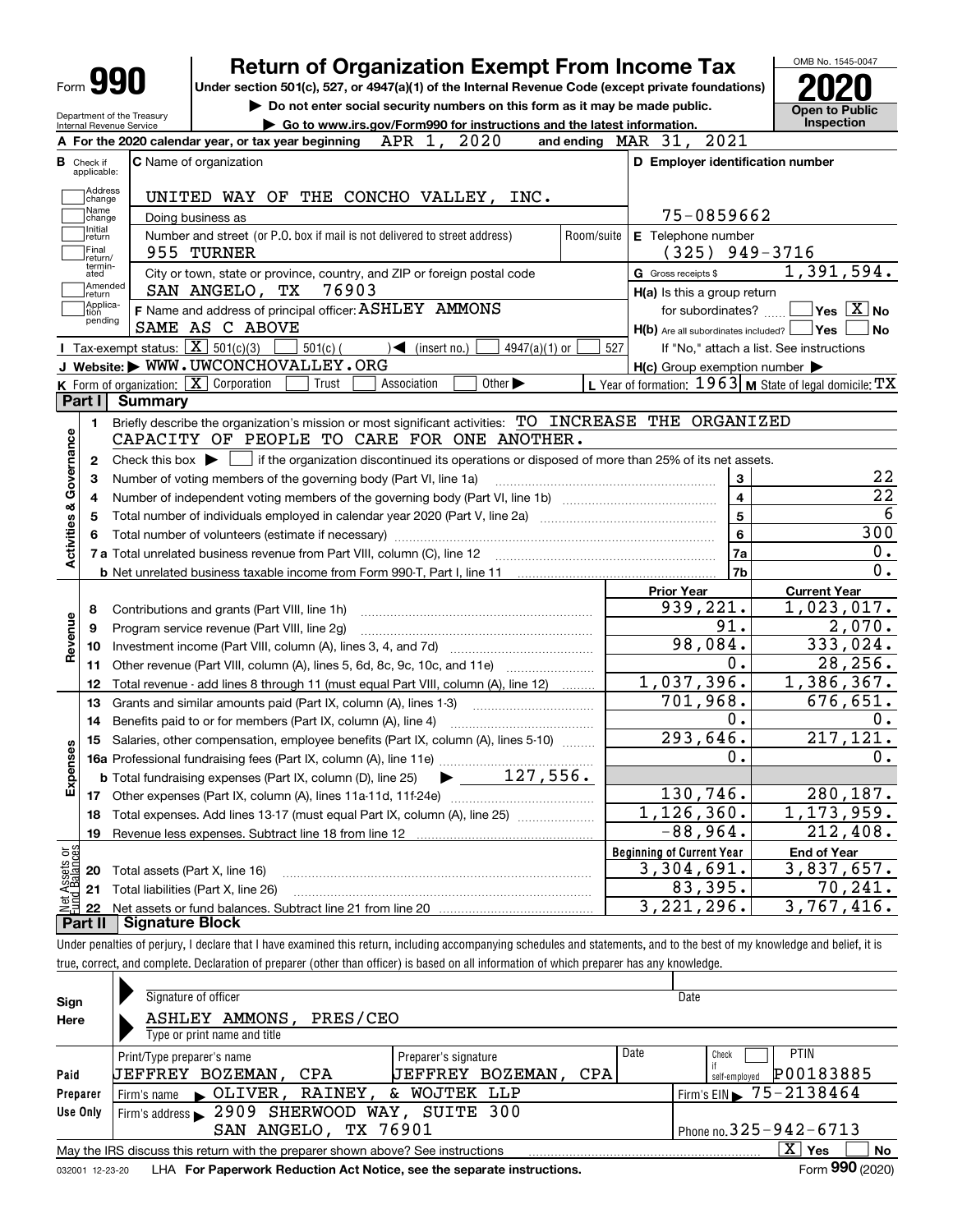|              | 75-0859662<br>UNITED WAY OF THE CONCHO VALLEY, INC.<br>Page 2<br>Form 990 (2020)                                                                                     |                       |
|--------------|----------------------------------------------------------------------------------------------------------------------------------------------------------------------|-----------------------|
|              | Part III   Statement of Program Service Accomplishments                                                                                                              |                       |
|              |                                                                                                                                                                      | $\overline{\text{X}}$ |
| 1            | Briefly describe the organization's mission:                                                                                                                         |                       |
|              | SEE SCHEDULE O                                                                                                                                                       |                       |
|              |                                                                                                                                                                      |                       |
|              |                                                                                                                                                                      |                       |
| $\mathbf{2}$ | Did the organization undertake any significant program services during the year which were not listed on the                                                         |                       |
|              | $\sqrt{Y}$ es $\sqrt{X}$ No<br>prior Form 990 or 990-EZ?                                                                                                             |                       |
|              | If "Yes," describe these new services on Schedule O.                                                                                                                 |                       |
| 3            | $\sqrt{}$ Yes $\sqrt{}$ X $\sqrt{}$ No<br>Did the organization cease conducting, or make significant changes in how it conducts, any program services?               |                       |
|              | If "Yes," describe these changes on Schedule O.                                                                                                                      |                       |
| 4            | Describe the organization's program service accomplishments for each of its three largest program services, as measured by expenses.                                 |                       |
|              | Section 501(c)(3) and 501(c)(4) organizations are required to report the amount of grants and allocations to others, the total expenses, and                         |                       |
|              | revenue, if any, for each program service reported.                                                                                                                  |                       |
| 4a           | 946, 641. including grants of \$ 676, 651. The Verenue \$<br>2,070.<br>(Expenses \$<br>(Code:<br>THE UNITED WAY OF THE CONCHO VALLEY, INC. ADVANCES THE COMMON GOOD, |                       |
|              |                                                                                                                                                                      |                       |
|              | CREATING OPPORTUNITIES FOR A BETTER LIFE FOR ALL, BY FOCUSING ON THE<br>THREE KEY BUILDING BLOCKS OF EDUCATION, INCOME AND HEALTH.<br>THE UNITED                     |                       |
|              | WAY MOVEMENT CREATES LONG LASTING COMMUNITY CHANGE BY ADDRESSING THE                                                                                                 |                       |
|              | UNDERLYING CAUSES OF PROBLEMS THAT PREVENT PROGRESS IN THESE AREAS.                                                                                                  |                       |
|              | LIVE UNITED IS A CALL TO ACTION FOR EVERYONE TO BECOME A PART OF THE                                                                                                 |                       |
|              | CHANGE. ADDITIONALLY, THE UNITED WAY OF THE CONCHO VALLEY, INC. HAS                                                                                                  |                       |
|              | ALLOCATED FUNDS TO LOCAL ORGANIZATIONS THAT SUPPORT OUR MISSION IN THE                                                                                               |                       |
|              | INCOME AND HEALTH.<br>AREAS OF EDUCATION,                                                                                                                            |                       |
|              |                                                                                                                                                                      |                       |
|              |                                                                                                                                                                      |                       |
|              |                                                                                                                                                                      |                       |
| 4b           |                                                                                                                                                                      |                       |
|              |                                                                                                                                                                      |                       |
|              |                                                                                                                                                                      |                       |
|              |                                                                                                                                                                      |                       |
|              |                                                                                                                                                                      |                       |
|              |                                                                                                                                                                      |                       |
|              |                                                                                                                                                                      |                       |
|              |                                                                                                                                                                      |                       |
|              |                                                                                                                                                                      |                       |
|              |                                                                                                                                                                      |                       |
|              |                                                                                                                                                                      |                       |
|              |                                                                                                                                                                      |                       |
| 4с           |                                                                                                                                                                      |                       |
|              |                                                                                                                                                                      |                       |
|              |                                                                                                                                                                      |                       |
|              |                                                                                                                                                                      |                       |
|              |                                                                                                                                                                      |                       |
|              |                                                                                                                                                                      |                       |
|              |                                                                                                                                                                      |                       |
|              |                                                                                                                                                                      |                       |
|              |                                                                                                                                                                      |                       |
|              |                                                                                                                                                                      |                       |
|              |                                                                                                                                                                      |                       |
|              |                                                                                                                                                                      |                       |
| 4d           | Other program services (Describe on Schedule O.)                                                                                                                     |                       |
|              | (Expenses \$<br>(Revenue \$<br>including grants of \$                                                                                                                |                       |
| 4e           | 946,641.<br>Total program service expenses                                                                                                                           |                       |
|              | Form 990 (2020)                                                                                                                                                      |                       |
|              | 032002 12-23-20                                                                                                                                                      |                       |
|              |                                                                                                                                                                      |                       |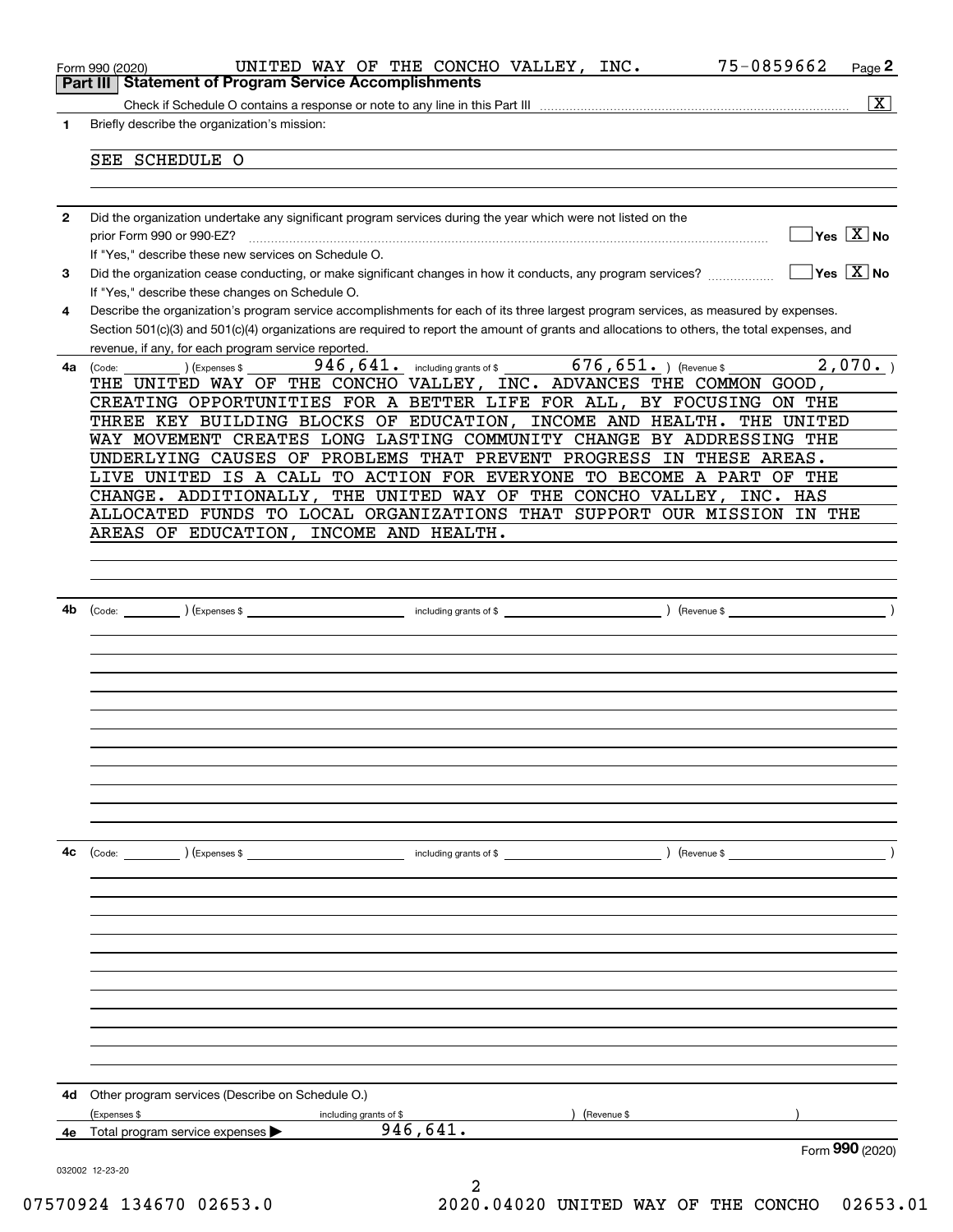|  | Form 990 (2020) |
|--|-----------------|
|  |                 |

| Is the organization described in section $501(c)(3)$ or $4947(a)(1)$ (other than a private foundation)?<br>1<br>X<br>1.<br>$\overline{\mathbf{x}}$<br>$\overline{2}$<br>2<br>Did the organization engage in direct or indirect political campaign activities on behalf of or in opposition to candidates for<br>3<br>х<br>3<br>Section 501(c)(3) organizations. Did the organization engage in lobbying activities, or have a section 501(h) election in effect<br>4<br>х<br>4<br>Is the organization a section 501(c)(4), 501(c)(5), or 501(c)(6) organization that receives membership dues, assessments, or<br>5<br>х<br>5<br>Did the organization maintain any donor advised funds or any similar funds or accounts for which donors have the right to<br>6<br>х<br>provide advice on the distribution or investment of amounts in such funds or accounts? If "Yes," complete Schedule D, Part I<br>6<br>Did the organization receive or hold a conservation easement, including easements to preserve open space,<br>7<br>х<br>$\overline{7}$<br>Did the organization maintain collections of works of art, historical treasures, or other similar assets? If "Yes," complete<br>8<br>x<br>8<br>Did the organization report an amount in Part X, line 21, for escrow or custodial account liability, serve as a custodian for<br>9<br>amounts not listed in Part X; or provide credit counseling, debt management, credit repair, or debt negotiation services?<br>х<br>9<br>Did the organization, directly or through a related organization, hold assets in donor-restricted endowments<br>10<br>X<br>10<br>If the organization's answer to any of the following questions is "Yes," then complete Schedule D, Parts VI, VIII, VIII, IX, or X<br>11<br>as applicable.<br>a Did the organization report an amount for land, buildings, and equipment in Part X, line 10? If "Yes," complete Schedule D,<br>X<br>11a<br>Did the organization report an amount for investments - other securities in Part X, line 12, that is 5% or more of its total<br>$\mathbf X$<br>11 <sub>b</sub><br>Did the organization report an amount for investments - program related in Part X, line 13, that is 5% or more of its total<br>c<br>x<br>11c<br>d Did the organization report an amount for other assets in Part X, line 15, that is 5% or more of its total assets reported in<br>x<br>11d<br>$\mathbf X$<br>11e<br>Did the organization report an amount for other liabilities in Part X, line 25? If "Yes," complete Schedule D, Part X<br>Did the organization's separate or consolidated financial statements for the tax year include a footnote that addresses<br>x<br>the organization's liability for uncertain tax positions under FIN 48 (ASC 740)? If "Yes," complete Schedule D, Part X<br>11f<br>12a Did the organization obtain separate, independent audited financial statements for the tax year? If "Yes," complete<br>Х<br>12a<br><b>b</b> Was the organization included in consolidated, independent audited financial statements for the tax year?<br>If "Yes," and if the organization answered "No" to line 12a, then completing Schedule D, Parts XI and XII is optional<br>12b<br>ᅀ<br>$\mathbf X$<br>13<br>13<br>X<br>Did the organization maintain an office, employees, or agents outside of the United States?<br>14a<br>14a<br>Did the organization have aggregate revenues or expenses of more than \$10,000 from grantmaking, fundraising, business,<br>b<br>investment, and program service activities outside the United States, or aggregate foreign investments valued at \$100,000<br>x<br>14b<br>Did the organization report on Part IX, column (A), line 3, more than \$5,000 of grants or other assistance to or for any<br>15<br>x<br>15<br>Did the organization report on Part IX, column (A), line 3, more than \$5,000 of aggregate grants or other assistance to<br>16<br>x<br>16<br>Did the organization report a total of more than \$15,000 of expenses for professional fundraising services on Part IX,<br>17<br>x<br>17<br>Did the organization report more than \$15,000 total of fundraising event gross income and contributions on Part VIII, lines<br>18<br>х<br>18<br>Did the organization report more than \$15,000 of gross income from gaming activities on Part VIII, line 9a? If "Yes."<br>19<br>X<br>19<br>X<br>20a<br>20a<br>20 <sub>b</sub><br>If "Yes" to line 20a, did the organization attach a copy of its audited financial statements to this return?<br>b<br>Did the organization report more than \$5,000 of grants or other assistance to any domestic organization or<br>21<br>х<br>21<br>Form 990 (2020)<br>032003 12-23-20 |  | Yes | No |
|---------------------------------------------------------------------------------------------------------------------------------------------------------------------------------------------------------------------------------------------------------------------------------------------------------------------------------------------------------------------------------------------------------------------------------------------------------------------------------------------------------------------------------------------------------------------------------------------------------------------------------------------------------------------------------------------------------------------------------------------------------------------------------------------------------------------------------------------------------------------------------------------------------------------------------------------------------------------------------------------------------------------------------------------------------------------------------------------------------------------------------------------------------------------------------------------------------------------------------------------------------------------------------------------------------------------------------------------------------------------------------------------------------------------------------------------------------------------------------------------------------------------------------------------------------------------------------------------------------------------------------------------------------------------------------------------------------------------------------------------------------------------------------------------------------------------------------------------------------------------------------------------------------------------------------------------------------------------------------------------------------------------------------------------------------------------------------------------------------------------------------------------------------------------------------------------------------------------------------------------------------------------------------------------------------------------------------------------------------------------------------------------------------------------------------------------------------------------------------------------------------------------------------------------------------------------------------------------------------------------------------------------------------------------------------------------------------------------------------------------------------------------------------------------------------------------------------------------------------------------------------------------------------------------------------------------------------------------------------------------------------------------------------------------------------------------------------------------------------------------------------------------------------------------------------------------------------------------------------------------------------------------------------------------------------------------------------------------------------------------------------------------------------------------------------------------------------------------------------------------------------------------------------------------------------------------------------------------------------------------------------------------------------------------------------------------------------------------------------------------------------------------------------------------------------------------------------------------------------------------------------------------------------------------------------------------------------------------------------------------------------------------------------------------------------------------------------------------------------------------------------------------------------------------------------------------------------------------------------------------------------------------------------------------------------------------------------------------------------------------------------------------------------------------------------------------------------------------------------------------------------------------------------------------------------------------------------------------------------------------------------------------------------------------------------------------------------|--|-----|----|
|                                                                                                                                                                                                                                                                                                                                                                                                                                                                                                                                                                                                                                                                                                                                                                                                                                                                                                                                                                                                                                                                                                                                                                                                                                                                                                                                                                                                                                                                                                                                                                                                                                                                                                                                                                                                                                                                                                                                                                                                                                                                                                                                                                                                                                                                                                                                                                                                                                                                                                                                                                                                                                                                                                                                                                                                                                                                                                                                                                                                                                                                                                                                                                                                                                                                                                                                                                                                                                                                                                                                                                                                                                                                                                                                                                                                                                                                                                                                                                                                                                                                                                                                                                                                                                                                                                                                                                                                                                                                                                                                                                                                                                                                                                         |  |     |    |
|                                                                                                                                                                                                                                                                                                                                                                                                                                                                                                                                                                                                                                                                                                                                                                                                                                                                                                                                                                                                                                                                                                                                                                                                                                                                                                                                                                                                                                                                                                                                                                                                                                                                                                                                                                                                                                                                                                                                                                                                                                                                                                                                                                                                                                                                                                                                                                                                                                                                                                                                                                                                                                                                                                                                                                                                                                                                                                                                                                                                                                                                                                                                                                                                                                                                                                                                                                                                                                                                                                                                                                                                                                                                                                                                                                                                                                                                                                                                                                                                                                                                                                                                                                                                                                                                                                                                                                                                                                                                                                                                                                                                                                                                                                         |  |     |    |
|                                                                                                                                                                                                                                                                                                                                                                                                                                                                                                                                                                                                                                                                                                                                                                                                                                                                                                                                                                                                                                                                                                                                                                                                                                                                                                                                                                                                                                                                                                                                                                                                                                                                                                                                                                                                                                                                                                                                                                                                                                                                                                                                                                                                                                                                                                                                                                                                                                                                                                                                                                                                                                                                                                                                                                                                                                                                                                                                                                                                                                                                                                                                                                                                                                                                                                                                                                                                                                                                                                                                                                                                                                                                                                                                                                                                                                                                                                                                                                                                                                                                                                                                                                                                                                                                                                                                                                                                                                                                                                                                                                                                                                                                                                         |  |     |    |
|                                                                                                                                                                                                                                                                                                                                                                                                                                                                                                                                                                                                                                                                                                                                                                                                                                                                                                                                                                                                                                                                                                                                                                                                                                                                                                                                                                                                                                                                                                                                                                                                                                                                                                                                                                                                                                                                                                                                                                                                                                                                                                                                                                                                                                                                                                                                                                                                                                                                                                                                                                                                                                                                                                                                                                                                                                                                                                                                                                                                                                                                                                                                                                                                                                                                                                                                                                                                                                                                                                                                                                                                                                                                                                                                                                                                                                                                                                                                                                                                                                                                                                                                                                                                                                                                                                                                                                                                                                                                                                                                                                                                                                                                                                         |  |     |    |
|                                                                                                                                                                                                                                                                                                                                                                                                                                                                                                                                                                                                                                                                                                                                                                                                                                                                                                                                                                                                                                                                                                                                                                                                                                                                                                                                                                                                                                                                                                                                                                                                                                                                                                                                                                                                                                                                                                                                                                                                                                                                                                                                                                                                                                                                                                                                                                                                                                                                                                                                                                                                                                                                                                                                                                                                                                                                                                                                                                                                                                                                                                                                                                                                                                                                                                                                                                                                                                                                                                                                                                                                                                                                                                                                                                                                                                                                                                                                                                                                                                                                                                                                                                                                                                                                                                                                                                                                                                                                                                                                                                                                                                                                                                         |  |     |    |
|                                                                                                                                                                                                                                                                                                                                                                                                                                                                                                                                                                                                                                                                                                                                                                                                                                                                                                                                                                                                                                                                                                                                                                                                                                                                                                                                                                                                                                                                                                                                                                                                                                                                                                                                                                                                                                                                                                                                                                                                                                                                                                                                                                                                                                                                                                                                                                                                                                                                                                                                                                                                                                                                                                                                                                                                                                                                                                                                                                                                                                                                                                                                                                                                                                                                                                                                                                                                                                                                                                                                                                                                                                                                                                                                                                                                                                                                                                                                                                                                                                                                                                                                                                                                                                                                                                                                                                                                                                                                                                                                                                                                                                                                                                         |  |     |    |
|                                                                                                                                                                                                                                                                                                                                                                                                                                                                                                                                                                                                                                                                                                                                                                                                                                                                                                                                                                                                                                                                                                                                                                                                                                                                                                                                                                                                                                                                                                                                                                                                                                                                                                                                                                                                                                                                                                                                                                                                                                                                                                                                                                                                                                                                                                                                                                                                                                                                                                                                                                                                                                                                                                                                                                                                                                                                                                                                                                                                                                                                                                                                                                                                                                                                                                                                                                                                                                                                                                                                                                                                                                                                                                                                                                                                                                                                                                                                                                                                                                                                                                                                                                                                                                                                                                                                                                                                                                                                                                                                                                                                                                                                                                         |  |     |    |
|                                                                                                                                                                                                                                                                                                                                                                                                                                                                                                                                                                                                                                                                                                                                                                                                                                                                                                                                                                                                                                                                                                                                                                                                                                                                                                                                                                                                                                                                                                                                                                                                                                                                                                                                                                                                                                                                                                                                                                                                                                                                                                                                                                                                                                                                                                                                                                                                                                                                                                                                                                                                                                                                                                                                                                                                                                                                                                                                                                                                                                                                                                                                                                                                                                                                                                                                                                                                                                                                                                                                                                                                                                                                                                                                                                                                                                                                                                                                                                                                                                                                                                                                                                                                                                                                                                                                                                                                                                                                                                                                                                                                                                                                                                         |  |     |    |
|                                                                                                                                                                                                                                                                                                                                                                                                                                                                                                                                                                                                                                                                                                                                                                                                                                                                                                                                                                                                                                                                                                                                                                                                                                                                                                                                                                                                                                                                                                                                                                                                                                                                                                                                                                                                                                                                                                                                                                                                                                                                                                                                                                                                                                                                                                                                                                                                                                                                                                                                                                                                                                                                                                                                                                                                                                                                                                                                                                                                                                                                                                                                                                                                                                                                                                                                                                                                                                                                                                                                                                                                                                                                                                                                                                                                                                                                                                                                                                                                                                                                                                                                                                                                                                                                                                                                                                                                                                                                                                                                                                                                                                                                                                         |  |     |    |
|                                                                                                                                                                                                                                                                                                                                                                                                                                                                                                                                                                                                                                                                                                                                                                                                                                                                                                                                                                                                                                                                                                                                                                                                                                                                                                                                                                                                                                                                                                                                                                                                                                                                                                                                                                                                                                                                                                                                                                                                                                                                                                                                                                                                                                                                                                                                                                                                                                                                                                                                                                                                                                                                                                                                                                                                                                                                                                                                                                                                                                                                                                                                                                                                                                                                                                                                                                                                                                                                                                                                                                                                                                                                                                                                                                                                                                                                                                                                                                                                                                                                                                                                                                                                                                                                                                                                                                                                                                                                                                                                                                                                                                                                                                         |  |     |    |
|                                                                                                                                                                                                                                                                                                                                                                                                                                                                                                                                                                                                                                                                                                                                                                                                                                                                                                                                                                                                                                                                                                                                                                                                                                                                                                                                                                                                                                                                                                                                                                                                                                                                                                                                                                                                                                                                                                                                                                                                                                                                                                                                                                                                                                                                                                                                                                                                                                                                                                                                                                                                                                                                                                                                                                                                                                                                                                                                                                                                                                                                                                                                                                                                                                                                                                                                                                                                                                                                                                                                                                                                                                                                                                                                                                                                                                                                                                                                                                                                                                                                                                                                                                                                                                                                                                                                                                                                                                                                                                                                                                                                                                                                                                         |  |     |    |
|                                                                                                                                                                                                                                                                                                                                                                                                                                                                                                                                                                                                                                                                                                                                                                                                                                                                                                                                                                                                                                                                                                                                                                                                                                                                                                                                                                                                                                                                                                                                                                                                                                                                                                                                                                                                                                                                                                                                                                                                                                                                                                                                                                                                                                                                                                                                                                                                                                                                                                                                                                                                                                                                                                                                                                                                                                                                                                                                                                                                                                                                                                                                                                                                                                                                                                                                                                                                                                                                                                                                                                                                                                                                                                                                                                                                                                                                                                                                                                                                                                                                                                                                                                                                                                                                                                                                                                                                                                                                                                                                                                                                                                                                                                         |  |     |    |
|                                                                                                                                                                                                                                                                                                                                                                                                                                                                                                                                                                                                                                                                                                                                                                                                                                                                                                                                                                                                                                                                                                                                                                                                                                                                                                                                                                                                                                                                                                                                                                                                                                                                                                                                                                                                                                                                                                                                                                                                                                                                                                                                                                                                                                                                                                                                                                                                                                                                                                                                                                                                                                                                                                                                                                                                                                                                                                                                                                                                                                                                                                                                                                                                                                                                                                                                                                                                                                                                                                                                                                                                                                                                                                                                                                                                                                                                                                                                                                                                                                                                                                                                                                                                                                                                                                                                                                                                                                                                                                                                                                                                                                                                                                         |  |     |    |
|                                                                                                                                                                                                                                                                                                                                                                                                                                                                                                                                                                                                                                                                                                                                                                                                                                                                                                                                                                                                                                                                                                                                                                                                                                                                                                                                                                                                                                                                                                                                                                                                                                                                                                                                                                                                                                                                                                                                                                                                                                                                                                                                                                                                                                                                                                                                                                                                                                                                                                                                                                                                                                                                                                                                                                                                                                                                                                                                                                                                                                                                                                                                                                                                                                                                                                                                                                                                                                                                                                                                                                                                                                                                                                                                                                                                                                                                                                                                                                                                                                                                                                                                                                                                                                                                                                                                                                                                                                                                                                                                                                                                                                                                                                         |  |     |    |
|                                                                                                                                                                                                                                                                                                                                                                                                                                                                                                                                                                                                                                                                                                                                                                                                                                                                                                                                                                                                                                                                                                                                                                                                                                                                                                                                                                                                                                                                                                                                                                                                                                                                                                                                                                                                                                                                                                                                                                                                                                                                                                                                                                                                                                                                                                                                                                                                                                                                                                                                                                                                                                                                                                                                                                                                                                                                                                                                                                                                                                                                                                                                                                                                                                                                                                                                                                                                                                                                                                                                                                                                                                                                                                                                                                                                                                                                                                                                                                                                                                                                                                                                                                                                                                                                                                                                                                                                                                                                                                                                                                                                                                                                                                         |  |     |    |
|                                                                                                                                                                                                                                                                                                                                                                                                                                                                                                                                                                                                                                                                                                                                                                                                                                                                                                                                                                                                                                                                                                                                                                                                                                                                                                                                                                                                                                                                                                                                                                                                                                                                                                                                                                                                                                                                                                                                                                                                                                                                                                                                                                                                                                                                                                                                                                                                                                                                                                                                                                                                                                                                                                                                                                                                                                                                                                                                                                                                                                                                                                                                                                                                                                                                                                                                                                                                                                                                                                                                                                                                                                                                                                                                                                                                                                                                                                                                                                                                                                                                                                                                                                                                                                                                                                                                                                                                                                                                                                                                                                                                                                                                                                         |  |     |    |
|                                                                                                                                                                                                                                                                                                                                                                                                                                                                                                                                                                                                                                                                                                                                                                                                                                                                                                                                                                                                                                                                                                                                                                                                                                                                                                                                                                                                                                                                                                                                                                                                                                                                                                                                                                                                                                                                                                                                                                                                                                                                                                                                                                                                                                                                                                                                                                                                                                                                                                                                                                                                                                                                                                                                                                                                                                                                                                                                                                                                                                                                                                                                                                                                                                                                                                                                                                                                                                                                                                                                                                                                                                                                                                                                                                                                                                                                                                                                                                                                                                                                                                                                                                                                                                                                                                                                                                                                                                                                                                                                                                                                                                                                                                         |  |     |    |
|                                                                                                                                                                                                                                                                                                                                                                                                                                                                                                                                                                                                                                                                                                                                                                                                                                                                                                                                                                                                                                                                                                                                                                                                                                                                                                                                                                                                                                                                                                                                                                                                                                                                                                                                                                                                                                                                                                                                                                                                                                                                                                                                                                                                                                                                                                                                                                                                                                                                                                                                                                                                                                                                                                                                                                                                                                                                                                                                                                                                                                                                                                                                                                                                                                                                                                                                                                                                                                                                                                                                                                                                                                                                                                                                                                                                                                                                                                                                                                                                                                                                                                                                                                                                                                                                                                                                                                                                                                                                                                                                                                                                                                                                                                         |  |     |    |
|                                                                                                                                                                                                                                                                                                                                                                                                                                                                                                                                                                                                                                                                                                                                                                                                                                                                                                                                                                                                                                                                                                                                                                                                                                                                                                                                                                                                                                                                                                                                                                                                                                                                                                                                                                                                                                                                                                                                                                                                                                                                                                                                                                                                                                                                                                                                                                                                                                                                                                                                                                                                                                                                                                                                                                                                                                                                                                                                                                                                                                                                                                                                                                                                                                                                                                                                                                                                                                                                                                                                                                                                                                                                                                                                                                                                                                                                                                                                                                                                                                                                                                                                                                                                                                                                                                                                                                                                                                                                                                                                                                                                                                                                                                         |  |     |    |
|                                                                                                                                                                                                                                                                                                                                                                                                                                                                                                                                                                                                                                                                                                                                                                                                                                                                                                                                                                                                                                                                                                                                                                                                                                                                                                                                                                                                                                                                                                                                                                                                                                                                                                                                                                                                                                                                                                                                                                                                                                                                                                                                                                                                                                                                                                                                                                                                                                                                                                                                                                                                                                                                                                                                                                                                                                                                                                                                                                                                                                                                                                                                                                                                                                                                                                                                                                                                                                                                                                                                                                                                                                                                                                                                                                                                                                                                                                                                                                                                                                                                                                                                                                                                                                                                                                                                                                                                                                                                                                                                                                                                                                                                                                         |  |     |    |
|                                                                                                                                                                                                                                                                                                                                                                                                                                                                                                                                                                                                                                                                                                                                                                                                                                                                                                                                                                                                                                                                                                                                                                                                                                                                                                                                                                                                                                                                                                                                                                                                                                                                                                                                                                                                                                                                                                                                                                                                                                                                                                                                                                                                                                                                                                                                                                                                                                                                                                                                                                                                                                                                                                                                                                                                                                                                                                                                                                                                                                                                                                                                                                                                                                                                                                                                                                                                                                                                                                                                                                                                                                                                                                                                                                                                                                                                                                                                                                                                                                                                                                                                                                                                                                                                                                                                                                                                                                                                                                                                                                                                                                                                                                         |  |     |    |
|                                                                                                                                                                                                                                                                                                                                                                                                                                                                                                                                                                                                                                                                                                                                                                                                                                                                                                                                                                                                                                                                                                                                                                                                                                                                                                                                                                                                                                                                                                                                                                                                                                                                                                                                                                                                                                                                                                                                                                                                                                                                                                                                                                                                                                                                                                                                                                                                                                                                                                                                                                                                                                                                                                                                                                                                                                                                                                                                                                                                                                                                                                                                                                                                                                                                                                                                                                                                                                                                                                                                                                                                                                                                                                                                                                                                                                                                                                                                                                                                                                                                                                                                                                                                                                                                                                                                                                                                                                                                                                                                                                                                                                                                                                         |  |     |    |
|                                                                                                                                                                                                                                                                                                                                                                                                                                                                                                                                                                                                                                                                                                                                                                                                                                                                                                                                                                                                                                                                                                                                                                                                                                                                                                                                                                                                                                                                                                                                                                                                                                                                                                                                                                                                                                                                                                                                                                                                                                                                                                                                                                                                                                                                                                                                                                                                                                                                                                                                                                                                                                                                                                                                                                                                                                                                                                                                                                                                                                                                                                                                                                                                                                                                                                                                                                                                                                                                                                                                                                                                                                                                                                                                                                                                                                                                                                                                                                                                                                                                                                                                                                                                                                                                                                                                                                                                                                                                                                                                                                                                                                                                                                         |  |     |    |
|                                                                                                                                                                                                                                                                                                                                                                                                                                                                                                                                                                                                                                                                                                                                                                                                                                                                                                                                                                                                                                                                                                                                                                                                                                                                                                                                                                                                                                                                                                                                                                                                                                                                                                                                                                                                                                                                                                                                                                                                                                                                                                                                                                                                                                                                                                                                                                                                                                                                                                                                                                                                                                                                                                                                                                                                                                                                                                                                                                                                                                                                                                                                                                                                                                                                                                                                                                                                                                                                                                                                                                                                                                                                                                                                                                                                                                                                                                                                                                                                                                                                                                                                                                                                                                                                                                                                                                                                                                                                                                                                                                                                                                                                                                         |  |     |    |
|                                                                                                                                                                                                                                                                                                                                                                                                                                                                                                                                                                                                                                                                                                                                                                                                                                                                                                                                                                                                                                                                                                                                                                                                                                                                                                                                                                                                                                                                                                                                                                                                                                                                                                                                                                                                                                                                                                                                                                                                                                                                                                                                                                                                                                                                                                                                                                                                                                                                                                                                                                                                                                                                                                                                                                                                                                                                                                                                                                                                                                                                                                                                                                                                                                                                                                                                                                                                                                                                                                                                                                                                                                                                                                                                                                                                                                                                                                                                                                                                                                                                                                                                                                                                                                                                                                                                                                                                                                                                                                                                                                                                                                                                                                         |  |     |    |
|                                                                                                                                                                                                                                                                                                                                                                                                                                                                                                                                                                                                                                                                                                                                                                                                                                                                                                                                                                                                                                                                                                                                                                                                                                                                                                                                                                                                                                                                                                                                                                                                                                                                                                                                                                                                                                                                                                                                                                                                                                                                                                                                                                                                                                                                                                                                                                                                                                                                                                                                                                                                                                                                                                                                                                                                                                                                                                                                                                                                                                                                                                                                                                                                                                                                                                                                                                                                                                                                                                                                                                                                                                                                                                                                                                                                                                                                                                                                                                                                                                                                                                                                                                                                                                                                                                                                                                                                                                                                                                                                                                                                                                                                                                         |  |     |    |
|                                                                                                                                                                                                                                                                                                                                                                                                                                                                                                                                                                                                                                                                                                                                                                                                                                                                                                                                                                                                                                                                                                                                                                                                                                                                                                                                                                                                                                                                                                                                                                                                                                                                                                                                                                                                                                                                                                                                                                                                                                                                                                                                                                                                                                                                                                                                                                                                                                                                                                                                                                                                                                                                                                                                                                                                                                                                                                                                                                                                                                                                                                                                                                                                                                                                                                                                                                                                                                                                                                                                                                                                                                                                                                                                                                                                                                                                                                                                                                                                                                                                                                                                                                                                                                                                                                                                                                                                                                                                                                                                                                                                                                                                                                         |  |     |    |
|                                                                                                                                                                                                                                                                                                                                                                                                                                                                                                                                                                                                                                                                                                                                                                                                                                                                                                                                                                                                                                                                                                                                                                                                                                                                                                                                                                                                                                                                                                                                                                                                                                                                                                                                                                                                                                                                                                                                                                                                                                                                                                                                                                                                                                                                                                                                                                                                                                                                                                                                                                                                                                                                                                                                                                                                                                                                                                                                                                                                                                                                                                                                                                                                                                                                                                                                                                                                                                                                                                                                                                                                                                                                                                                                                                                                                                                                                                                                                                                                                                                                                                                                                                                                                                                                                                                                                                                                                                                                                                                                                                                                                                                                                                         |  |     |    |
|                                                                                                                                                                                                                                                                                                                                                                                                                                                                                                                                                                                                                                                                                                                                                                                                                                                                                                                                                                                                                                                                                                                                                                                                                                                                                                                                                                                                                                                                                                                                                                                                                                                                                                                                                                                                                                                                                                                                                                                                                                                                                                                                                                                                                                                                                                                                                                                                                                                                                                                                                                                                                                                                                                                                                                                                                                                                                                                                                                                                                                                                                                                                                                                                                                                                                                                                                                                                                                                                                                                                                                                                                                                                                                                                                                                                                                                                                                                                                                                                                                                                                                                                                                                                                                                                                                                                                                                                                                                                                                                                                                                                                                                                                                         |  |     |    |
|                                                                                                                                                                                                                                                                                                                                                                                                                                                                                                                                                                                                                                                                                                                                                                                                                                                                                                                                                                                                                                                                                                                                                                                                                                                                                                                                                                                                                                                                                                                                                                                                                                                                                                                                                                                                                                                                                                                                                                                                                                                                                                                                                                                                                                                                                                                                                                                                                                                                                                                                                                                                                                                                                                                                                                                                                                                                                                                                                                                                                                                                                                                                                                                                                                                                                                                                                                                                                                                                                                                                                                                                                                                                                                                                                                                                                                                                                                                                                                                                                                                                                                                                                                                                                                                                                                                                                                                                                                                                                                                                                                                                                                                                                                         |  |     |    |
|                                                                                                                                                                                                                                                                                                                                                                                                                                                                                                                                                                                                                                                                                                                                                                                                                                                                                                                                                                                                                                                                                                                                                                                                                                                                                                                                                                                                                                                                                                                                                                                                                                                                                                                                                                                                                                                                                                                                                                                                                                                                                                                                                                                                                                                                                                                                                                                                                                                                                                                                                                                                                                                                                                                                                                                                                                                                                                                                                                                                                                                                                                                                                                                                                                                                                                                                                                                                                                                                                                                                                                                                                                                                                                                                                                                                                                                                                                                                                                                                                                                                                                                                                                                                                                                                                                                                                                                                                                                                                                                                                                                                                                                                                                         |  |     |    |
|                                                                                                                                                                                                                                                                                                                                                                                                                                                                                                                                                                                                                                                                                                                                                                                                                                                                                                                                                                                                                                                                                                                                                                                                                                                                                                                                                                                                                                                                                                                                                                                                                                                                                                                                                                                                                                                                                                                                                                                                                                                                                                                                                                                                                                                                                                                                                                                                                                                                                                                                                                                                                                                                                                                                                                                                                                                                                                                                                                                                                                                                                                                                                                                                                                                                                                                                                                                                                                                                                                                                                                                                                                                                                                                                                                                                                                                                                                                                                                                                                                                                                                                                                                                                                                                                                                                                                                                                                                                                                                                                                                                                                                                                                                         |  |     |    |
|                                                                                                                                                                                                                                                                                                                                                                                                                                                                                                                                                                                                                                                                                                                                                                                                                                                                                                                                                                                                                                                                                                                                                                                                                                                                                                                                                                                                                                                                                                                                                                                                                                                                                                                                                                                                                                                                                                                                                                                                                                                                                                                                                                                                                                                                                                                                                                                                                                                                                                                                                                                                                                                                                                                                                                                                                                                                                                                                                                                                                                                                                                                                                                                                                                                                                                                                                                                                                                                                                                                                                                                                                                                                                                                                                                                                                                                                                                                                                                                                                                                                                                                                                                                                                                                                                                                                                                                                                                                                                                                                                                                                                                                                                                         |  |     |    |
|                                                                                                                                                                                                                                                                                                                                                                                                                                                                                                                                                                                                                                                                                                                                                                                                                                                                                                                                                                                                                                                                                                                                                                                                                                                                                                                                                                                                                                                                                                                                                                                                                                                                                                                                                                                                                                                                                                                                                                                                                                                                                                                                                                                                                                                                                                                                                                                                                                                                                                                                                                                                                                                                                                                                                                                                                                                                                                                                                                                                                                                                                                                                                                                                                                                                                                                                                                                                                                                                                                                                                                                                                                                                                                                                                                                                                                                                                                                                                                                                                                                                                                                                                                                                                                                                                                                                                                                                                                                                                                                                                                                                                                                                                                         |  |     |    |
|                                                                                                                                                                                                                                                                                                                                                                                                                                                                                                                                                                                                                                                                                                                                                                                                                                                                                                                                                                                                                                                                                                                                                                                                                                                                                                                                                                                                                                                                                                                                                                                                                                                                                                                                                                                                                                                                                                                                                                                                                                                                                                                                                                                                                                                                                                                                                                                                                                                                                                                                                                                                                                                                                                                                                                                                                                                                                                                                                                                                                                                                                                                                                                                                                                                                                                                                                                                                                                                                                                                                                                                                                                                                                                                                                                                                                                                                                                                                                                                                                                                                                                                                                                                                                                                                                                                                                                                                                                                                                                                                                                                                                                                                                                         |  |     |    |
|                                                                                                                                                                                                                                                                                                                                                                                                                                                                                                                                                                                                                                                                                                                                                                                                                                                                                                                                                                                                                                                                                                                                                                                                                                                                                                                                                                                                                                                                                                                                                                                                                                                                                                                                                                                                                                                                                                                                                                                                                                                                                                                                                                                                                                                                                                                                                                                                                                                                                                                                                                                                                                                                                                                                                                                                                                                                                                                                                                                                                                                                                                                                                                                                                                                                                                                                                                                                                                                                                                                                                                                                                                                                                                                                                                                                                                                                                                                                                                                                                                                                                                                                                                                                                                                                                                                                                                                                                                                                                                                                                                                                                                                                                                         |  |     |    |
|                                                                                                                                                                                                                                                                                                                                                                                                                                                                                                                                                                                                                                                                                                                                                                                                                                                                                                                                                                                                                                                                                                                                                                                                                                                                                                                                                                                                                                                                                                                                                                                                                                                                                                                                                                                                                                                                                                                                                                                                                                                                                                                                                                                                                                                                                                                                                                                                                                                                                                                                                                                                                                                                                                                                                                                                                                                                                                                                                                                                                                                                                                                                                                                                                                                                                                                                                                                                                                                                                                                                                                                                                                                                                                                                                                                                                                                                                                                                                                                                                                                                                                                                                                                                                                                                                                                                                                                                                                                                                                                                                                                                                                                                                                         |  |     |    |
|                                                                                                                                                                                                                                                                                                                                                                                                                                                                                                                                                                                                                                                                                                                                                                                                                                                                                                                                                                                                                                                                                                                                                                                                                                                                                                                                                                                                                                                                                                                                                                                                                                                                                                                                                                                                                                                                                                                                                                                                                                                                                                                                                                                                                                                                                                                                                                                                                                                                                                                                                                                                                                                                                                                                                                                                                                                                                                                                                                                                                                                                                                                                                                                                                                                                                                                                                                                                                                                                                                                                                                                                                                                                                                                                                                                                                                                                                                                                                                                                                                                                                                                                                                                                                                                                                                                                                                                                                                                                                                                                                                                                                                                                                                         |  |     |    |
|                                                                                                                                                                                                                                                                                                                                                                                                                                                                                                                                                                                                                                                                                                                                                                                                                                                                                                                                                                                                                                                                                                                                                                                                                                                                                                                                                                                                                                                                                                                                                                                                                                                                                                                                                                                                                                                                                                                                                                                                                                                                                                                                                                                                                                                                                                                                                                                                                                                                                                                                                                                                                                                                                                                                                                                                                                                                                                                                                                                                                                                                                                                                                                                                                                                                                                                                                                                                                                                                                                                                                                                                                                                                                                                                                                                                                                                                                                                                                                                                                                                                                                                                                                                                                                                                                                                                                                                                                                                                                                                                                                                                                                                                                                         |  |     |    |
|                                                                                                                                                                                                                                                                                                                                                                                                                                                                                                                                                                                                                                                                                                                                                                                                                                                                                                                                                                                                                                                                                                                                                                                                                                                                                                                                                                                                                                                                                                                                                                                                                                                                                                                                                                                                                                                                                                                                                                                                                                                                                                                                                                                                                                                                                                                                                                                                                                                                                                                                                                                                                                                                                                                                                                                                                                                                                                                                                                                                                                                                                                                                                                                                                                                                                                                                                                                                                                                                                                                                                                                                                                                                                                                                                                                                                                                                                                                                                                                                                                                                                                                                                                                                                                                                                                                                                                                                                                                                                                                                                                                                                                                                                                         |  |     |    |
|                                                                                                                                                                                                                                                                                                                                                                                                                                                                                                                                                                                                                                                                                                                                                                                                                                                                                                                                                                                                                                                                                                                                                                                                                                                                                                                                                                                                                                                                                                                                                                                                                                                                                                                                                                                                                                                                                                                                                                                                                                                                                                                                                                                                                                                                                                                                                                                                                                                                                                                                                                                                                                                                                                                                                                                                                                                                                                                                                                                                                                                                                                                                                                                                                                                                                                                                                                                                                                                                                                                                                                                                                                                                                                                                                                                                                                                                                                                                                                                                                                                                                                                                                                                                                                                                                                                                                                                                                                                                                                                                                                                                                                                                                                         |  |     |    |
|                                                                                                                                                                                                                                                                                                                                                                                                                                                                                                                                                                                                                                                                                                                                                                                                                                                                                                                                                                                                                                                                                                                                                                                                                                                                                                                                                                                                                                                                                                                                                                                                                                                                                                                                                                                                                                                                                                                                                                                                                                                                                                                                                                                                                                                                                                                                                                                                                                                                                                                                                                                                                                                                                                                                                                                                                                                                                                                                                                                                                                                                                                                                                                                                                                                                                                                                                                                                                                                                                                                                                                                                                                                                                                                                                                                                                                                                                                                                                                                                                                                                                                                                                                                                                                                                                                                                                                                                                                                                                                                                                                                                                                                                                                         |  |     |    |
|                                                                                                                                                                                                                                                                                                                                                                                                                                                                                                                                                                                                                                                                                                                                                                                                                                                                                                                                                                                                                                                                                                                                                                                                                                                                                                                                                                                                                                                                                                                                                                                                                                                                                                                                                                                                                                                                                                                                                                                                                                                                                                                                                                                                                                                                                                                                                                                                                                                                                                                                                                                                                                                                                                                                                                                                                                                                                                                                                                                                                                                                                                                                                                                                                                                                                                                                                                                                                                                                                                                                                                                                                                                                                                                                                                                                                                                                                                                                                                                                                                                                                                                                                                                                                                                                                                                                                                                                                                                                                                                                                                                                                                                                                                         |  |     |    |
|                                                                                                                                                                                                                                                                                                                                                                                                                                                                                                                                                                                                                                                                                                                                                                                                                                                                                                                                                                                                                                                                                                                                                                                                                                                                                                                                                                                                                                                                                                                                                                                                                                                                                                                                                                                                                                                                                                                                                                                                                                                                                                                                                                                                                                                                                                                                                                                                                                                                                                                                                                                                                                                                                                                                                                                                                                                                                                                                                                                                                                                                                                                                                                                                                                                                                                                                                                                                                                                                                                                                                                                                                                                                                                                                                                                                                                                                                                                                                                                                                                                                                                                                                                                                                                                                                                                                                                                                                                                                                                                                                                                                                                                                                                         |  |     |    |
|                                                                                                                                                                                                                                                                                                                                                                                                                                                                                                                                                                                                                                                                                                                                                                                                                                                                                                                                                                                                                                                                                                                                                                                                                                                                                                                                                                                                                                                                                                                                                                                                                                                                                                                                                                                                                                                                                                                                                                                                                                                                                                                                                                                                                                                                                                                                                                                                                                                                                                                                                                                                                                                                                                                                                                                                                                                                                                                                                                                                                                                                                                                                                                                                                                                                                                                                                                                                                                                                                                                                                                                                                                                                                                                                                                                                                                                                                                                                                                                                                                                                                                                                                                                                                                                                                                                                                                                                                                                                                                                                                                                                                                                                                                         |  |     |    |
|                                                                                                                                                                                                                                                                                                                                                                                                                                                                                                                                                                                                                                                                                                                                                                                                                                                                                                                                                                                                                                                                                                                                                                                                                                                                                                                                                                                                                                                                                                                                                                                                                                                                                                                                                                                                                                                                                                                                                                                                                                                                                                                                                                                                                                                                                                                                                                                                                                                                                                                                                                                                                                                                                                                                                                                                                                                                                                                                                                                                                                                                                                                                                                                                                                                                                                                                                                                                                                                                                                                                                                                                                                                                                                                                                                                                                                                                                                                                                                                                                                                                                                                                                                                                                                                                                                                                                                                                                                                                                                                                                                                                                                                                                                         |  |     |    |
|                                                                                                                                                                                                                                                                                                                                                                                                                                                                                                                                                                                                                                                                                                                                                                                                                                                                                                                                                                                                                                                                                                                                                                                                                                                                                                                                                                                                                                                                                                                                                                                                                                                                                                                                                                                                                                                                                                                                                                                                                                                                                                                                                                                                                                                                                                                                                                                                                                                                                                                                                                                                                                                                                                                                                                                                                                                                                                                                                                                                                                                                                                                                                                                                                                                                                                                                                                                                                                                                                                                                                                                                                                                                                                                                                                                                                                                                                                                                                                                                                                                                                                                                                                                                                                                                                                                                                                                                                                                                                                                                                                                                                                                                                                         |  |     |    |
|                                                                                                                                                                                                                                                                                                                                                                                                                                                                                                                                                                                                                                                                                                                                                                                                                                                                                                                                                                                                                                                                                                                                                                                                                                                                                                                                                                                                                                                                                                                                                                                                                                                                                                                                                                                                                                                                                                                                                                                                                                                                                                                                                                                                                                                                                                                                                                                                                                                                                                                                                                                                                                                                                                                                                                                                                                                                                                                                                                                                                                                                                                                                                                                                                                                                                                                                                                                                                                                                                                                                                                                                                                                                                                                                                                                                                                                                                                                                                                                                                                                                                                                                                                                                                                                                                                                                                                                                                                                                                                                                                                                                                                                                                                         |  |     |    |
|                                                                                                                                                                                                                                                                                                                                                                                                                                                                                                                                                                                                                                                                                                                                                                                                                                                                                                                                                                                                                                                                                                                                                                                                                                                                                                                                                                                                                                                                                                                                                                                                                                                                                                                                                                                                                                                                                                                                                                                                                                                                                                                                                                                                                                                                                                                                                                                                                                                                                                                                                                                                                                                                                                                                                                                                                                                                                                                                                                                                                                                                                                                                                                                                                                                                                                                                                                                                                                                                                                                                                                                                                                                                                                                                                                                                                                                                                                                                                                                                                                                                                                                                                                                                                                                                                                                                                                                                                                                                                                                                                                                                                                                                                                         |  |     |    |
|                                                                                                                                                                                                                                                                                                                                                                                                                                                                                                                                                                                                                                                                                                                                                                                                                                                                                                                                                                                                                                                                                                                                                                                                                                                                                                                                                                                                                                                                                                                                                                                                                                                                                                                                                                                                                                                                                                                                                                                                                                                                                                                                                                                                                                                                                                                                                                                                                                                                                                                                                                                                                                                                                                                                                                                                                                                                                                                                                                                                                                                                                                                                                                                                                                                                                                                                                                                                                                                                                                                                                                                                                                                                                                                                                                                                                                                                                                                                                                                                                                                                                                                                                                                                                                                                                                                                                                                                                                                                                                                                                                                                                                                                                                         |  |     |    |
|                                                                                                                                                                                                                                                                                                                                                                                                                                                                                                                                                                                                                                                                                                                                                                                                                                                                                                                                                                                                                                                                                                                                                                                                                                                                                                                                                                                                                                                                                                                                                                                                                                                                                                                                                                                                                                                                                                                                                                                                                                                                                                                                                                                                                                                                                                                                                                                                                                                                                                                                                                                                                                                                                                                                                                                                                                                                                                                                                                                                                                                                                                                                                                                                                                                                                                                                                                                                                                                                                                                                                                                                                                                                                                                                                                                                                                                                                                                                                                                                                                                                                                                                                                                                                                                                                                                                                                                                                                                                                                                                                                                                                                                                                                         |  |     |    |
|                                                                                                                                                                                                                                                                                                                                                                                                                                                                                                                                                                                                                                                                                                                                                                                                                                                                                                                                                                                                                                                                                                                                                                                                                                                                                                                                                                                                                                                                                                                                                                                                                                                                                                                                                                                                                                                                                                                                                                                                                                                                                                                                                                                                                                                                                                                                                                                                                                                                                                                                                                                                                                                                                                                                                                                                                                                                                                                                                                                                                                                                                                                                                                                                                                                                                                                                                                                                                                                                                                                                                                                                                                                                                                                                                                                                                                                                                                                                                                                                                                                                                                                                                                                                                                                                                                                                                                                                                                                                                                                                                                                                                                                                                                         |  |     |    |
|                                                                                                                                                                                                                                                                                                                                                                                                                                                                                                                                                                                                                                                                                                                                                                                                                                                                                                                                                                                                                                                                                                                                                                                                                                                                                                                                                                                                                                                                                                                                                                                                                                                                                                                                                                                                                                                                                                                                                                                                                                                                                                                                                                                                                                                                                                                                                                                                                                                                                                                                                                                                                                                                                                                                                                                                                                                                                                                                                                                                                                                                                                                                                                                                                                                                                                                                                                                                                                                                                                                                                                                                                                                                                                                                                                                                                                                                                                                                                                                                                                                                                                                                                                                                                                                                                                                                                                                                                                                                                                                                                                                                                                                                                                         |  |     |    |
|                                                                                                                                                                                                                                                                                                                                                                                                                                                                                                                                                                                                                                                                                                                                                                                                                                                                                                                                                                                                                                                                                                                                                                                                                                                                                                                                                                                                                                                                                                                                                                                                                                                                                                                                                                                                                                                                                                                                                                                                                                                                                                                                                                                                                                                                                                                                                                                                                                                                                                                                                                                                                                                                                                                                                                                                                                                                                                                                                                                                                                                                                                                                                                                                                                                                                                                                                                                                                                                                                                                                                                                                                                                                                                                                                                                                                                                                                                                                                                                                                                                                                                                                                                                                                                                                                                                                                                                                                                                                                                                                                                                                                                                                                                         |  |     |    |
|                                                                                                                                                                                                                                                                                                                                                                                                                                                                                                                                                                                                                                                                                                                                                                                                                                                                                                                                                                                                                                                                                                                                                                                                                                                                                                                                                                                                                                                                                                                                                                                                                                                                                                                                                                                                                                                                                                                                                                                                                                                                                                                                                                                                                                                                                                                                                                                                                                                                                                                                                                                                                                                                                                                                                                                                                                                                                                                                                                                                                                                                                                                                                                                                                                                                                                                                                                                                                                                                                                                                                                                                                                                                                                                                                                                                                                                                                                                                                                                                                                                                                                                                                                                                                                                                                                                                                                                                                                                                                                                                                                                                                                                                                                         |  |     |    |

3

032003 12-23-20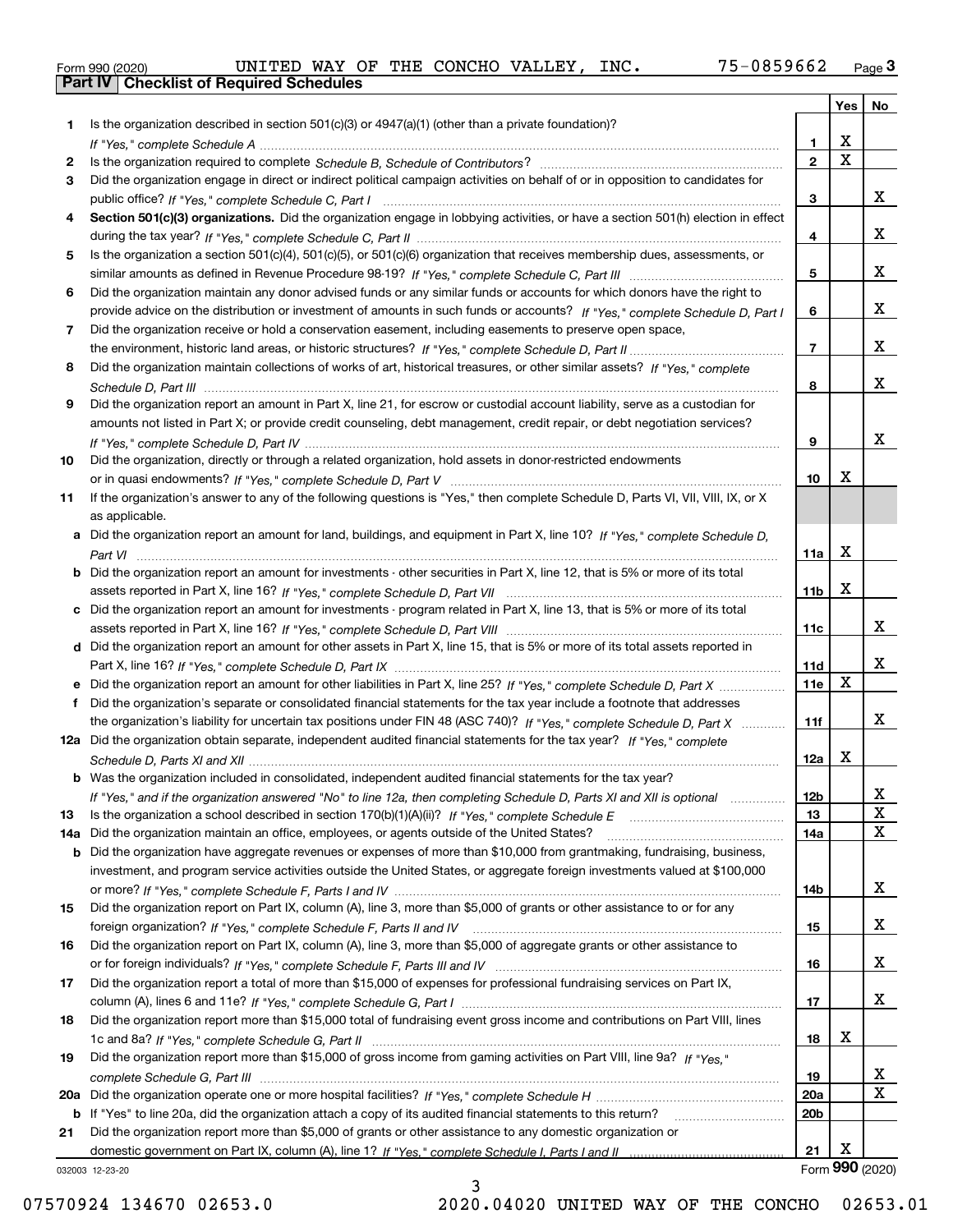|  | Form 990 (2020) |
|--|-----------------|
|  |                 |

*(continued)*

|               |                                                                                                                                                                                                                                        |            | Yes | No                      |
|---------------|----------------------------------------------------------------------------------------------------------------------------------------------------------------------------------------------------------------------------------------|------------|-----|-------------------------|
| 22            | Did the organization report more than \$5,000 of grants or other assistance to or for domestic individuals on                                                                                                                          |            |     |                         |
|               |                                                                                                                                                                                                                                        | 22         |     | x                       |
| 23            | Did the organization answer "Yes" to Part VII, Section A, line 3, 4, or 5 about compensation of the organization's current                                                                                                             |            |     |                         |
|               | and former officers, directors, trustees, key employees, and highest compensated employees? If "Yes," complete                                                                                                                         |            |     |                         |
|               |                                                                                                                                                                                                                                        | 23         |     | X                       |
|               | 24a Did the organization have a tax-exempt bond issue with an outstanding principal amount of more than \$100,000 as of the                                                                                                            |            |     |                         |
|               | last day of the year, that was issued after December 31, 2002? If "Yes," answer lines 24b through 24d and complete                                                                                                                     |            |     |                         |
|               |                                                                                                                                                                                                                                        | 24a        |     | x                       |
|               | <b>b</b> Did the organization invest any proceeds of tax-exempt bonds beyond a temporary period exception?                                                                                                                             | 24b        |     |                         |
|               | c Did the organization maintain an escrow account other than a refunding escrow at any time during the year to defease                                                                                                                 |            |     |                         |
|               |                                                                                                                                                                                                                                        | 24c        |     |                         |
|               |                                                                                                                                                                                                                                        | 24d        |     |                         |
|               | 25a Section 501(c)(3), 501(c)(4), and 501(c)(29) organizations. Did the organization engage in an excess benefit                                                                                                                       |            |     |                         |
|               |                                                                                                                                                                                                                                        | 25a        |     | x                       |
|               | b Is the organization aware that it engaged in an excess benefit transaction with a disqualified person in a prior year, and                                                                                                           |            |     |                         |
|               | that the transaction has not been reported on any of the organization's prior Forms 990 or 990-EZ? If "Yes," complete                                                                                                                  |            |     |                         |
|               | Schedule L. Part I                                                                                                                                                                                                                     | 25b        |     | X                       |
| 26            | Did the organization report any amount on Part X, line 5 or 22, for receivables from or payables to any current                                                                                                                        |            |     |                         |
|               | or former officer, director, trustee, key employee, creator or founder, substantial contributor, or 35%                                                                                                                                |            |     |                         |
|               |                                                                                                                                                                                                                                        | 26         |     | X                       |
| 27            | Did the organization provide a grant or other assistance to any current or former officer, director, trustee, key employee,                                                                                                            |            |     |                         |
|               | creator or founder, substantial contributor or employee thereof, a grant selection committee member, or to a 35% controlled                                                                                                            |            |     |                         |
|               | entity (including an employee thereof) or family member of any of these persons? If "Yes," complete Schedule L, Part III                                                                                                               | 27         |     | x                       |
| 28            | Was the organization a party to a business transaction with one of the following parties (see Schedule L, Part IV                                                                                                                      |            |     |                         |
|               | instructions, for applicable filing thresholds, conditions, and exceptions):                                                                                                                                                           |            |     |                         |
|               | a A current or former officer, director, trustee, key employee, creator or founder, or substantial contributor? If                                                                                                                     |            |     |                         |
|               |                                                                                                                                                                                                                                        | 28a        |     | x                       |
|               |                                                                                                                                                                                                                                        | 28b        |     | $\overline{\mathtt{x}}$ |
|               | c A 35% controlled entity of one or more individuals and/or organizations described in lines 28a or 28b? If                                                                                                                            |            |     |                         |
|               |                                                                                                                                                                                                                                        | 28c        |     | x                       |
| 29            |                                                                                                                                                                                                                                        | 29         |     | $\overline{\mathbf{x}}$ |
| 30            | Did the organization receive contributions of art, historical treasures, or other similar assets, or qualified conservation                                                                                                            |            |     |                         |
|               |                                                                                                                                                                                                                                        | 30         |     | х                       |
|               |                                                                                                                                                                                                                                        | 31         |     | $\overline{\mathbf{x}}$ |
| 31<br>32      | Did the organization liquidate, terminate, or dissolve and cease operations? If "Yes," complete Schedule N, Part I<br>Did the organization sell, exchange, dispose of, or transfer more than 25% of its net assets? If "Yes," complete |            |     |                         |
|               |                                                                                                                                                                                                                                        | 32         |     | х                       |
| 33            | Did the organization own 100% of an entity disregarded as separate from the organization under Regulations                                                                                                                             |            |     |                         |
|               |                                                                                                                                                                                                                                        | 33         |     | x                       |
|               |                                                                                                                                                                                                                                        |            |     |                         |
| 34            | Was the organization related to any tax-exempt or taxable entity? If "Yes," complete Schedule R, Part II, III, or IV, and                                                                                                              | 34         |     | х                       |
|               | 35a Did the organization have a controlled entity within the meaning of section 512(b)(13)?                                                                                                                                            | <b>35a</b> |     | $\overline{\mathbf{X}}$ |
|               |                                                                                                                                                                                                                                        |            |     |                         |
|               | <b>b</b> If "Yes" to line 35a, did the organization receive any payment from or engage in any transaction with a controlled entity                                                                                                     | 35b        |     |                         |
| 36            | Section 501(c)(3) organizations. Did the organization make any transfers to an exempt non-charitable related organization?                                                                                                             |            |     |                         |
|               |                                                                                                                                                                                                                                        | 36         |     | x                       |
| 37            | Did the organization conduct more than 5% of its activities through an entity that is not a related organization                                                                                                                       |            |     |                         |
|               |                                                                                                                                                                                                                                        | 37         |     | x                       |
| 38            | and that is treated as a partnership for federal income tax purposes? If "Yes," complete Schedule R, Part VI<br>Did the organization complete Schedule O and provide explanations in Schedule O for Part VI, lines 11b and 19?         |            |     |                         |
|               | Note: All Form 990 filers are required to complete Schedule O                                                                                                                                                                          | 38         | X   |                         |
| <b>Part V</b> | <b>Statements Regarding Other IRS Filings and Tax Compliance</b>                                                                                                                                                                       |            |     |                         |
|               | Check if Schedule O contains a response or note to any line in this Part V                                                                                                                                                             |            |     |                         |
|               |                                                                                                                                                                                                                                        |            | Yes | No                      |
|               | 1a Enter the number reported in Box 3 of Form 1096. Enter -0- if not applicable<br>1a                                                                                                                                                  |            |     |                         |
|               | 0<br><b>b</b> Enter the number of Forms W-2G included in line 1a. Enter -0- if not applicable<br>1b                                                                                                                                    |            |     |                         |
|               | c Did the organization comply with backup withholding rules for reportable payments to vendors and reportable gaming                                                                                                                   |            |     |                         |
|               | (gambling) winnings to prize winners?                                                                                                                                                                                                  | 1c         | X   |                         |
|               | 032004 12-23-20                                                                                                                                                                                                                        |            |     | Form 990 (2020)         |
|               |                                                                                                                                                                                                                                        |            |     |                         |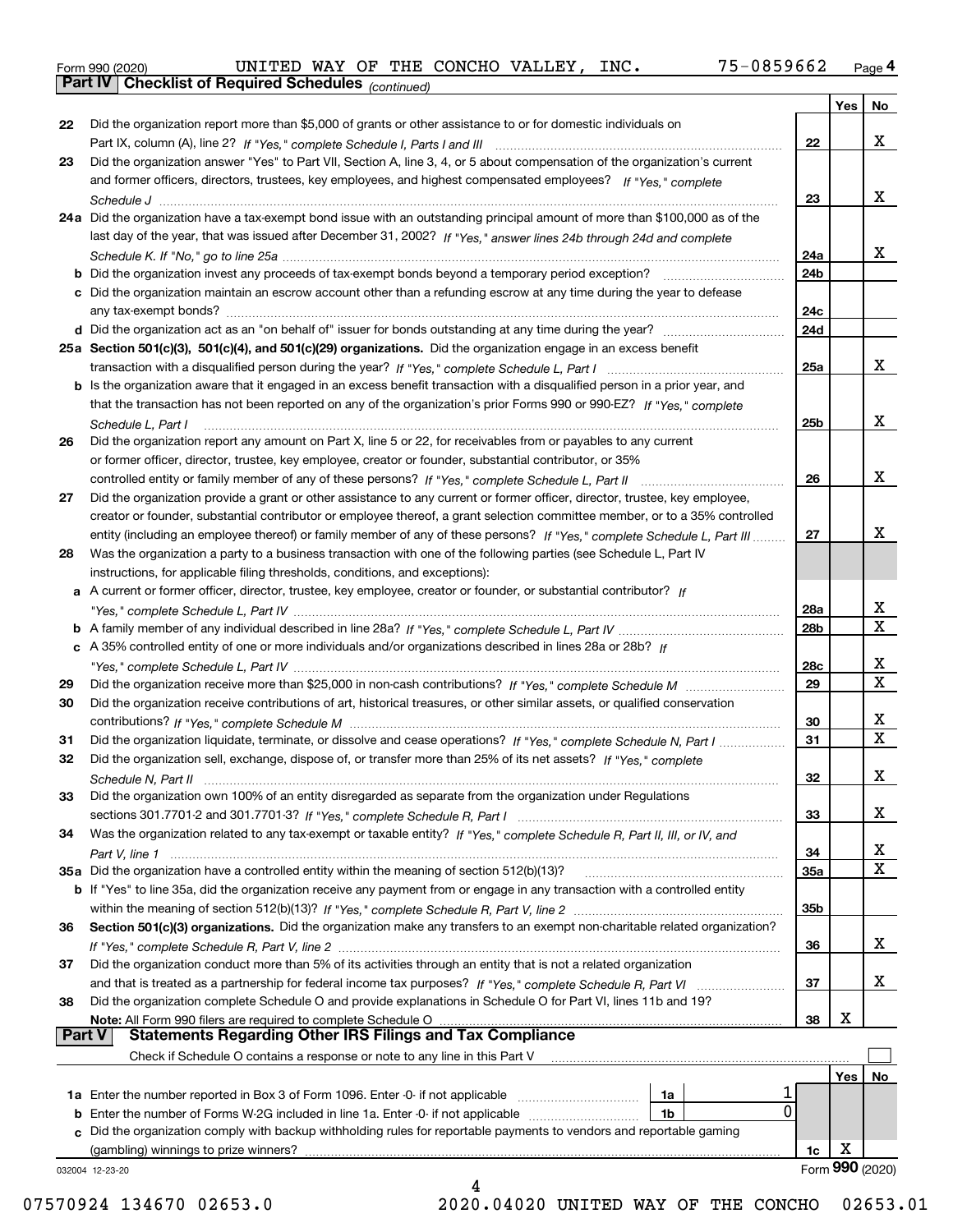|               | UNITED WAY OF THE CONCHO VALLEY, INC.<br>75-0859662<br>Form 990 (2020)                                                                          |                |     | $_{\text{Page}}$ 5          |
|---------------|-------------------------------------------------------------------------------------------------------------------------------------------------|----------------|-----|-----------------------------|
| <b>Part V</b> | Statements Regarding Other IRS Filings and Tax Compliance (continued)                                                                           |                |     |                             |
|               |                                                                                                                                                 |                | Yes | No                          |
|               | 2a Enter the number of employees reported on Form W-3, Transmittal of Wage and Tax Statements,                                                  |                |     |                             |
|               | 6<br>filed for the calendar year ending with or within the year covered by this return <i>manumumumum</i><br>2a                                 |                |     |                             |
|               |                                                                                                                                                 | 2b             | X   |                             |
|               |                                                                                                                                                 |                |     |                             |
| За            | Did the organization have unrelated business gross income of \$1,000 or more during the year?                                                   | 3a             |     | x                           |
|               |                                                                                                                                                 | 3b             |     |                             |
|               | 4a At any time during the calendar year, did the organization have an interest in, or a signature or other authority over, a                    |                |     |                             |
|               |                                                                                                                                                 | 4a             |     | x                           |
|               | <b>b</b> If "Yes," enter the name of the foreign country $\blacktriangleright$                                                                  |                |     |                             |
|               | See instructions for filing requirements for FinCEN Form 114, Report of Foreign Bank and Financial Accounts (FBAR).                             |                |     |                             |
| 5a            | Was the organization a party to a prohibited tax shelter transaction at any time during the tax year?                                           | 5а             |     | х                           |
| b             |                                                                                                                                                 | 5 <sub>b</sub> |     | X                           |
| с             |                                                                                                                                                 | 5c             |     |                             |
|               | 6a Does the organization have annual gross receipts that are normally greater than \$100,000, and did the organization solicit                  |                |     |                             |
|               | any contributions that were not tax deductible as charitable contributions? [[[[[[[[[[[[[[[[[[[[[[[]]]]]]]]]]]                                  | 6a             |     | х                           |
|               | <b>b</b> If "Yes," did the organization include with every solicitation an express statement that such contributions or gifts                   |                |     |                             |
|               |                                                                                                                                                 | 6b             |     |                             |
| 7             | Organizations that may receive deductible contributions under section 170(c).                                                                   |                |     |                             |
| а             | Did the organization receive a payment in excess of \$75 made partly as a contribution and partly for goods and services provided to the payor? | 7a             |     | x                           |
| b             | If "Yes," did the organization notify the donor of the value of the goods or services provided?                                                 | 7b             |     |                             |
| с             | Did the organization sell, exchange, or otherwise dispose of tangible personal property for which it was required                               |                |     |                             |
|               |                                                                                                                                                 | 7c             |     | x                           |
| d             | <b>7d</b>                                                                                                                                       |                |     |                             |
| е             |                                                                                                                                                 | 7e             |     |                             |
| f             | Did the organization, during the year, pay premiums, directly or indirectly, on a personal benefit contract?                                    | 7f             |     |                             |
| g             | If the organization received a contribution of qualified intellectual property, did the organization file Form 8899 as required?                | 7g             |     |                             |
| h             | If the organization received a contribution of cars, boats, airplanes, or other vehicles, did the organization file a Form 1098-C?              | 7h             |     |                             |
| 8             | Sponsoring organizations maintaining donor advised funds. Did a donor advised fund maintained by the                                            | 8              |     |                             |
| 9             | sponsoring organization have excess business holdings at any time during the year?<br>Sponsoring organizations maintaining donor advised funds. |                |     |                             |
| а             | Did the sponsoring organization make any taxable distributions under section 4966?                                                              | 9а             |     |                             |
| b             | Did the sponsoring organization make a distribution to a donor, donor advisor, or related person?                                               | 9b             |     |                             |
| 10            | Section 501(c)(7) organizations. Enter:                                                                                                         |                |     |                             |
|               | 10a                                                                                                                                             |                |     |                             |
|               | 10b <br>Gross receipts, included on Form 990, Part VIII, line 12, for public use of club facilities                                             |                |     |                             |
| 11            | Section 501(c)(12) organizations. Enter:                                                                                                        |                |     |                             |
| а             | 11a                                                                                                                                             |                |     |                             |
| b             | Gross income from other sources (Do not net amounts due or paid to other sources against                                                        |                |     |                             |
|               | 11b                                                                                                                                             |                |     |                             |
|               | 12a Section 4947(a)(1) non-exempt charitable trusts. Is the organization filing Form 990 in lieu of Form 1041?                                  | 12a            |     |                             |
|               | 12b<br><b>b</b> If "Yes," enter the amount of tax-exempt interest received or accrued during the year                                           |                |     |                             |
| 13            | Section 501(c)(29) qualified nonprofit health insurance issuers.                                                                                |                |     |                             |
| а             | Is the organization licensed to issue qualified health plans in more than one state?                                                            | 13a            |     |                             |
|               | Note: See the instructions for additional information the organization must report on Schedule O.                                               |                |     |                             |
| b             | Enter the amount of reserves the organization is required to maintain by the states in which the                                                |                |     |                             |
|               | 13 <sub>b</sub>                                                                                                                                 |                |     |                             |
| c             | 13с                                                                                                                                             |                |     |                             |
| 14a           | Did the organization receive any payments for indoor tanning services during the tax year?                                                      | 14a            |     | х                           |
|               | <b>b</b> If "Yes," has it filed a Form 720 to report these payments? If "No," provide an explanation on Schedule O                              | 14b            |     |                             |
| 15            | Is the organization subject to the section 4960 tax on payment(s) of more than \$1,000,000 in remuneration or                                   |                |     |                             |
|               |                                                                                                                                                 | 15             |     | х                           |
|               | If "Yes," see instructions and file Form 4720, Schedule N.                                                                                      |                |     |                             |
| 16            | Is the organization an educational institution subject to the section 4968 excise tax on net investment income?                                 | 16             |     | х                           |
|               | If "Yes," complete Form 4720, Schedule O.                                                                                                       |                |     | $F_{\text{arm}}$ 990 (2020) |
|               |                                                                                                                                                 |                |     |                             |

Form (2020) **990**

032005 12-23-20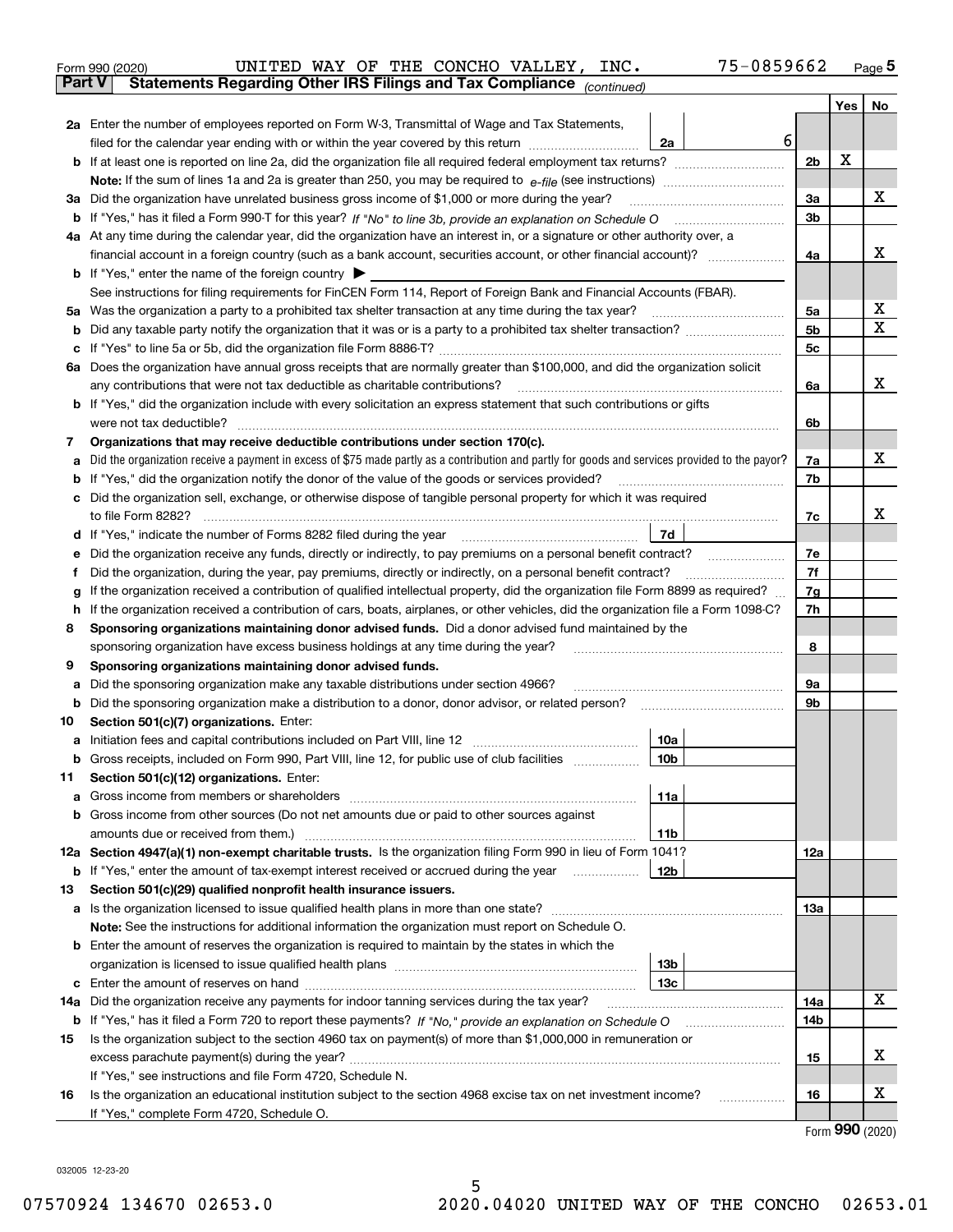|  | Form 990 (2020) |
|--|-----------------|
|  |                 |

UNITED WAY OF THE CONCHO VALLEY, INC. 75-0859662

*For each "Yes" response to lines 2 through 7b below, and for a "No" response to line 8a, 8b, or 10b below, describe the circumstances, processes, or changes on Schedule O. See instructions.* Form 990 (2020) **CONTIBE WAY OF THE CONCHO VALLEY, INC.** 75 – 0859662 Page 6<br>**Part VI Governance, Management, and Disclosure** *For each "Yes" response to lines 2 through 7b below, and for a "No" response* 

|    |                                                                                                                                                                            |    |    |                 | Yes             | No                      |
|----|----------------------------------------------------------------------------------------------------------------------------------------------------------------------------|----|----|-----------------|-----------------|-------------------------|
|    | <b>1a</b> Enter the number of voting members of the governing body at the end of the tax year <i>manumum</i>                                                               | 1a | 22 |                 |                 |                         |
|    | If there are material differences in voting rights among members of the governing body, or if the governing                                                                |    |    |                 |                 |                         |
|    | body delegated broad authority to an executive committee or similar committee, explain on Schedule O.                                                                      |    |    |                 |                 |                         |
|    |                                                                                                                                                                            | 1b | 22 |                 |                 |                         |
| 2  | Did any officer, director, trustee, or key employee have a family relationship or a business relationship with any other                                                   |    |    |                 |                 |                         |
|    | officer, director, trustee, or key employee?                                                                                                                               |    |    | $\mathbf{2}$    |                 | X                       |
| 3  | Did the organization delegate control over management duties customarily performed by or under the direct supervision                                                      |    |    |                 |                 |                         |
|    |                                                                                                                                                                            |    |    | 3               |                 | X                       |
| 4  | Did the organization make any significant changes to its governing documents since the prior Form 990 was filed?                                                           |    |    | 4               |                 | $\overline{\mathbf{x}}$ |
| 5  |                                                                                                                                                                            |    |    | 5               |                 | $\mathbf X$             |
| 6  | Did the organization have members or stockholders?                                                                                                                         |    |    | 6               |                 | $\mathbf X$             |
|    | 7a Did the organization have members, stockholders, or other persons who had the power to elect or appoint one or                                                          |    |    |                 |                 |                         |
|    |                                                                                                                                                                            |    |    | 7a              | Х               |                         |
|    | <b>b</b> Are any governance decisions of the organization reserved to (or subject to approval by) members, stockholders, or                                                |    |    |                 |                 |                         |
|    | persons other than the governing body?                                                                                                                                     |    |    | 7b              |                 | X                       |
| 8  | Did the organization contemporaneously document the meetings held or written actions undertaken during the year by the following:                                          |    |    |                 |                 |                         |
| a  |                                                                                                                                                                            |    |    | 8a              | X               |                         |
|    |                                                                                                                                                                            |    |    | 8b              | X               |                         |
| 9  | Is there any officer, director, trustee, or key employee listed in Part VII, Section A, who cannot be reached at the                                                       |    |    |                 |                 |                         |
|    |                                                                                                                                                                            |    |    | 9               |                 | x                       |
|    | Section B. Policies (This Section B requests information about policies not required by the Internal Revenue Code.)                                                        |    |    |                 |                 |                         |
|    |                                                                                                                                                                            |    |    |                 | Yes∣            | No                      |
|    |                                                                                                                                                                            |    |    | 10a             |                 | X                       |
|    | <b>b</b> If "Yes," did the organization have written policies and procedures governing the activities of such chapters, affiliates,                                        |    |    |                 |                 |                         |
|    |                                                                                                                                                                            |    |    | 10 <sub>b</sub> |                 |                         |
|    | 11a Has the organization provided a complete copy of this Form 990 to all members of its governing body before filing the form?                                            |    |    | 11a             | $\mathbf X$     |                         |
|    | <b>b</b> Describe in Schedule O the process, if any, used by the organization to review this Form 990.                                                                     |    |    |                 |                 |                         |
|    |                                                                                                                                                                            |    |    | 12a             | X               |                         |
| b  |                                                                                                                                                                            |    |    | 12b             | X               |                         |
|    | c Did the organization regularly and consistently monitor and enforce compliance with the policy? If "Yes," describe                                                       |    |    |                 |                 |                         |
|    | in Schedule O how this was done measured and contained a strategie of the state of the state of the strategie o                                                            |    |    | 12c             | X               |                         |
| 13 |                                                                                                                                                                            |    |    | 13              | X               |                         |
| 14 | Did the organization have a written document retention and destruction policy? manufactured and the organization have a written document retention and destruction policy? |    |    | 14              | $\mathbf X$     |                         |
| 15 | Did the process for determining compensation of the following persons include a review and approval by independent                                                         |    |    |                 |                 |                         |
|    | persons, comparability data, and contemporaneous substantiation of the deliberation and decision?                                                                          |    |    |                 |                 |                         |
|    |                                                                                                                                                                            |    |    |                 | X               |                         |
|    | a The organization's CEO, Executive Director, or top management official manufactured content of the organization's CEO, Executive Director, or top management official    |    |    | 15a             | X               |                         |
|    | <b>b</b> Other officers or key employees of the organization                                                                                                               |    |    | 15 <sub>b</sub> |                 |                         |
|    | If "Yes" to line 15a or 15b, describe the process in Schedule O (see instructions).                                                                                        |    |    |                 |                 |                         |
|    | 16a Did the organization invest in, contribute assets to, or participate in a joint venture or similar arrangement with a                                                  |    |    |                 |                 | X                       |
|    | taxable entity during the year?<br><b>b</b> If "Yes," did the organization follow a written policy or procedure requiring the organization to evaluate its participation   |    |    | 16a             |                 |                         |
|    |                                                                                                                                                                            |    |    |                 |                 |                         |
|    | in joint venture arrangements under applicable federal tax law, and take steps to safeguard the organization's                                                             |    |    |                 |                 |                         |
|    | <b>Section C. Disclosure</b>                                                                                                                                               |    |    | 16b             |                 |                         |
|    |                                                                                                                                                                            |    |    |                 |                 |                         |
| 17 | NONE<br>List the states with which a copy of this Form 990 is required to be filed $\blacktriangleright$                                                                   |    |    |                 |                 |                         |
| 18 | Section 6104 requires an organization to make its Forms 1023 (1024 or 1024-A, if applicable), 990, and 990-T (Section 501(c)(3)s only) available                           |    |    |                 |                 |                         |
|    | for public inspection. Indicate how you made these available. Check all that apply.                                                                                        |    |    |                 |                 |                         |
|    | $X$ Upon request<br>Another's website<br>Own website<br>Other (explain on Schedule O)                                                                                      |    |    |                 |                 |                         |
| 19 | Describe on Schedule O whether (and if so, how) the organization made its governing documents, conflict of interest policy, and financial                                  |    |    |                 |                 |                         |
|    | statements available to the public during the tax year.                                                                                                                    |    |    |                 |                 |                         |
| 20 | State the name, address, and telephone number of the person who possesses the organization's books and records                                                             |    |    |                 |                 |                         |
|    | ASHLEY AMMONS - 325-949-3716                                                                                                                                               |    |    |                 |                 |                         |
|    | 76903<br>955 TURNER, SAN ANGELO,<br>TХ                                                                                                                                     |    |    |                 |                 |                         |
|    | 032006 12-23-20                                                                                                                                                            |    |    |                 | Form 990 (2020) |                         |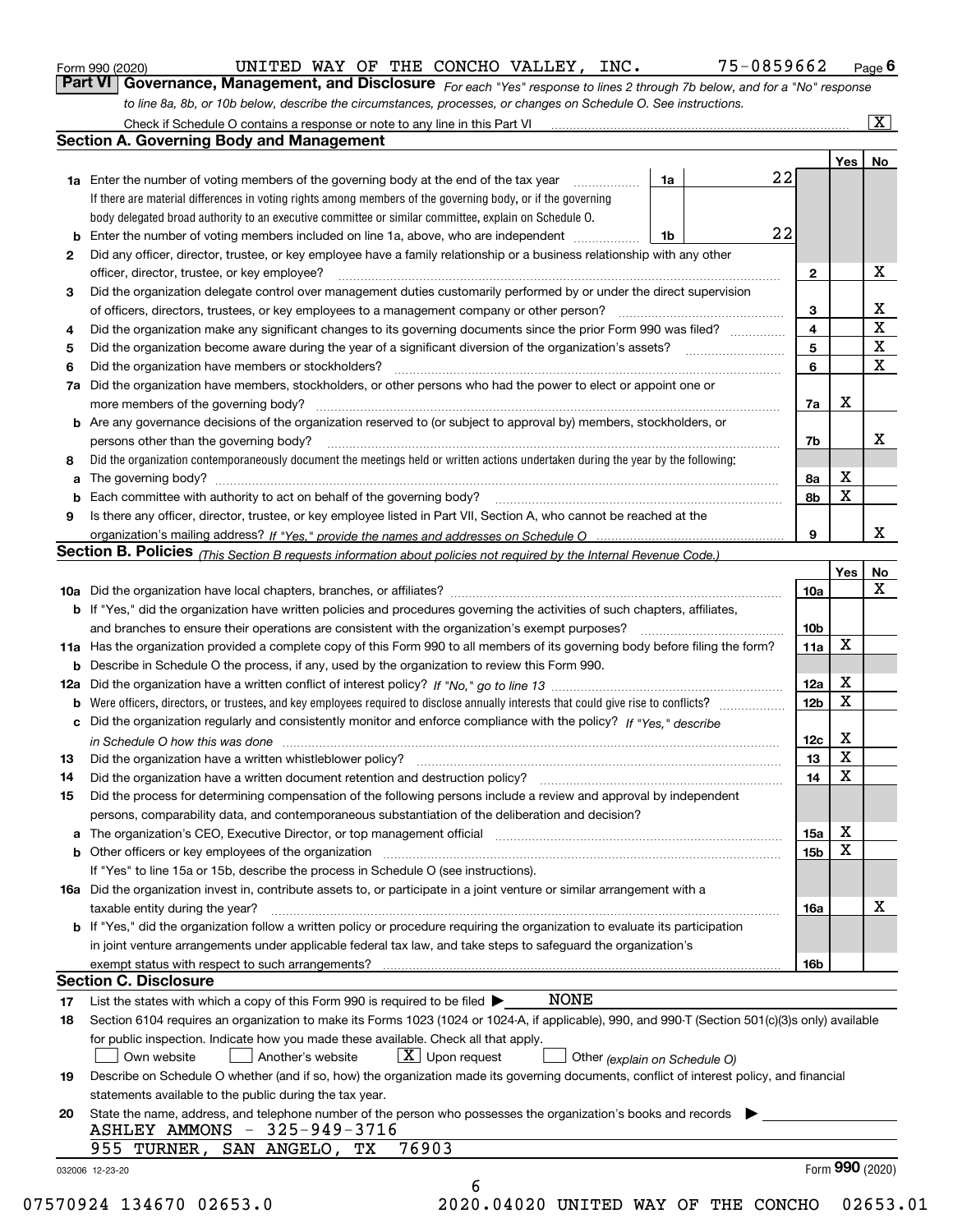| Form 990 (2020)                                                                               |  |  |  |  | UNITED WAY OF THE CONCHO VALLEY, | INC. | 75-0859662 | Page <sup>7</sup> |  |
|-----------------------------------------------------------------------------------------------|--|--|--|--|----------------------------------|------|------------|-------------------|--|
| Part VII Compensation of Officers, Directors, Trustees, Key Employees, Highest Compensated    |  |  |  |  |                                  |      |            |                   |  |
| <b>Employees, and Independent Contractors</b>                                                 |  |  |  |  |                                  |      |            |                   |  |
| Check if Schedule O contains a response or note to any line in this Part VII                  |  |  |  |  |                                  |      |            |                   |  |
| Officers, Directors, Trustees, Key Employees, and Highest Compensated Employees<br>Section A. |  |  |  |  |                                  |      |            |                   |  |

**1a**  Complete this table for all persons required to be listed. Report compensation for the calendar year ending with or within the organization's tax year. **•** List all of the organization's current officers, directors, trustees (whether individuals or organizations), regardless of amount of compensation.

Enter -0- in columns (D), (E), and (F) if no compensation was paid.

 $\bullet$  List all of the organization's  $\,$ current key employees, if any. See instructions for definition of "key employee."

**•** List the organization's five current highest compensated employees (other than an officer, director, trustee, or key employee) who received reportable compensation (Box 5 of Form W-2 and/or Box 7 of Form 1099-MISC) of more than \$100,000 from the organization and any related organizations.

**•** List all of the organization's former officers, key employees, and highest compensated employees who received more than \$100,000 of reportable compensation from the organization and any related organizations.

**former directors or trustees**  ¥ List all of the organization's that received, in the capacity as a former director or trustee of the organization, more than \$10,000 of reportable compensation from the organization and any related organizations.

See instructions for the order in which to list the persons above.

Check this box if neither the organization nor any related organization compensated any current officer, director, or trustee.  $\mathcal{L}^{\text{max}}$ 

| (A)                           | (B)               |                               |                                                                  | (C)                     |              |                                   |        | (D)             | (E)                           | (F)                   |
|-------------------------------|-------------------|-------------------------------|------------------------------------------------------------------|-------------------------|--------------|-----------------------------------|--------|-----------------|-------------------------------|-----------------------|
| Name and title                | Average           |                               | (do not check more than one                                      | Position                |              |                                   |        | Reportable      | Reportable                    | Estimated             |
|                               | hours per         |                               | box, unless person is both an<br>officer and a director/trustee) |                         |              |                                   |        | compensation    | compensation                  | amount of             |
|                               | week<br>(list any |                               |                                                                  |                         |              |                                   |        | from<br>the     | from related<br>organizations | other<br>compensation |
|                               | hours for         | ndividual trustee or director |                                                                  |                         |              |                                   |        | organization    | (W-2/1099-MISC)               | from the              |
|                               | related           |                               |                                                                  |                         |              |                                   |        | (W-2/1099-MISC) |                               | organization          |
|                               | organizations     |                               | nstitutional trustee                                             |                         |              |                                   |        |                 |                               | and related           |
|                               | below             |                               |                                                                  |                         | Key employee |                                   |        |                 |                               | organizations         |
|                               | line)             |                               |                                                                  | Officer                 |              | Highest compensated<br>  employee | Former |                 |                               |                       |
| <b>ASHLEY AMMONS</b><br>(1)   | 40.00             |                               |                                                                  |                         |              |                                   |        |                 |                               |                       |
| PRES/CEO                      |                   |                               |                                                                  | $\overline{\textbf{X}}$ |              |                                   |        | 85,978.         | $\mathbf 0$ .                 | 4,249.                |
| <b>GARRETT ACKER</b><br>(2)   | 1.00              |                               |                                                                  |                         |              |                                   |        |                 |                               |                       |
| VICE CHAIR                    |                   | $\mathbf X$                   |                                                                  | X                       |              |                                   |        | 0.              | $\mathbf 0$ .                 | $0_{.}$               |
| <b>BROOKE DICKISON</b><br>(3) | 1.00              |                               |                                                                  |                         |              |                                   |        |                 |                               |                       |
| <b>DIRECTOR</b>               |                   | $\mathbf x$                   |                                                                  |                         |              |                                   |        | $\mathbf 0$ .   | $\mathbf 0$ .                 | $0_{.}$               |
| ROCHEL DITMORE<br>(4)         | 1.00              |                               |                                                                  |                         |              |                                   |        |                 |                               |                       |
| <b>SECRETARY</b>              |                   | $\mathbf x$                   |                                                                  | $\overline{\textbf{X}}$ |              |                                   |        | $\mathbf 0$ .   | $\mathbf 0$ .                 | $\mathbf 0$ .         |
| CARL DETHLOFF<br>(5)          | 1.00              |                               |                                                                  |                         |              |                                   |        |                 |                               |                       |
| <b>DIRECTOR</b>               |                   | $\mathbf X$                   |                                                                  |                         |              |                                   |        | $\mathbf 0$ .   | 0.                            | $\mathbf 0$ .         |
| NICK GEORGE<br>(6)            | 1.00              |                               |                                                                  |                         |              |                                   |        |                 |                               |                       |
| CAMPAIGN CHAIR                |                   | $\mathbf x$                   |                                                                  | X                       |              |                                   |        | $\mathbf 0$ .   | $\mathbf 0$ .                 | $\mathbf 0$ .         |
| RAY GONZALEZ<br>(7)           | 1.00              |                               |                                                                  |                         |              |                                   |        |                 |                               |                       |
| <b>DIRECTOR</b>               |                   | $\mathbf X$                   |                                                                  |                         |              |                                   |        | $\mathbf 0$ .   | $\mathbf 0$ .                 | $\mathbf 0$ .         |
| <b>BILL HANCOCK</b><br>(8)    | 1.00              |                               |                                                                  |                         |              |                                   |        |                 |                               |                       |
| <b>DIRECTOR</b>               |                   | $\mathbf X$                   |                                                                  |                         |              |                                   |        | 0.              | $\mathbf 0$ .                 | $0_{.}$               |
| NANCY HERNANDEZ<br>(9)        | 1.00              |                               |                                                                  |                         |              |                                   |        |                 |                               |                       |
| <b>DIRECTOR</b>               |                   | $\mathbf X$                   |                                                                  |                         |              |                                   |        | $\mathbf 0$ .   | 0.                            | $\mathbf 0$ .         |
| (10) FRED KEY                 | 1.00              |                               |                                                                  |                         |              |                                   |        |                 |                               |                       |
| <b>DIRECTOR</b>               |                   | $\mathbf X$                   |                                                                  |                         |              |                                   |        | $\mathbf 0$ .   | $\mathbf 0$ .                 | $0_{.}$               |
| (11) SHEREE HARDIN            | 1.00              |                               |                                                                  |                         |              |                                   |        |                 |                               |                       |
| <b>DIRECTOR</b>               |                   | $\mathbf X$                   |                                                                  |                         |              |                                   |        | 0.              | 0.                            | $0_{.}$               |
| (12) DEREK MCINTYRE           | 1.00              |                               |                                                                  |                         |              |                                   |        |                 |                               |                       |
| <b>DIRECTOR</b>               |                   | $\mathbf X$                   |                                                                  |                         |              |                                   |        | $\mathbf 0$ .   | $\mathbf 0$ .                 | $0_{.}$               |
| (13) KAREN HUFFMAN            | 1.00              |                               |                                                                  |                         |              |                                   |        |                 |                               |                       |
| <b>DIRECTOR</b>               |                   | $\mathbf X$                   |                                                                  |                         |              |                                   |        | $\mathbf 0$ .   | $\mathbf 0$ .                 | $\mathbf 0$ .         |
| (14) JOHN AUSTIN STOKES       | 1.00              |                               |                                                                  |                         |              |                                   |        |                 |                               |                       |
| NOMINATION CHAIR              |                   | $\mathbf X$                   |                                                                  | X                       |              |                                   |        | $\mathbf 0$ .   | $\mathbf 0$ .                 | $\mathbf 0$ .         |
| (15) JOE MUNOZ                | 1.00              |                               |                                                                  |                         |              |                                   |        |                 |                               |                       |
| <b>DIRECTOR</b>               |                   | $\mathbf X$                   |                                                                  |                         |              |                                   |        | $0$ .           | 0.                            | $0_{.}$               |
| (16) SHANE PLYMELL            | 1.00              |                               |                                                                  |                         |              |                                   |        |                 |                               |                       |
| <b>DIRECTOR</b>               |                   | $\mathbf X$                   |                                                                  |                         |              |                                   |        | 0.              | $\mathbf 0$ .                 | $\mathbf 0$ .         |
| (17) DAVID VIGNES             | 1.00              |                               |                                                                  |                         |              |                                   |        |                 |                               |                       |
| <b>DIRECTOR</b>               |                   | $\mathbf X$                   |                                                                  |                         |              |                                   |        | $\mathbf 0$ .   | 0.                            | 0.                    |
|                               |                   |                               |                                                                  |                         |              |                                   |        |                 |                               | nnn.                  |

7

032007 12-23-20

Form (2020) **990**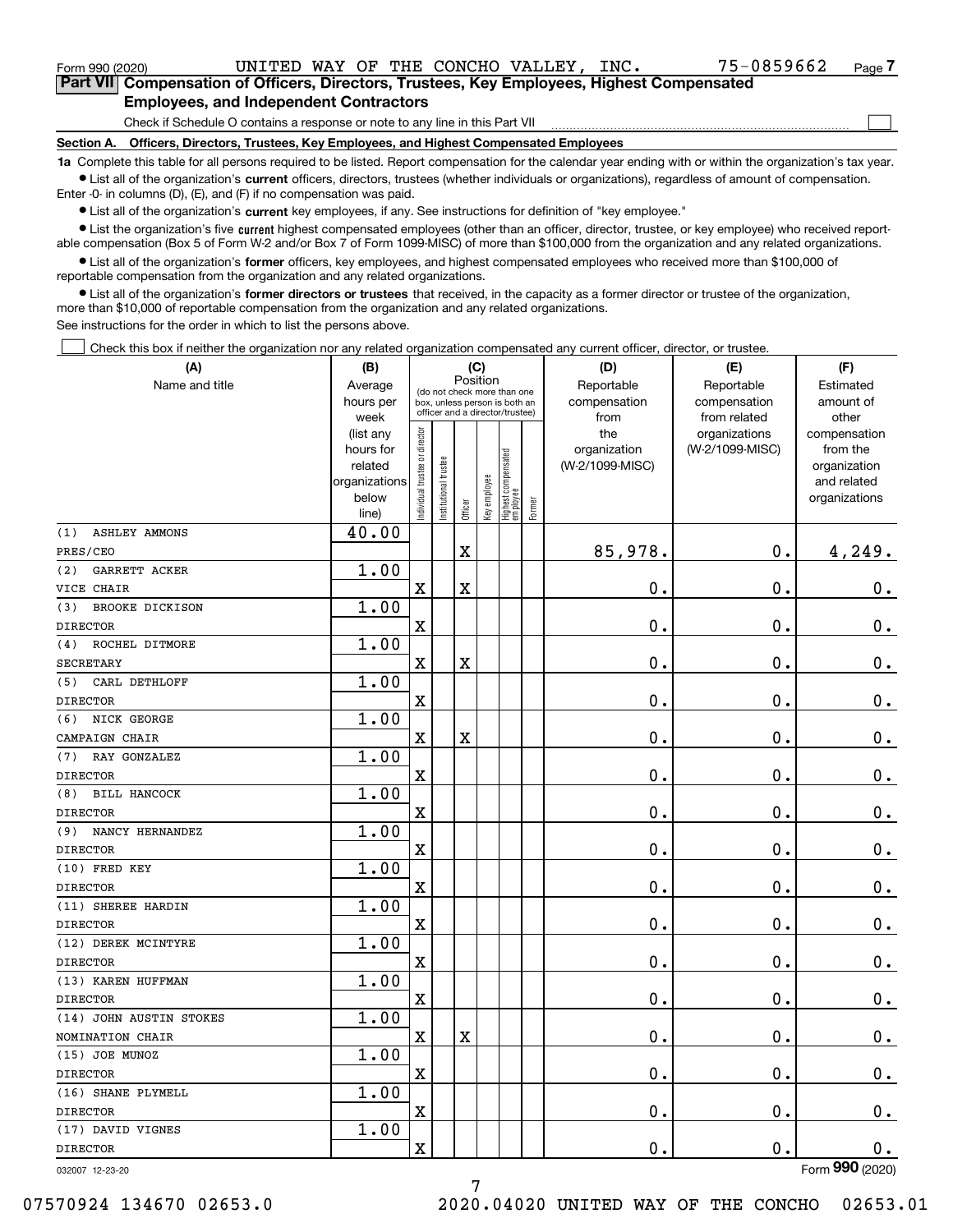|                 | Form 990 (2020)                                                                                                                                                                                                                                                     |                   |                                                                  |                       |         |              |                                 |        | UNITED WAY OF THE CONCHO VALLEY, INC. | 75-0859662                    |                  |   |                       | Page 8  |
|-----------------|---------------------------------------------------------------------------------------------------------------------------------------------------------------------------------------------------------------------------------------------------------------------|-------------------|------------------------------------------------------------------|-----------------------|---------|--------------|---------------------------------|--------|---------------------------------------|-------------------------------|------------------|---|-----------------------|---------|
| <b>Part VII</b> | Section A. Officers, Directors, Trustees, Key Employees, and Highest Compensated Employees (continued)                                                                                                                                                              |                   |                                                                  |                       |         |              |                                 |        |                                       |                               |                  |   |                       |         |
|                 | (A)                                                                                                                                                                                                                                                                 | (B)               | (C)                                                              |                       |         |              |                                 |        | (D)                                   | (E)                           |                  |   | (F)                   |         |
|                 | Name and title                                                                                                                                                                                                                                                      | Average           | Position<br>(do not check more than one                          |                       |         |              |                                 |        | Reportable                            | Reportable                    |                  |   | Estimated             |         |
|                 |                                                                                                                                                                                                                                                                     | hours per<br>week | box, unless person is both an<br>officer and a director/trustee) |                       |         |              |                                 |        | compensation                          | compensation                  |                  |   | amount of             |         |
|                 |                                                                                                                                                                                                                                                                     | (list any         |                                                                  |                       |         |              |                                 |        | from<br>the                           | from related<br>organizations |                  |   | other<br>compensation |         |
|                 |                                                                                                                                                                                                                                                                     | hours for         |                                                                  |                       |         |              |                                 |        | organization                          | (W-2/1099-MISC)               |                  |   | from the              |         |
|                 |                                                                                                                                                                                                                                                                     | related           |                                                                  |                       |         |              |                                 |        | (W-2/1099-MISC)                       |                               |                  |   | organization          |         |
|                 |                                                                                                                                                                                                                                                                     | organizations     |                                                                  |                       |         |              |                                 |        |                                       |                               |                  |   | and related           |         |
|                 |                                                                                                                                                                                                                                                                     | below             | Individual trustee or director                                   | Institutional trustee |         | key employee | Highest compensated<br>employee |        |                                       |                               |                  |   | organizations         |         |
|                 |                                                                                                                                                                                                                                                                     | line)             |                                                                  |                       | Officer |              |                                 | Former |                                       |                               |                  |   |                       |         |
|                 | (18) ERIK SOSOLIK                                                                                                                                                                                                                                                   | 1.00              |                                                                  |                       |         |              |                                 |        |                                       |                               |                  |   |                       |         |
|                 | TREASURER                                                                                                                                                                                                                                                           |                   | X                                                                |                       | X       |              |                                 |        | $\mathbf 0$ .                         |                               | 0.               |   |                       | 0.      |
|                 | (19) MONTY STANLEY                                                                                                                                                                                                                                                  | 1.00              | Χ                                                                |                       |         |              |                                 |        | $\mathbf 0$ .                         |                               | 0.               |   |                       | $0$ .   |
|                 | COMMUNITY IMPACT CHAIR<br>(20) LARRY JUSTISS                                                                                                                                                                                                                        | 1.00              |                                                                  |                       |         |              |                                 |        |                                       |                               |                  |   |                       |         |
|                 | <b>BOARD CHAIRMAN</b>                                                                                                                                                                                                                                               |                   | X                                                                |                       | X       |              |                                 |        | $\mathbf 0$ .                         |                               | 0.               |   |                       | 0.      |
|                 | (21) RON LEWIS                                                                                                                                                                                                                                                      | 1.00              |                                                                  |                       |         |              |                                 |        |                                       |                               |                  |   |                       |         |
| <b>DIRECTOR</b> |                                                                                                                                                                                                                                                                     |                   | X                                                                |                       |         |              |                                 |        | $\mathbf 0$ .                         |                               | 0.               |   |                       | $0$ .   |
|                 | (22) JOSEPH THOMAS                                                                                                                                                                                                                                                  | 1.00              |                                                                  |                       |         |              |                                 |        |                                       |                               |                  |   |                       |         |
| <b>DIRECTOR</b> |                                                                                                                                                                                                                                                                     |                   | X                                                                |                       |         |              |                                 |        | $\mathbf 0$ .                         |                               | 0.               |   |                       | 0.      |
|                 | (23) DIANNA SPIEKER                                                                                                                                                                                                                                                 | 1.00              |                                                                  |                       |         |              |                                 |        |                                       |                               |                  |   |                       |         |
| <b>DIRECTOR</b> |                                                                                                                                                                                                                                                                     |                   | X                                                                |                       |         |              |                                 |        | 0.                                    |                               | 0.               |   |                       | 0.      |
|                 |                                                                                                                                                                                                                                                                     |                   |                                                                  |                       |         |              |                                 |        |                                       |                               |                  |   |                       |         |
|                 |                                                                                                                                                                                                                                                                     |                   |                                                                  |                       |         |              |                                 |        |                                       |                               |                  |   |                       |         |
|                 |                                                                                                                                                                                                                                                                     |                   |                                                                  |                       |         |              |                                 |        |                                       |                               |                  |   |                       |         |
|                 |                                                                                                                                                                                                                                                                     |                   |                                                                  |                       |         |              |                                 |        |                                       |                               |                  |   |                       |         |
|                 |                                                                                                                                                                                                                                                                     |                   |                                                                  |                       |         |              |                                 |        |                                       |                               |                  |   |                       |         |
|                 |                                                                                                                                                                                                                                                                     |                   |                                                                  |                       |         |              |                                 |        |                                       |                               |                  |   |                       |         |
|                 | 1b Subtotal                                                                                                                                                                                                                                                         |                   |                                                                  |                       |         |              |                                 |        | 85,978.                               |                               | 0.               |   | 4,249.                |         |
|                 | c Total from continuation sheets to Part VII, Section A                                                                                                                                                                                                             |                   |                                                                  |                       |         |              |                                 |        | 0.                                    |                               | 0.               |   |                       | 0.      |
|                 |                                                                                                                                                                                                                                                                     |                   |                                                                  |                       |         |              |                                 |        | 85,978.                               |                               | $\overline{0}$ . |   | 4, 249.               |         |
| $\mathbf{2}$    | Total number of individuals (including but not limited to those listed above) who received more than \$100,000 of reportable                                                                                                                                        |                   |                                                                  |                       |         |              |                                 |        |                                       |                               |                  |   |                       |         |
|                 | compensation from the organization $\blacktriangleright$                                                                                                                                                                                                            |                   |                                                                  |                       |         |              |                                 |        |                                       |                               |                  |   | Yes                   | 0<br>No |
|                 |                                                                                                                                                                                                                                                                     |                   |                                                                  |                       |         |              |                                 |        |                                       |                               |                  |   |                       |         |
| 3               | Did the organization list any former officer, director, trustee, key employee, or highest compensated employee on                                                                                                                                                   |                   |                                                                  |                       |         |              |                                 |        |                                       |                               |                  |   |                       | X       |
|                 | line 1a? If "Yes," complete Schedule J for such individual manufactured contained and the Ves," complete Schedule J for such individual<br>For any individual listed on line 1a, is the sum of reportable compensation and other compensation from the organization |                   |                                                                  |                       |         |              |                                 |        |                                       |                               |                  | 3 |                       |         |
| 4               |                                                                                                                                                                                                                                                                     |                   |                                                                  |                       |         |              |                                 |        |                                       |                               |                  | 4 |                       | х       |
| 5               | Did any person listed on line 1a receive or accrue compensation from any unrelated organization or individual for services                                                                                                                                          |                   |                                                                  |                       |         |              |                                 |        |                                       |                               |                  |   |                       |         |
|                 |                                                                                                                                                                                                                                                                     |                   |                                                                  |                       |         |              |                                 |        |                                       |                               |                  | 5 |                       | X       |
|                 | <b>Section B. Independent Contractors</b>                                                                                                                                                                                                                           |                   |                                                                  |                       |         |              |                                 |        |                                       |                               |                  |   |                       |         |
| 1               | Complete this table for your five highest compensated independent contractors that received more than \$100,000 of compensation from                                                                                                                                |                   |                                                                  |                       |         |              |                                 |        |                                       |                               |                  |   |                       |         |
|                 | the organization. Report compensation for the calendar year ending with or within the organization's tax year.                                                                                                                                                      |                   |                                                                  |                       |         |              |                                 |        |                                       |                               |                  |   |                       |         |
|                 | (A)                                                                                                                                                                                                                                                                 |                   |                                                                  |                       |         |              |                                 |        | (B)                                   |                               |                  |   | (C)                   |         |
|                 | Name and business address                                                                                                                                                                                                                                           |                   |                                                                  | <b>NONE</b>           |         |              |                                 |        | Description of services               |                               |                  |   | Compensation          |         |
|                 |                                                                                                                                                                                                                                                                     |                   |                                                                  |                       |         |              |                                 |        |                                       |                               |                  |   |                       |         |
|                 |                                                                                                                                                                                                                                                                     |                   |                                                                  |                       |         |              |                                 |        |                                       |                               |                  |   |                       |         |
|                 |                                                                                                                                                                                                                                                                     |                   |                                                                  |                       |         |              |                                 |        |                                       |                               |                  |   |                       |         |
|                 |                                                                                                                                                                                                                                                                     |                   |                                                                  |                       |         |              |                                 |        |                                       |                               |                  |   |                       |         |
|                 |                                                                                                                                                                                                                                                                     |                   |                                                                  |                       |         |              |                                 |        |                                       |                               |                  |   |                       |         |
|                 |                                                                                                                                                                                                                                                                     |                   |                                                                  |                       |         |              |                                 |        |                                       |                               |                  |   |                       |         |
|                 |                                                                                                                                                                                                                                                                     |                   |                                                                  |                       |         |              |                                 |        |                                       |                               |                  |   |                       |         |
|                 |                                                                                                                                                                                                                                                                     |                   |                                                                  |                       |         |              |                                 |        |                                       |                               |                  |   |                       |         |
|                 |                                                                                                                                                                                                                                                                     |                   |                                                                  |                       |         |              |                                 |        |                                       |                               |                  |   |                       |         |
| $\mathbf{2}$    | Total number of independent contractors (including but not limited to those listed above) who received more than                                                                                                                                                    |                   |                                                                  |                       |         |              |                                 |        |                                       |                               |                  |   |                       |         |
|                 | \$100,000 of compensation from the organization                                                                                                                                                                                                                     |                   |                                                                  |                       |         | 0            |                                 |        |                                       |                               |                  |   |                       |         |
|                 |                                                                                                                                                                                                                                                                     |                   |                                                                  |                       |         |              |                                 |        |                                       |                               |                  |   | Form 990 (2020)       |         |

032008 12-23-20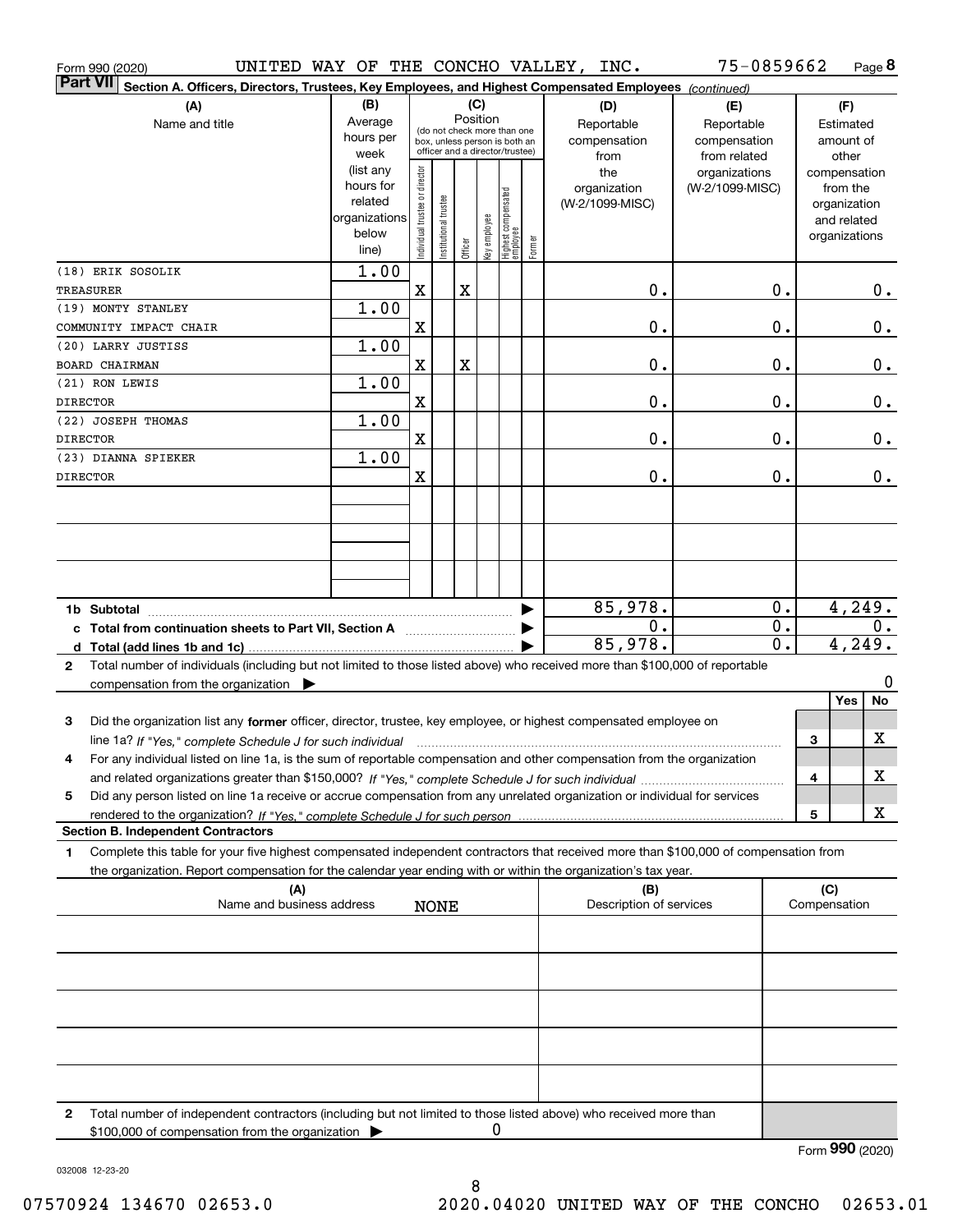|                                                           |                  | UNITED WAY OF THE CONCHO VALLEY, INC.<br>Form 990 (2020)                                                                    |                      |                                  |                                       | 75-0859662                    | Page 9                                                          |
|-----------------------------------------------------------|------------------|-----------------------------------------------------------------------------------------------------------------------------|----------------------|----------------------------------|---------------------------------------|-------------------------------|-----------------------------------------------------------------|
|                                                           | <b>Part VIII</b> | <b>Statement of Revenue</b>                                                                                                 |                      |                                  |                                       |                               |                                                                 |
|                                                           |                  | Check if Schedule O contains a response or note to any line in this Part VIII                                               |                      |                                  | (B)                                   | $\overline{(C)}$              |                                                                 |
|                                                           |                  |                                                                                                                             |                      | (A)<br>Total revenue             | Related or exempt<br>function revenue | Unrelated<br>business revenue | (D)<br>Revenue excluded<br>from tax under<br>sections 512 - 514 |
|                                                           |                  | 1a<br>1 a Federated campaigns                                                                                               | 863,783.             |                                  |                                       |                               |                                                                 |
| Contributions, Gifts, Grants<br>and Other Similar Amounts |                  | 1 <sub>b</sub><br><b>b</b> Membership dues                                                                                  |                      |                                  |                                       |                               |                                                                 |
|                                                           |                  | 1 <sub>c</sub><br>c Fundraising events                                                                                      |                      |                                  |                                       |                               |                                                                 |
|                                                           |                  | 1 <sub>d</sub><br>d Related organizations                                                                                   |                      |                                  |                                       |                               |                                                                 |
|                                                           |                  | 1e<br>e Government grants (contributions)                                                                                   | 18,613.              |                                  |                                       |                               |                                                                 |
|                                                           |                  | f All other contributions, gifts, grants, and                                                                               |                      |                                  |                                       |                               |                                                                 |
|                                                           |                  | similar amounts not included above<br>1f                                                                                    | 140,621.             |                                  |                                       |                               |                                                                 |
|                                                           |                  | $1g$ \$<br>g Noncash contributions included in lines 1a-1f                                                                  |                      |                                  |                                       |                               |                                                                 |
|                                                           |                  |                                                                                                                             |                      | $\blacktriangleright$ 1,023,017. |                                       |                               |                                                                 |
|                                                           |                  |                                                                                                                             | <b>Business Code</b> |                                  |                                       |                               |                                                                 |
|                                                           |                  | 2 a FEES & CONTRACTS FROM                                                                                                   | 900099               | 2,070.                           | 2,070.                                |                               |                                                                 |
|                                                           |                  | b<br><u> 1989 - Johann Stoff, deutscher Stoffen und der Stoffen und der Stoffen und der Stoffen und der Stoffen und der</u> |                      |                                  |                                       |                               |                                                                 |
|                                                           |                  | с<br><u> 1989 - John Stein, mars and de Brazilian (b. 1989)</u>                                                             |                      |                                  |                                       |                               |                                                                 |
|                                                           |                  | d                                                                                                                           |                      |                                  |                                       |                               |                                                                 |
| Program Service<br>Revenue                                |                  |                                                                                                                             |                      |                                  |                                       |                               |                                                                 |
|                                                           |                  |                                                                                                                             |                      |                                  |                                       |                               |                                                                 |
|                                                           |                  |                                                                                                                             |                      | 2,070.                           |                                       |                               |                                                                 |
|                                                           | 3                | Investment income (including dividends, interest, and                                                                       |                      |                                  |                                       |                               |                                                                 |
|                                                           |                  |                                                                                                                             | ▶                    |                                  |                                       |                               |                                                                 |
|                                                           | 4                | Income from investment of tax-exempt bond proceeds                                                                          |                      | 38,547.                          |                                       |                               | 38,547.                                                         |
|                                                           | 5                | (i) Real                                                                                                                    | (ii) Personal        |                                  |                                       |                               |                                                                 |
|                                                           |                  |                                                                                                                             |                      |                                  |                                       |                               |                                                                 |
|                                                           |                  | 6 a Gross rents<br>6а<br>6b                                                                                                 |                      |                                  |                                       |                               |                                                                 |
|                                                           |                  | <b>b</b> Less: rental expenses $\ldots$<br>c Rental income or (loss)<br>6c                                                  |                      |                                  |                                       |                               |                                                                 |
|                                                           |                  | d Net rental income or (loss)                                                                                               |                      |                                  |                                       |                               |                                                                 |
|                                                           |                  | (i) Securities<br>7 a Gross amount from sales of                                                                            | (ii) Other           |                                  |                                       |                               |                                                                 |
|                                                           |                  | $7a$ 294, 477.<br>assets other than inventory                                                                               |                      |                                  |                                       |                               |                                                                 |
|                                                           |                  | <b>b</b> Less: cost or other basis                                                                                          |                      |                                  |                                       |                               |                                                                 |
|                                                           |                  | 0.<br>7b<br>and sales expenses                                                                                              |                      |                                  |                                       |                               |                                                                 |
| wenue                                                     |                  | $7c$ 294, 477.<br>c Gain or (loss)                                                                                          |                      |                                  |                                       |                               |                                                                 |
|                                                           |                  |                                                                                                                             |                      | $\overline{294, 477}$ .          |                                       |                               | 294,477.                                                        |
| Other R                                                   |                  | 8 a Gross income from fundraising events (not                                                                               |                      |                                  |                                       |                               |                                                                 |
|                                                           |                  |                                                                                                                             |                      |                                  |                                       |                               |                                                                 |
|                                                           |                  | contributions reported on line 1c). See                                                                                     |                      |                                  |                                       |                               |                                                                 |
|                                                           |                  |                                                                                                                             | $ a_2 $ 33,483.      |                                  |                                       |                               |                                                                 |
|                                                           |                  | 8 <sub>b</sub>  <br><b>b</b> Less: direct expenses                                                                          | 5,227.               |                                  |                                       |                               |                                                                 |
|                                                           |                  | c Net income or (loss) from fundraising events                                                                              | ▶                    | 28, 256.                         |                                       |                               | 28, 256.                                                        |
|                                                           |                  | 9 a Gross income from gaming activities. See                                                                                |                      |                                  |                                       |                               |                                                                 |
|                                                           |                  | 9a                                                                                                                          |                      |                                  |                                       |                               |                                                                 |
|                                                           |                  | 9b <br><b>b</b> Less: direct expenses <b>manually</b>                                                                       |                      |                                  |                                       |                               |                                                                 |
|                                                           |                  | c Net income or (loss) from gaming activities                                                                               | ▶                    |                                  |                                       |                               |                                                                 |
|                                                           |                  | 10 a Gross sales of inventory, less returns<br>10a                                                                          |                      |                                  |                                       |                               |                                                                 |
|                                                           |                  | 10 <sub>b</sub><br><b>b</b> Less: cost of goods sold                                                                        |                      |                                  |                                       |                               |                                                                 |
|                                                           |                  | c Net income or (loss) from sales of inventory                                                                              |                      |                                  |                                       |                               |                                                                 |
|                                                           |                  |                                                                                                                             | <b>Business Code</b> |                                  |                                       |                               |                                                                 |
|                                                           | 11 a             |                                                                                                                             |                      |                                  |                                       |                               |                                                                 |
|                                                           |                  | b                                                                                                                           |                      |                                  |                                       |                               |                                                                 |
|                                                           |                  | с                                                                                                                           |                      |                                  |                                       |                               |                                                                 |
| Miscellaneous<br>Revenue                                  |                  |                                                                                                                             |                      |                                  |                                       |                               |                                                                 |
|                                                           |                  |                                                                                                                             | ▶                    |                                  |                                       |                               |                                                                 |
|                                                           | 12               |                                                                                                                             |                      | $\blacktriangleright$ 1,386,367. | 2,070.                                | 0.1                           | 361,280.                                                        |
|                                                           |                  | 032009 12-23-20                                                                                                             |                      |                                  |                                       |                               | Form 990 (2020)                                                 |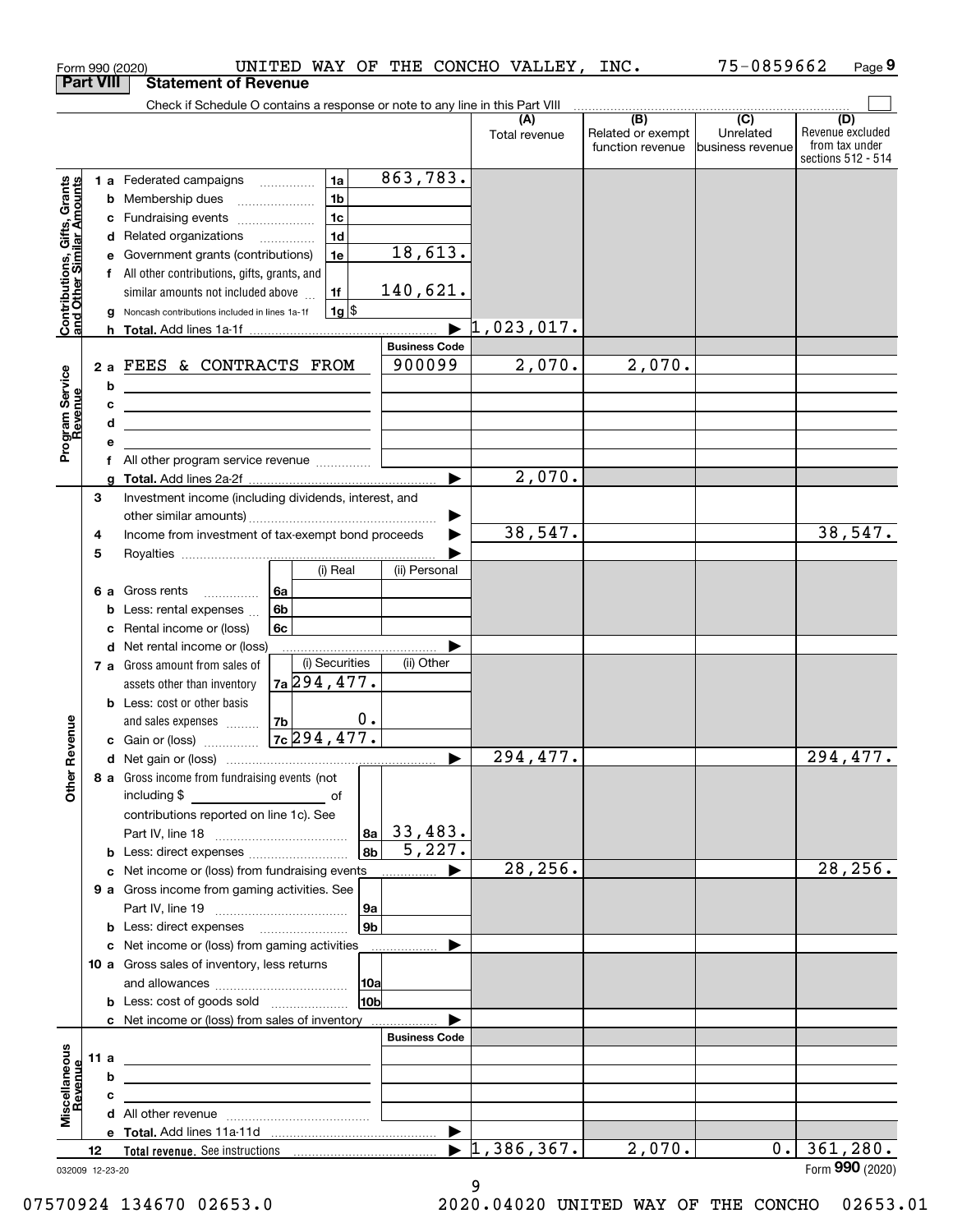**Part IX Statement of Functional Expenses**

*Section 501(c)(3) and 501(c)(4) organizations must complete all columns. All other organizations must complete column (A).*

|                  | $\overline{\mathbf{x}}$<br>Check if Schedule O contains a response or note to any line in this Part IX |                      |                                    |                                           |                                |  |  |  |  |  |  |
|------------------|--------------------------------------------------------------------------------------------------------|----------------------|------------------------------------|-------------------------------------------|--------------------------------|--|--|--|--|--|--|
|                  | Do not include amounts reported on lines 6b,<br>7b, 8b, 9b, and 10b of Part VIII.                      | Total expenses       | (B)<br>Program service<br>expenses | (C)<br>Management and<br>general expenses | (D)<br>Fundraising<br>expenses |  |  |  |  |  |  |
| 1.               | Grants and other assistance to domestic organizations                                                  |                      |                                    |                                           |                                |  |  |  |  |  |  |
|                  | and domestic governments. See Part IV, line 21                                                         | 676,651.             | 676,651.                           |                                           |                                |  |  |  |  |  |  |
| $\mathbf{2}$     | Grants and other assistance to domestic                                                                |                      |                                    |                                           |                                |  |  |  |  |  |  |
|                  | individuals. See Part IV, line 22                                                                      |                      |                                    |                                           |                                |  |  |  |  |  |  |
| 3                | Grants and other assistance to foreign                                                                 |                      |                                    |                                           |                                |  |  |  |  |  |  |
|                  | organizations, foreign governments, and foreign                                                        |                      |                                    |                                           |                                |  |  |  |  |  |  |
|                  | individuals. See Part IV, lines 15 and 16                                                              |                      |                                    |                                           |                                |  |  |  |  |  |  |
| 4                | Benefits paid to or for members                                                                        |                      |                                    |                                           |                                |  |  |  |  |  |  |
| 5                | Compensation of current officers, directors,                                                           | 90, 227.             | 51,398.                            | 5,356.                                    | 33,473.                        |  |  |  |  |  |  |
|                  | trustees, and key employees                                                                            |                      |                                    |                                           |                                |  |  |  |  |  |  |
| 6                | Compensation not included above to disqualified                                                        |                      |                                    |                                           |                                |  |  |  |  |  |  |
|                  | persons (as defined under section 4958(f)(1)) and                                                      |                      |                                    |                                           |                                |  |  |  |  |  |  |
| 7                | persons described in section 4958(c)(3)(B)                                                             | 111,861.             | 63,410.                            | 6,536.                                    | 41,915.                        |  |  |  |  |  |  |
| 8                | Pension plan accruals and contributions (include                                                       |                      |                                    |                                           |                                |  |  |  |  |  |  |
|                  | section 401(k) and 403(b) employer contributions)                                                      |                      |                                    |                                           |                                |  |  |  |  |  |  |
| 9                |                                                                                                        |                      |                                    |                                           |                                |  |  |  |  |  |  |
| 10               |                                                                                                        | 15,033.              | 8,536.                             | 864.                                      | 5,633.                         |  |  |  |  |  |  |
| 11               | Fees for services (nonemployees):                                                                      |                      |                                    |                                           |                                |  |  |  |  |  |  |
| a                |                                                                                                        |                      |                                    |                                           |                                |  |  |  |  |  |  |
| b                |                                                                                                        |                      |                                    |                                           |                                |  |  |  |  |  |  |
| c                |                                                                                                        | 45,481.              |                                    | 45,481.                                   |                                |  |  |  |  |  |  |
| d                |                                                                                                        |                      |                                    |                                           |                                |  |  |  |  |  |  |
| e                | Professional fundraising services. See Part IV, line 17                                                |                      |                                    |                                           |                                |  |  |  |  |  |  |
| f                | Investment management fees                                                                             | 7,768.               |                                    | 7,768.                                    |                                |  |  |  |  |  |  |
| $\mathbf{q}$     | Other. (If line 11g amount exceeds 10% of line 25,                                                     |                      |                                    |                                           |                                |  |  |  |  |  |  |
|                  | column (A) amount, list line 11g expenses on Sch O.)                                                   |                      |                                    |                                           |                                |  |  |  |  |  |  |
| 12 <sup>12</sup> |                                                                                                        |                      |                                    |                                           |                                |  |  |  |  |  |  |
| 13               |                                                                                                        | $\overline{4.244}$ . | 2,108.                             | 710.                                      | 1,426.                         |  |  |  |  |  |  |
| 14               |                                                                                                        |                      |                                    |                                           |                                |  |  |  |  |  |  |
| 15               |                                                                                                        |                      |                                    |                                           |                                |  |  |  |  |  |  |
| 16               |                                                                                                        | 10, 263.             | 4,910.                             | 1,791.                                    | 3,562.                         |  |  |  |  |  |  |
| 17               | Travel                                                                                                 | 1,344.               | $\overline{178}$ .                 | 54.                                       | 1,112.                         |  |  |  |  |  |  |
| 18               | Payments of travel or entertainment expenses                                                           |                      |                                    |                                           |                                |  |  |  |  |  |  |
|                  | for any federal, state, or local public officials                                                      | 1,905.               | 767.                               | 463.                                      | 675.                           |  |  |  |  |  |  |
| 19               | Conferences, conventions, and meetings                                                                 |                      |                                    |                                           |                                |  |  |  |  |  |  |
| 20<br>21         | Interest                                                                                               |                      |                                    |                                           |                                |  |  |  |  |  |  |
| 22               | Depreciation, depletion, and amortization                                                              | 9,635.               | 1,348.                             | 1,445.                                    | 6,842.                         |  |  |  |  |  |  |
| 23               | Insurance                                                                                              | 10,083.              | 4,055.                             | 3,107.                                    | 2,921.                         |  |  |  |  |  |  |
| 24               | Other expenses. Itemize expenses not covered                                                           |                      |                                    |                                           |                                |  |  |  |  |  |  |
|                  | above (List miscellaneous expenses on line 24e. If                                                     |                      |                                    |                                           |                                |  |  |  |  |  |  |
|                  | line 24e amount exceeds 10% of line 25, column (A)<br>amount, list line 24e expenses on Schedule O.)   |                      |                                    |                                           |                                |  |  |  |  |  |  |
| a                | <b>GRANT EXPENSE</b>                                                                                   | 87,446.              | 87,446.                            |                                           |                                |  |  |  |  |  |  |
|                  | EQUIPMENT MAINTENANCE                                                                                  | 42,118.              | 16,483.                            | 7,916.                                    | 17,719.                        |  |  |  |  |  |  |
| C                | GIFT CARD EXPENSE                                                                                      | 18,020.              | 18,020.                            |                                           |                                |  |  |  |  |  |  |
| d                | DUES AND SUBSCRIPTIONS                                                                                 | 15,184.              | 155.                               | 14,916.                                   | 113.                           |  |  |  |  |  |  |
|                  | SEE SCH O<br>e All other expenses                                                                      | 26,696.              | 11, 176.                           | 3,355.                                    | 12, 165.                       |  |  |  |  |  |  |
| 25               | Total functional expenses. Add lines 1 through 24e                                                     | 1, 173, 959.         | 946,641.                           | 99,762.                                   | 127,556.                       |  |  |  |  |  |  |
| 26               | Joint costs. Complete this line only if the organization                                               |                      |                                    |                                           |                                |  |  |  |  |  |  |
|                  | reported in column (B) joint costs from a combined                                                     |                      |                                    |                                           |                                |  |  |  |  |  |  |
|                  | educational campaign and fundraising solicitation.                                                     |                      |                                    |                                           |                                |  |  |  |  |  |  |
|                  | Check here $\blacktriangleright$<br>if following SOP 98-2 (ASC 958-720)                                |                      |                                    |                                           |                                |  |  |  |  |  |  |
|                  | 032010 12-23-20                                                                                        |                      |                                    |                                           | Form 990 (2020)                |  |  |  |  |  |  |

10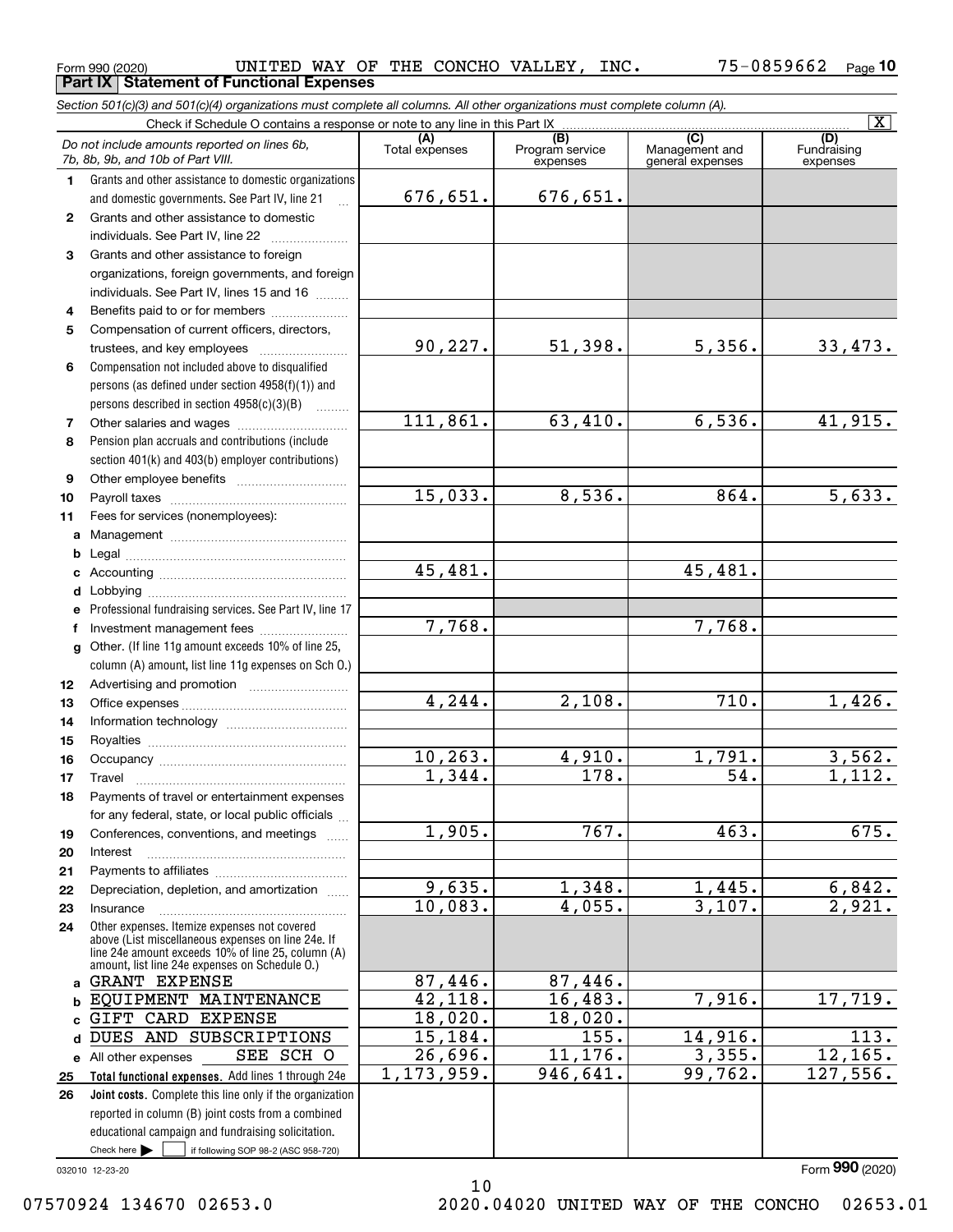### $_{\rm Form}$   $_{990}$   $_{(2020)}$   $_{\rm WII}$   $_{\rm TED}$   $_{\rm WAY}$  of the concho valley, inc.  $75$  –  $0859662$   $_{\rm Page}$

**11**

|                             |    | Check if Schedule O contains a response or note to any line in this Part X                                          |                          |                 |                    |
|-----------------------------|----|---------------------------------------------------------------------------------------------------------------------|--------------------------|-----------------|--------------------|
|                             |    |                                                                                                                     | (A)<br>Beginning of year |                 | (B)<br>End of year |
|                             | 1  |                                                                                                                     |                          | 1.              |                    |
|                             | 2  |                                                                                                                     | 398,842.                 | $\mathbf{2}$    | 475,292.           |
|                             | з  |                                                                                                                     | 428,758.                 | 3               | 337,810.           |
|                             | 4  |                                                                                                                     |                          | 4               |                    |
|                             | 5  | Loans and other receivables from any current or former officer, director,                                           |                          |                 |                    |
|                             |    | trustee, key employee, creator or founder, substantial contributor, or 35%                                          |                          |                 |                    |
|                             |    | controlled entity or family member of any of these persons                                                          |                          | 5               |                    |
|                             | 6  | Loans and other receivables from other disqualified persons (as defined                                             |                          |                 |                    |
|                             |    | under section $4958(f)(1)$ , and persons described in section $4958(c)(3)(B)$<br>$\sim$                             |                          | 6               |                    |
|                             | 7  |                                                                                                                     |                          | 7               |                    |
| Assets                      | 8  |                                                                                                                     |                          | 8               |                    |
|                             | 9  |                                                                                                                     | 6,437.                   | 9               | 2,667.             |
|                             |    | <b>10a</b> Land, buildings, and equipment: cost or other                                                            |                          |                 |                    |
|                             |    | <u>327,827.</u><br>basis. Complete Part VI of Schedule D  10a                                                       |                          |                 |                    |
|                             |    | 273,035.                                                                                                            | 48,127.                  | 10 <sub>c</sub> | 54,792.            |
|                             | 11 |                                                                                                                     |                          | 11              |                    |
|                             | 12 |                                                                                                                     | 2,390,798.               | 12              | 2,935,244.         |
|                             | 13 |                                                                                                                     |                          | 13              |                    |
|                             | 14 |                                                                                                                     |                          | 14              |                    |
|                             | 15 |                                                                                                                     | 31,729.                  | 15              | 31,852.            |
|                             | 16 |                                                                                                                     | $\overline{3,304,691}$ . | 16              | 3,837,657.         |
|                             | 17 |                                                                                                                     | 15,973.                  | 17              | 12,949.            |
|                             | 18 |                                                                                                                     | 11,390.                  | 18              | 811.               |
|                             | 19 | Deferred revenue manual contracts and contracts are all the manual contracts and contracts are all the contracts of |                          | 19              |                    |
|                             | 20 |                                                                                                                     |                          | 20              |                    |
|                             | 21 | Escrow or custodial account liability. Complete Part IV of Schedule D                                               |                          | 21              |                    |
|                             | 22 | Loans and other payables to any current or former officer, director,                                                |                          |                 |                    |
|                             |    | trustee, key employee, creator or founder, substantial contributor, or 35%                                          |                          |                 |                    |
| Liabilities                 |    | controlled entity or family member of any of these persons                                                          |                          | 22              |                    |
|                             | 23 |                                                                                                                     |                          | 23              |                    |
|                             | 24 |                                                                                                                     |                          | 24              |                    |
|                             | 25 | Other liabilities (including federal income tax, payables to related third                                          |                          |                 |                    |
|                             |    | parties, and other liabilities not included on lines 17-24). Complete Part X                                        |                          |                 |                    |
|                             |    | of Schedule D                                                                                                       | 56,032.]                 | 25              | 56,481.            |
|                             | 26 | Total liabilities. Add lines 17 through 25                                                                          | 83,395.                  | 26              | 70, 241.           |
|                             |    | Organizations that follow FASB ASC 958, check here $\triangleright \lfloor X \rfloor$                               |                          |                 |                    |
|                             |    | and complete lines 27, 28, 32, and 33.                                                                              |                          |                 |                    |
|                             | 27 | Net assets without donor restrictions                                                                               | 2, 277, 364.             | 27              | 2,856,544.         |
|                             | 28 |                                                                                                                     | 943,932.                 | 28              | 910,872.           |
|                             |    | Organizations that do not follow FASB ASC 958, check here $\blacktriangleright$                                     |                          |                 |                    |
|                             |    | and complete lines 29 through 33.                                                                                   |                          |                 |                    |
|                             | 29 |                                                                                                                     |                          | 29              |                    |
|                             | 30 | Paid-in or capital surplus, or land, building, or equipment fund                                                    |                          | 30              |                    |
| Net Assets or Fund Balances | 31 | Retained earnings, endowment, accumulated income, or other funds<br>.                                               |                          | 31              |                    |
|                             | 32 |                                                                                                                     | 3, 221, 296.             | 32              | 3,767,416.         |

Total liabilities and net assets/fund balances

**313233**

**Part X** | Balance Sheet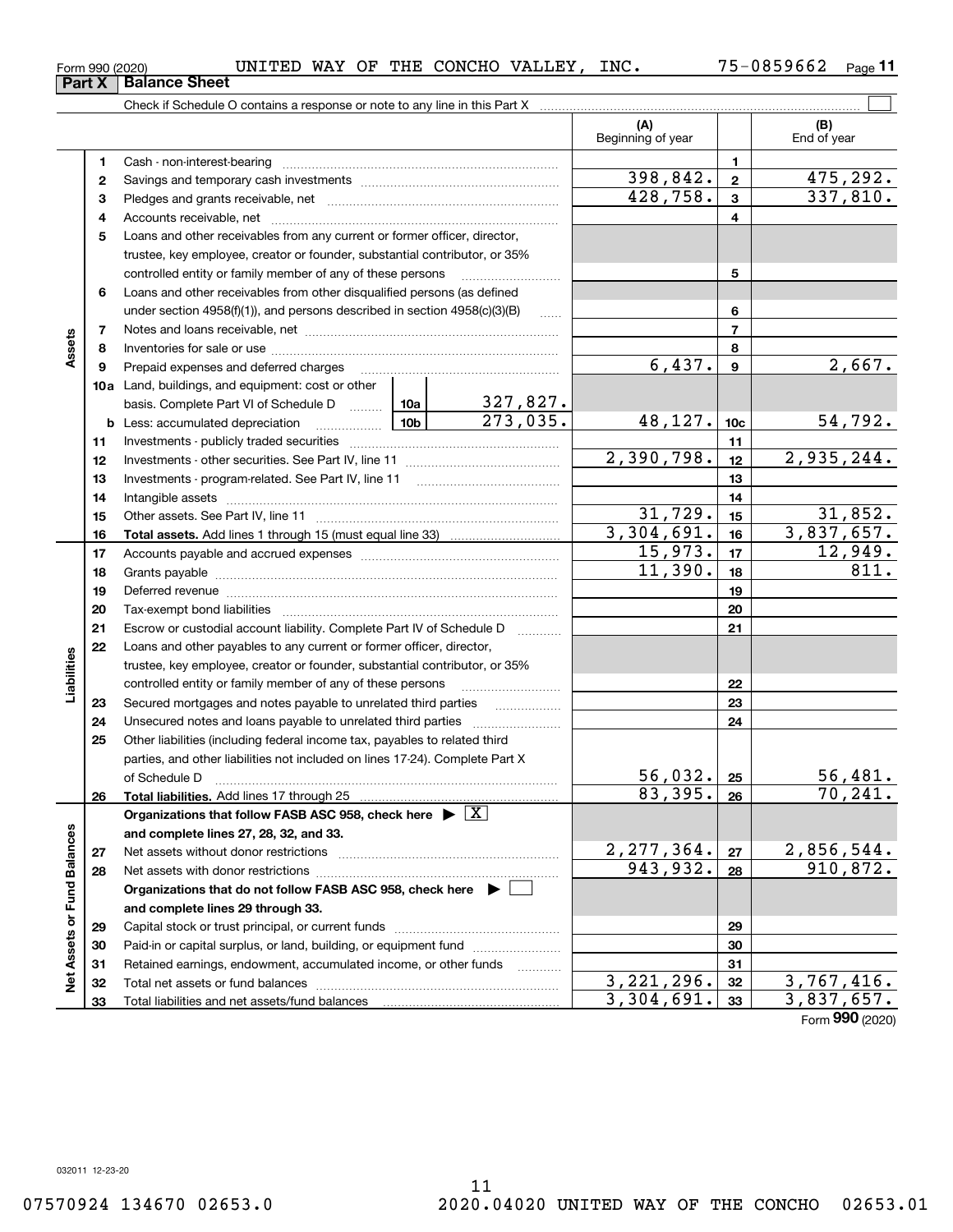|    | UNITED WAY OF THE CONCHO VALLEY, INC.<br>Form 990 (2020)                                                                                                                                                                       |                | 75-0859662     |     | Page 12                 |
|----|--------------------------------------------------------------------------------------------------------------------------------------------------------------------------------------------------------------------------------|----------------|----------------|-----|-------------------------|
|    | <b>Reconciliation of Net Assets</b><br>Part XI                                                                                                                                                                                 |                |                |     |                         |
|    |                                                                                                                                                                                                                                |                |                |     |                         |
|    |                                                                                                                                                                                                                                |                |                |     |                         |
| 1  | Total revenue (must equal Part VIII, column (A), line 12)                                                                                                                                                                      | 1.             | 1,386,367.     |     |                         |
| 2  |                                                                                                                                                                                                                                | $\mathbf{2}$   | 1, 173, 959.   |     |                         |
| з  | Revenue less expenses. Subtract line 2 from line 1                                                                                                                                                                             | 3              | 212,408.       |     |                         |
| 4  |                                                                                                                                                                                                                                | $\overline{4}$ | 3, 221, 296.   |     |                         |
| 5  | Net unrealized gains (losses) on investments [11] matter contracts and the state of the state of the state of the state of the state of the state of the state of the state of the state of the state of the state of the stat | 5              | 333,712.       |     |                         |
| 6  | Donated services and use of facilities [111] matter contracts and the service of facilities [11] matter contracts and use of facilities [11] matter contracts and the service of facilities [11] matter contracts and the serv | 6              |                |     |                         |
| 7  | Investment expenses                                                                                                                                                                                                            | $\overline{7}$ |                |     |                         |
| 8  | Prior period adjustments www.communication.communication.com/news/communication.com/news/communication.com/news/                                                                                                               | 8              |                |     |                         |
| 9  | Other changes in net assets or fund balances (explain on Schedule O)                                                                                                                                                           | 9              |                |     | 0.                      |
| 10 | Net assets or fund balances at end of year. Combine lines 3 through 9 (must equal Part X, line 32,                                                                                                                             |                |                |     |                         |
|    |                                                                                                                                                                                                                                | 10             | 3,767,416.     |     |                         |
|    | Part XII Financial Statements and Reporting                                                                                                                                                                                    |                |                |     |                         |
|    |                                                                                                                                                                                                                                |                |                |     | $\overline{\mathbf{X}}$ |
|    |                                                                                                                                                                                                                                |                |                | Yes | <b>No</b>               |
| 1. | $\boxed{\mathbf{X}}$ Accrual<br>Accounting method used to prepare the Form 990: <u>June</u> Cash<br>Other                                                                                                                      |                |                |     |                         |
|    | If the organization changed its method of accounting from a prior year or checked "Other," explain in Schedule O.                                                                                                              |                |                |     |                         |
|    | 2a Were the organization's financial statements compiled or reviewed by an independent accountant?                                                                                                                             |                | 2a             |     | x                       |
|    | If "Yes," check a box below to indicate whether the financial statements for the year were compiled or reviewed on a                                                                                                           |                |                |     |                         |
|    | separate basis, consolidated basis, or both:                                                                                                                                                                                   |                |                |     |                         |
|    | Separate basis<br>Consolidated basis<br>Both consolidated and separate basis                                                                                                                                                   |                |                |     |                         |
|    | <b>b</b> Were the organization's financial statements audited by an independent accountant?                                                                                                                                    |                | 2 <sub>b</sub> | х   |                         |
|    | If "Yes," check a box below to indicate whether the financial statements for the year were audited on a separate basis,                                                                                                        |                |                |     |                         |
|    | consolidated basis, or both:                                                                                                                                                                                                   |                |                |     |                         |
|    | $X$ Separate basis<br>Consolidated basis<br>Both consolidated and separate basis                                                                                                                                               |                |                |     |                         |
|    | c If "Yes" to line 2a or 2b, does the organization have a committee that assumes responsibility for oversight of the audit,                                                                                                    |                |                |     |                         |
|    |                                                                                                                                                                                                                                |                | 2c             | х   |                         |
|    | If the organization changed either its oversight process or selection process during the tax year, explain on Schedule O.                                                                                                      |                |                |     |                         |
|    | 3a As a result of a federal award, was the organization required to undergo an audit or audits as set forth in the Single Audit                                                                                                |                |                |     |                         |
|    |                                                                                                                                                                                                                                |                | За             |     | Χ                       |
|    | b If "Yes," did the organization undergo the required audit or audits? If the organization did not undergo the required audit                                                                                                  |                |                |     |                         |
|    |                                                                                                                                                                                                                                |                | 3 <sub>b</sub> |     |                         |

Form (2020) **990**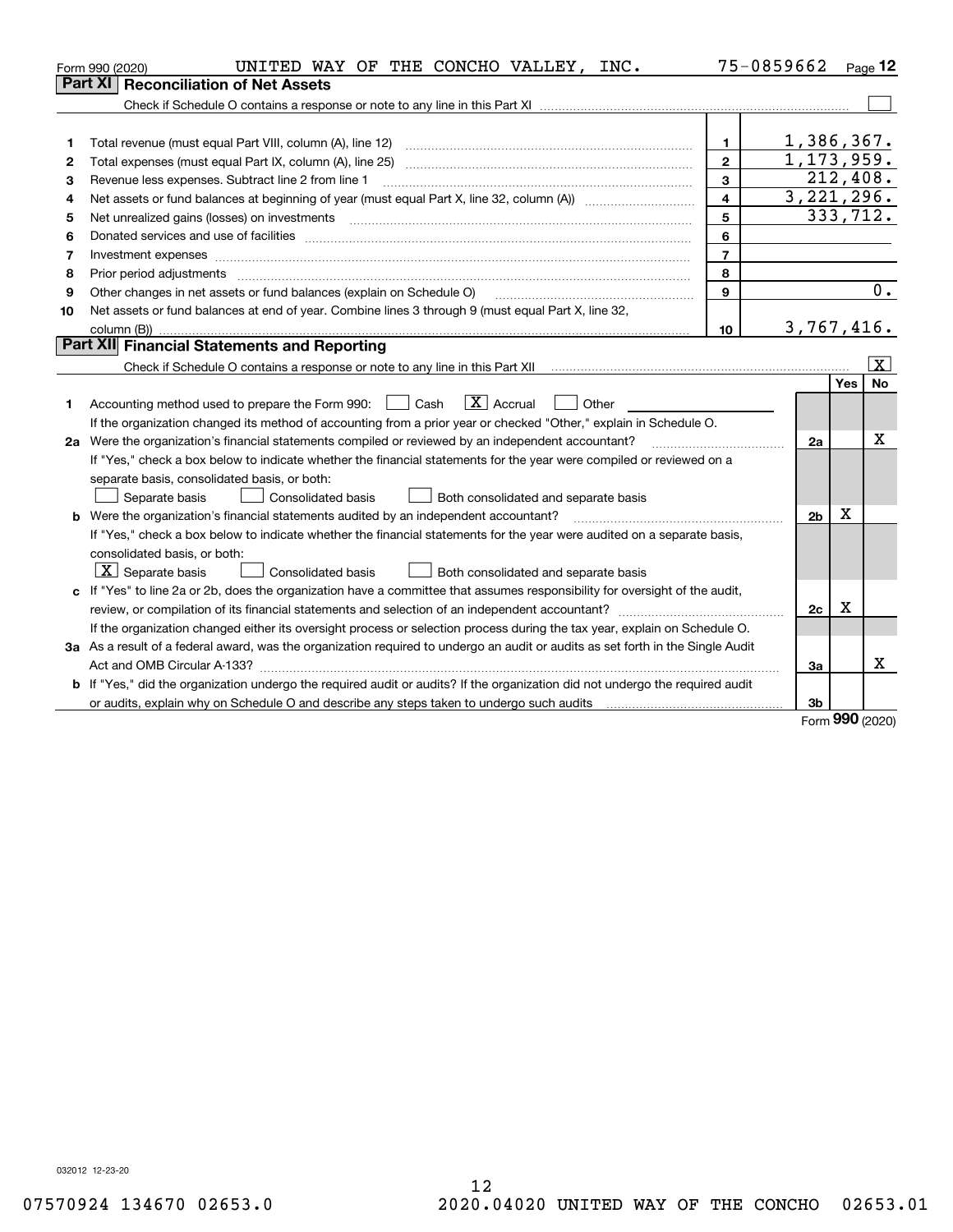|  |  |  |  |  |  |  |  |  | <b>SCHEDULE A</b> |  |
|--|--|--|--|--|--|--|--|--|-------------------|--|
|--|--|--|--|--|--|--|--|--|-------------------|--|

| (Form 990 or 990-EZ) |  |  |  |  |
|----------------------|--|--|--|--|
|----------------------|--|--|--|--|

# **Public Charity Status and Public Support**

**Complete if the organization is a section 501(c)(3) organization or a section 4947(a)(1) nonexempt charitable trust.**

| OMB No. 1545-0047                   |
|-------------------------------------|
| 112                                 |
| <b>Open to Public</b><br>Inspection |

|        | Department of the Treasury<br>Internal Revenue Service                                                                                                  |                                                                                                                                                                            | Attach to Form 990 or Form 990-EZ.<br>Go to www.irs.gov/Form990 for instructions and the latest information.                    |                                    |                                 |                            |  |                                                     |  |  |  |  |  |
|--------|---------------------------------------------------------------------------------------------------------------------------------------------------------|----------------------------------------------------------------------------------------------------------------------------------------------------------------------------|---------------------------------------------------------------------------------------------------------------------------------|------------------------------------|---------------------------------|----------------------------|--|-----------------------------------------------------|--|--|--|--|--|
|        | Name of the organization                                                                                                                                |                                                                                                                                                                            |                                                                                                                                 |                                    |                                 |                            |  | Inspection<br><b>Employer identification number</b> |  |  |  |  |  |
|        |                                                                                                                                                         |                                                                                                                                                                            | UNITED WAY OF THE CONCHO VALLEY, INC.                                                                                           |                                    |                                 |                            |  | 75-0859662                                          |  |  |  |  |  |
| Part I |                                                                                                                                                         |                                                                                                                                                                            | Reason for Public Charity Status. (All organizations must complete this part.) See instructions.                                |                                    |                                 |                            |  |                                                     |  |  |  |  |  |
|        | The organization is not a private foundation because it is: (For lines 1 through 12, check only one box.)                                               |                                                                                                                                                                            |                                                                                                                                 |                                    |                                 |                            |  |                                                     |  |  |  |  |  |
| 1      | A church, convention of churches, or association of churches described in section 170(b)(1)(A)(i).                                                      |                                                                                                                                                                            |                                                                                                                                 |                                    |                                 |                            |  |                                                     |  |  |  |  |  |
| 2      | A school described in section 170(b)(1)(A)(ii). (Attach Schedule E (Form 990 or 990-EZ).)                                                               |                                                                                                                                                                            |                                                                                                                                 |                                    |                                 |                            |  |                                                     |  |  |  |  |  |
| 3      | A hospital or a cooperative hospital service organization described in section 170(b)(1)(A)(iii).                                                       |                                                                                                                                                                            |                                                                                                                                 |                                    |                                 |                            |  |                                                     |  |  |  |  |  |
| 4      | A medical research organization operated in conjunction with a hospital described in section 170(b)(1)(A)(iii). Enter the hospital's name,              |                                                                                                                                                                            |                                                                                                                                 |                                    |                                 |                            |  |                                                     |  |  |  |  |  |
|        |                                                                                                                                                         |                                                                                                                                                                            |                                                                                                                                 |                                    |                                 |                            |  |                                                     |  |  |  |  |  |
| 5      | city, and state:                                                                                                                                        |                                                                                                                                                                            |                                                                                                                                 |                                    |                                 |                            |  |                                                     |  |  |  |  |  |
|        |                                                                                                                                                         | An organization operated for the benefit of a college or university owned or operated by a governmental unit described in<br>section 170(b)(1)(A)(iv). (Complete Part II.) |                                                                                                                                 |                                    |                                 |                            |  |                                                     |  |  |  |  |  |
| 6      | A federal, state, or local government or governmental unit described in section 170(b)(1)(A)(v).                                                        |                                                                                                                                                                            |                                                                                                                                 |                                    |                                 |                            |  |                                                     |  |  |  |  |  |
|        | $7 \times$<br>An organization that normally receives a substantial part of its support from a governmental unit or from the general public described in |                                                                                                                                                                            |                                                                                                                                 |                                    |                                 |                            |  |                                                     |  |  |  |  |  |
|        | section 170(b)(1)(A)(vi). (Complete Part II.)                                                                                                           |                                                                                                                                                                            |                                                                                                                                 |                                    |                                 |                            |  |                                                     |  |  |  |  |  |
| 8      | A community trust described in section 170(b)(1)(A)(vi). (Complete Part II.)                                                                            |                                                                                                                                                                            |                                                                                                                                 |                                    |                                 |                            |  |                                                     |  |  |  |  |  |
| 9      | An agricultural research organization described in section 170(b)(1)(A)(ix) operated in conjunction with a land-grant college                           |                                                                                                                                                                            |                                                                                                                                 |                                    |                                 |                            |  |                                                     |  |  |  |  |  |
|        | or university or a non-land-grant college of agriculture (see instructions). Enter the name, city, and state of the college or                          |                                                                                                                                                                            |                                                                                                                                 |                                    |                                 |                            |  |                                                     |  |  |  |  |  |
|        | university:                                                                                                                                             |                                                                                                                                                                            |                                                                                                                                 |                                    |                                 |                            |  |                                                     |  |  |  |  |  |
| 10     | An organization that normally receives (1) more than 33 1/3% of its support from contributions, membership fees, and gross receipts from                |                                                                                                                                                                            |                                                                                                                                 |                                    |                                 |                            |  |                                                     |  |  |  |  |  |
|        | activities related to its exempt functions, subject to certain exceptions; and (2) no more than 33 1/3% of its support from gross investment            |                                                                                                                                                                            |                                                                                                                                 |                                    |                                 |                            |  |                                                     |  |  |  |  |  |
|        | income and unrelated business taxable income (less section 511 tax) from businesses acquired by the organization after June 30, 1975.                   |                                                                                                                                                                            |                                                                                                                                 |                                    |                                 |                            |  |                                                     |  |  |  |  |  |
|        | See section 509(a)(2). (Complete Part III.)                                                                                                             |                                                                                                                                                                            |                                                                                                                                 |                                    |                                 |                            |  |                                                     |  |  |  |  |  |
| 11     | An organization organized and operated exclusively to test for public safety. See section 509(a)(4).                                                    |                                                                                                                                                                            |                                                                                                                                 |                                    |                                 |                            |  |                                                     |  |  |  |  |  |
| 12     | An organization organized and operated exclusively for the benefit of, to perform the functions of, or to carry out the purposes of one or              |                                                                                                                                                                            |                                                                                                                                 |                                    |                                 |                            |  |                                                     |  |  |  |  |  |
|        | more publicly supported organizations described in section 509(a)(1) or section 509(a)(2). See section 509(a)(3). Check the box in                      |                                                                                                                                                                            |                                                                                                                                 |                                    |                                 |                            |  |                                                     |  |  |  |  |  |
|        | lines 12a through 12d that describes the type of supporting organization and complete lines 12e, 12f, and 12g.                                          |                                                                                                                                                                            |                                                                                                                                 |                                    |                                 |                            |  |                                                     |  |  |  |  |  |
| а      |                                                                                                                                                         |                                                                                                                                                                            | Type I. A supporting organization operated, supervised, or controlled by its supported organization(s), typically by giving     |                                    |                                 |                            |  |                                                     |  |  |  |  |  |
|        |                                                                                                                                                         |                                                                                                                                                                            | the supported organization(s) the power to regularly appoint or elect a majority of the directors or trustees of the supporting |                                    |                                 |                            |  |                                                     |  |  |  |  |  |
|        | organization. You must complete Part IV, Sections A and B.                                                                                              |                                                                                                                                                                            |                                                                                                                                 |                                    |                                 |                            |  |                                                     |  |  |  |  |  |
| b      |                                                                                                                                                         |                                                                                                                                                                            | Type II. A supporting organization supervised or controlled in connection with its supported organization(s), by having         |                                    |                                 |                            |  |                                                     |  |  |  |  |  |
|        |                                                                                                                                                         |                                                                                                                                                                            | control or management of the supporting organization vested in the same persons that control or manage the supported            |                                    |                                 |                            |  |                                                     |  |  |  |  |  |
|        | organization(s). You must complete Part IV, Sections A and C.                                                                                           |                                                                                                                                                                            |                                                                                                                                 |                                    |                                 |                            |  |                                                     |  |  |  |  |  |
| с      |                                                                                                                                                         |                                                                                                                                                                            | Type III functionally integrated. A supporting organization operated in connection with, and functionally integrated with,      |                                    |                                 |                            |  |                                                     |  |  |  |  |  |
|        |                                                                                                                                                         |                                                                                                                                                                            | its supported organization(s) (see instructions). You must complete Part IV, Sections A, D, and E.                              |                                    |                                 |                            |  |                                                     |  |  |  |  |  |
| d      |                                                                                                                                                         |                                                                                                                                                                            | Type III non-functionally integrated. A supporting organization operated in connection with its supported organization(s)       |                                    |                                 |                            |  |                                                     |  |  |  |  |  |
|        |                                                                                                                                                         |                                                                                                                                                                            | that is not functionally integrated. The organization generally must satisfy a distribution requirement and an attentiveness    |                                    |                                 |                            |  |                                                     |  |  |  |  |  |
|        |                                                                                                                                                         |                                                                                                                                                                            | requirement (see instructions). You must complete Part IV, Sections A and D, and Part V.                                        |                                    |                                 |                            |  |                                                     |  |  |  |  |  |
| е      |                                                                                                                                                         |                                                                                                                                                                            | Check this box if the organization received a written determination from the IRS that it is a Type I, Type II, Type III         |                                    |                                 |                            |  |                                                     |  |  |  |  |  |
|        |                                                                                                                                                         |                                                                                                                                                                            | functionally integrated, or Type III non-functionally integrated supporting organization.                                       |                                    |                                 |                            |  |                                                     |  |  |  |  |  |
|        | <b>f</b> Enter the number of supported organizations                                                                                                    |                                                                                                                                                                            |                                                                                                                                 |                                    |                                 |                            |  |                                                     |  |  |  |  |  |
| a      | Provide the following information about the supported organization(s).<br>(i) Name of supported                                                         | (ii) EIN                                                                                                                                                                   | (iii) Type of organization                                                                                                      |                                    | (iv) Is the organization listed | (v) Amount of monetary     |  | (vi) Amount of other                                |  |  |  |  |  |
|        | organization                                                                                                                                            |                                                                                                                                                                            | (described on lines 1-10                                                                                                        | in your governing document?<br>Yes | No                              | support (see instructions) |  | support (see instructions)                          |  |  |  |  |  |
|        |                                                                                                                                                         |                                                                                                                                                                            | above (see instructions))                                                                                                       |                                    |                                 |                            |  |                                                     |  |  |  |  |  |
|        |                                                                                                                                                         |                                                                                                                                                                            |                                                                                                                                 |                                    |                                 |                            |  |                                                     |  |  |  |  |  |
|        |                                                                                                                                                         |                                                                                                                                                                            |                                                                                                                                 |                                    |                                 |                            |  |                                                     |  |  |  |  |  |
|        |                                                                                                                                                         |                                                                                                                                                                            |                                                                                                                                 |                                    |                                 |                            |  |                                                     |  |  |  |  |  |
|        |                                                                                                                                                         |                                                                                                                                                                            |                                                                                                                                 |                                    |                                 |                            |  |                                                     |  |  |  |  |  |
|        |                                                                                                                                                         |                                                                                                                                                                            |                                                                                                                                 |                                    |                                 |                            |  |                                                     |  |  |  |  |  |
|        |                                                                                                                                                         |                                                                                                                                                                            |                                                                                                                                 |                                    |                                 |                            |  |                                                     |  |  |  |  |  |
|        |                                                                                                                                                         |                                                                                                                                                                            |                                                                                                                                 |                                    |                                 |                            |  |                                                     |  |  |  |  |  |
|        |                                                                                                                                                         |                                                                                                                                                                            |                                                                                                                                 |                                    |                                 |                            |  |                                                     |  |  |  |  |  |

**Total**

LHA For Paperwork Reduction Act Notice, see the Instructions for Form 990 or 990-EZ. <sub>032021</sub> o1-25-21 Schedule A (Form 990 or 990-EZ) 2020 13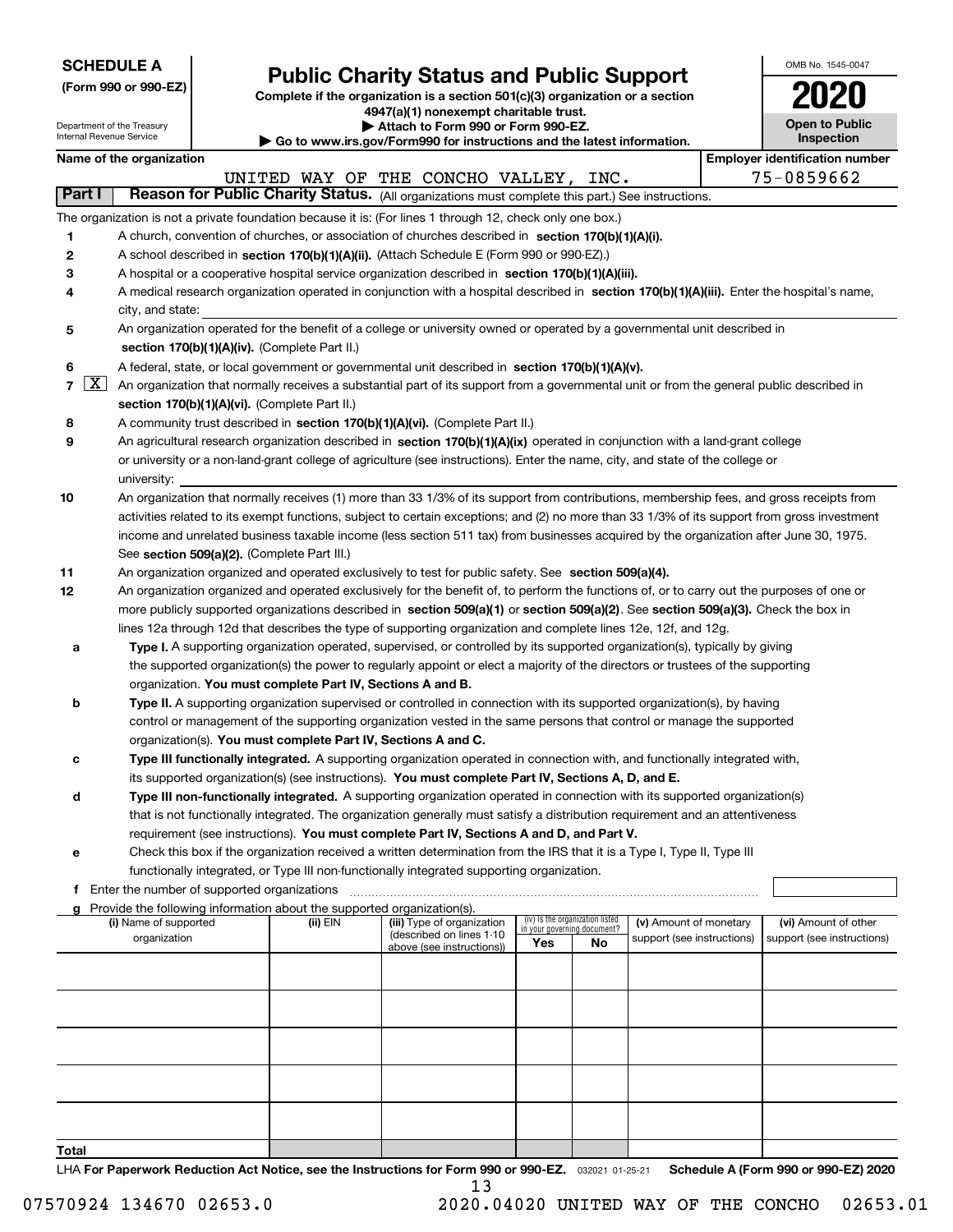### **2** Schedule A (Form 990 or 990-EZ) 2020 UNITED WAY OF THE CONCHO VALLEY, INC. UNITED WAY OF THE CONCHO VALLEY, INC. 75-0859662

(Complete only if you checked the box on line 5, 7, or 8 of Part I or if the organization failed to qualify under Part III. If the organization fails to qualify under the tests listed below, please complete Part III.) **Part II Support Schedule for Organizations Described in Sections 170(b)(1)(A)(iv) and 170(b)(1)(A)(vi)**

|   | <b>Section A. Public Support</b>                                                                                                                                                                                                                                                             |                      |                      |            |                        |                                      |                                          |  |  |
|---|----------------------------------------------------------------------------------------------------------------------------------------------------------------------------------------------------------------------------------------------------------------------------------------------|----------------------|----------------------|------------|------------------------|--------------------------------------|------------------------------------------|--|--|
|   | Calendar year (or fiscal year beginning in) $\blacktriangleright$                                                                                                                                                                                                                            | (a) 2016             | (b) 2017             | $(c)$ 2018 | $(d)$ 2019             | (e) 2020                             | (f) Total                                |  |  |
|   | 1 Gifts, grants, contributions, and                                                                                                                                                                                                                                                          |                      |                      |            |                        |                                      |                                          |  |  |
|   | membership fees received. (Do not                                                                                                                                                                                                                                                            |                      |                      |            |                        |                                      |                                          |  |  |
|   | include any "unusual grants.")                                                                                                                                                                                                                                                               | 1104669.             | 1036144.             | 895,627.   | 939,221.               | 1023017.                             | 4998678.                                 |  |  |
|   | 2 Tax revenues levied for the organ-                                                                                                                                                                                                                                                         |                      |                      |            |                        |                                      |                                          |  |  |
|   | ization's benefit and either paid to                                                                                                                                                                                                                                                         |                      |                      |            |                        |                                      |                                          |  |  |
|   | or expended on its behalf                                                                                                                                                                                                                                                                    |                      |                      |            |                        |                                      |                                          |  |  |
|   | 3 The value of services or facilities                                                                                                                                                                                                                                                        |                      |                      |            |                        |                                      |                                          |  |  |
|   | furnished by a governmental unit to                                                                                                                                                                                                                                                          |                      |                      |            |                        |                                      |                                          |  |  |
|   | the organization without charge                                                                                                                                                                                                                                                              |                      |                      |            |                        |                                      |                                          |  |  |
|   | 4 Total. Add lines 1 through 3                                                                                                                                                                                                                                                               | 1104669.             | 1036144.             | 895,627.   | 939,221.               | 1023017.                             | 4998678.                                 |  |  |
|   | 5 The portion of total contributions                                                                                                                                                                                                                                                         |                      |                      |            |                        |                                      |                                          |  |  |
|   | by each person (other than a                                                                                                                                                                                                                                                                 |                      |                      |            |                        |                                      |                                          |  |  |
|   | governmental unit or publicly                                                                                                                                                                                                                                                                |                      |                      |            |                        |                                      |                                          |  |  |
|   | supported organization) included                                                                                                                                                                                                                                                             |                      |                      |            |                        |                                      |                                          |  |  |
|   | on line 1 that exceeds 2% of the                                                                                                                                                                                                                                                             |                      |                      |            |                        |                                      |                                          |  |  |
|   | amount shown on line 11,                                                                                                                                                                                                                                                                     |                      |                      |            |                        |                                      |                                          |  |  |
|   | column (f)                                                                                                                                                                                                                                                                                   |                      |                      |            |                        |                                      | 535,638.                                 |  |  |
|   | 6 Public support. Subtract line 5 from line 4.                                                                                                                                                                                                                                               |                      |                      |            |                        |                                      | 4463040.                                 |  |  |
|   | <b>Section B. Total Support</b>                                                                                                                                                                                                                                                              |                      |                      |            |                        |                                      |                                          |  |  |
|   | Calendar year (or fiscal year beginning in) $\blacktriangleright$                                                                                                                                                                                                                            | (a) 2016<br>1104669. | (b) 2017<br>1036144. | $(c)$ 2018 | $(d)$ 2019<br>939,221. | (e) 2020<br>1023017.                 | (f) Total<br>4998678.                    |  |  |
|   | <b>7</b> Amounts from line 4                                                                                                                                                                                                                                                                 |                      |                      | 895,627.   |                        |                                      |                                          |  |  |
| 8 | Gross income from interest,                                                                                                                                                                                                                                                                  |                      |                      |            |                        |                                      |                                          |  |  |
|   | dividends, payments received on                                                                                                                                                                                                                                                              |                      |                      |            |                        |                                      |                                          |  |  |
|   | securities loans, rents, royalties,                                                                                                                                                                                                                                                          |                      |                      |            |                        |                                      |                                          |  |  |
|   | and income from similar sources                                                                                                                                                                                                                                                              | 69,291.              | 63,826.              | 55, 313.   | 71,011.                | 38,547.                              | 297,988.                                 |  |  |
|   | <b>9</b> Net income from unrelated business                                                                                                                                                                                                                                                  |                      |                      |            |                        |                                      |                                          |  |  |
|   | activities, whether or not the                                                                                                                                                                                                                                                               |                      |                      |            |                        |                                      |                                          |  |  |
|   | business is regularly carried on                                                                                                                                                                                                                                                             |                      |                      |            |                        |                                      |                                          |  |  |
|   | 10 Other income. Do not include gain                                                                                                                                                                                                                                                         |                      |                      |            |                        |                                      |                                          |  |  |
|   | or loss from the sale of capital                                                                                                                                                                                                                                                             |                      |                      |            |                        |                                      |                                          |  |  |
|   | assets (Explain in Part VI.)                                                                                                                                                                                                                                                                 |                      |                      |            |                        |                                      | 5296666.                                 |  |  |
|   | 11 Total support. Add lines 7 through 10                                                                                                                                                                                                                                                     |                      |                      |            |                        |                                      |                                          |  |  |
|   | <b>12</b> Gross receipts from related activities, etc. (see instructions)                                                                                                                                                                                                                    |                      |                      |            |                        | 12                                   |                                          |  |  |
|   | 13 First 5 years. If the Form 990 is for the organization's first, second, third, fourth, or fifth tax year as a section 501(c)(3)                                                                                                                                                           |                      |                      |            |                        |                                      |                                          |  |  |
|   | organization, check this box and stop here manufactured and according to the state of the state of the state of the state of the state of the state of the state of the state of the state of the state of the state of the st<br><b>Section C. Computation of Public Support Percentage</b> |                      |                      |            |                        |                                      |                                          |  |  |
|   |                                                                                                                                                                                                                                                                                              |                      |                      |            |                        | 14                                   | 84.26                                    |  |  |
|   |                                                                                                                                                                                                                                                                                              |                      |                      |            |                        | 15                                   | %<br>87.35                               |  |  |
|   | 16a 33 1/3% support test - 2020. If the organization did not check the box on line 13, and line 14 is 33 1/3% or more, check this box and                                                                                                                                                    |                      |                      |            |                        |                                      | $\%$                                     |  |  |
|   |                                                                                                                                                                                                                                                                                              |                      |                      |            |                        |                                      | $\blacktriangleright$ $\boxed{\text{X}}$ |  |  |
|   | stop here. The organization qualifies as a publicly supported organization                                                                                                                                                                                                                   |                      |                      |            |                        |                                      |                                          |  |  |
|   | b 33 1/3% support test - 2019. If the organization did not check a box on line 13 or 16a, and line 15 is 33 1/3% or more, check this box                                                                                                                                                     |                      |                      |            |                        |                                      |                                          |  |  |
|   | and stop here. The organization qualifies as a publicly supported organization                                                                                                                                                                                                               |                      |                      |            |                        |                                      |                                          |  |  |
|   | 17a 10% -facts-and-circumstances test - 2020. If the organization did not check a box on line 13, 16a, or 16b, and line 14 is 10% or more,                                                                                                                                                   |                      |                      |            |                        |                                      |                                          |  |  |
|   | and if the organization meets the facts-and-circumstances test, check this box and stop here. Explain in Part VI how the organization<br>meets the facts-and-circumstances test. The organization qualifies as a publicly supported organization                                             |                      |                      |            |                        |                                      |                                          |  |  |
|   |                                                                                                                                                                                                                                                                                              |                      |                      |            |                        |                                      |                                          |  |  |
|   | <b>b 10% -facts-and-circumstances test - 2019.</b> If the organization did not check a box on line 13, 16a, 16b, or 17a, and line 15 is 10% or                                                                                                                                               |                      |                      |            |                        |                                      |                                          |  |  |
|   | more, and if the organization meets the facts-and-circumstances test, check this box and stop here. Explain in Part VI how the                                                                                                                                                               |                      |                      |            |                        |                                      |                                          |  |  |
|   | organization meets the facts-and-circumstances test. The organization qualifies as a publicly supported organization                                                                                                                                                                         |                      |                      |            |                        |                                      |                                          |  |  |
|   | 18 Private foundation. If the organization did not check a box on line 13, 16a, 16b, 17a, or 17b, check this box and see instructions                                                                                                                                                        |                      |                      |            |                        | Schedule A (Form 990 or 990-F7) 2020 |                                          |  |  |

**Schedule A (Form 990 or 990-EZ) 2020**

032022 01-25-21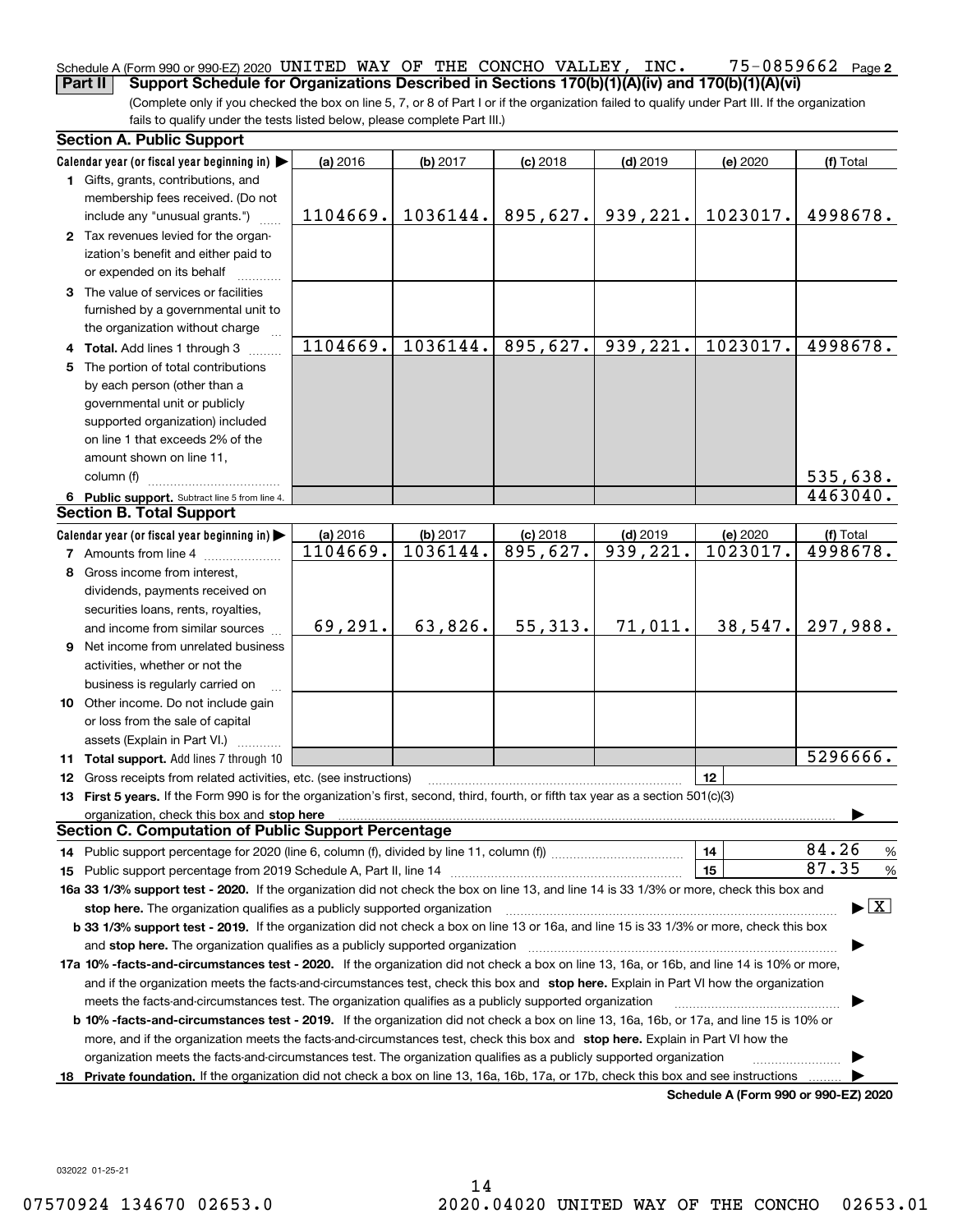### Schedule A (Form 990 or 990-EZ) 2020 UNITED WAY OF THE CONCHO VALLEY , INC • 75–0859662 Page<br>UPart III I Support Schedule for Organizations Described in Section 509(a)(2) **Part III** | Support Schedule for Organizations Described in Section 509(a)(2)

(Complete only if you checked the box on line 10 of Part I or if the organization failed to qualify under Part II. If the organization fails to qualify under the tests listed below, please complete Part II.)

|    | <b>Section A. Public Support</b>                                                                                                                                                                                                    |            |          |            |            |          |                                      |
|----|-------------------------------------------------------------------------------------------------------------------------------------------------------------------------------------------------------------------------------------|------------|----------|------------|------------|----------|--------------------------------------|
|    | Calendar year (or fiscal year beginning in) $\blacktriangleright$                                                                                                                                                                   | $(a)$ 2016 | (b) 2017 | $(c)$ 2018 | $(d)$ 2019 | (e) 2020 | (f) Total                            |
|    | 1 Gifts, grants, contributions, and                                                                                                                                                                                                 |            |          |            |            |          |                                      |
|    | membership fees received. (Do not                                                                                                                                                                                                   |            |          |            |            |          |                                      |
|    | include any "unusual grants.")                                                                                                                                                                                                      |            |          |            |            |          |                                      |
|    | <b>2</b> Gross receipts from admissions,<br>merchandise sold or services per-<br>formed, or facilities furnished in<br>any activity that is related to the<br>organization's tax-exempt purpose                                     |            |          |            |            |          |                                      |
|    | 3 Gross receipts from activities that<br>are not an unrelated trade or bus-                                                                                                                                                         |            |          |            |            |          |                                      |
|    | iness under section 513                                                                                                                                                                                                             |            |          |            |            |          |                                      |
|    | 4 Tax revenues levied for the organ-<br>ization's benefit and either paid to                                                                                                                                                        |            |          |            |            |          |                                      |
|    | or expended on its behalf<br>.                                                                                                                                                                                                      |            |          |            |            |          |                                      |
|    | 5 The value of services or facilities<br>furnished by a governmental unit to<br>the organization without charge                                                                                                                     |            |          |            |            |          |                                      |
|    | <b>6 Total.</b> Add lines 1 through 5                                                                                                                                                                                               |            |          |            |            |          |                                      |
|    | 7a Amounts included on lines 1, 2, and<br>3 received from disqualified persons                                                                                                                                                      |            |          |            |            |          |                                      |
|    | <b>b</b> Amounts included on lines 2 and 3 received<br>from other than disqualified persons that<br>exceed the greater of \$5,000 or 1% of the<br>amount on line 13 for the year                                                    |            |          |            |            |          |                                      |
|    | c Add lines 7a and 7b                                                                                                                                                                                                               |            |          |            |            |          |                                      |
|    | 8 Public support. (Subtract line 7c from line 6.)<br><b>Section B. Total Support</b>                                                                                                                                                |            |          |            |            |          |                                      |
|    | Calendar year (or fiscal year beginning in) $\blacktriangleright$                                                                                                                                                                   | (a) 2016   | (b) 2017 | $(c)$ 2018 | $(d)$ 2019 | (e) 2020 | (f) Total                            |
|    | 9 Amounts from line 6                                                                                                                                                                                                               |            |          |            |            |          |                                      |
|    | 10a Gross income from interest,<br>dividends, payments received on<br>securities loans, rents, royalties,<br>and income from similar sources                                                                                        |            |          |            |            |          |                                      |
|    | <b>b</b> Unrelated business taxable income<br>(less section 511 taxes) from businesses                                                                                                                                              |            |          |            |            |          |                                      |
|    | acquired after June 30, 1975                                                                                                                                                                                                        |            |          |            |            |          |                                      |
|    | c Add lines 10a and 10b<br>11 Net income from unrelated business<br>activities not included in line 10b,<br>whether or not the business is<br>regularly carried on                                                                  |            |          |            |            |          |                                      |
|    | <b>12</b> Other income. Do not include gain<br>or loss from the sale of capital<br>assets (Explain in Part VI.)                                                                                                                     |            |          |            |            |          |                                      |
|    | 13 Total support. (Add lines 9, 10c, 11, and 12.)                                                                                                                                                                                   |            |          |            |            |          |                                      |
|    | 14 First 5 years. If the Form 990 is for the organization's first, second, third, fourth, or fifth tax year as a section 501(c)(3) organization,                                                                                    |            |          |            |            |          |                                      |
|    | check this box and stop here <b>contractly constructed</b> that the state of the state of the state of the state of the state of the state of the state of the state of the state of the state of the state of the state of the sta |            |          |            |            |          |                                      |
|    | <b>Section C. Computation of Public Support Percentage</b>                                                                                                                                                                          |            |          |            |            |          |                                      |
|    |                                                                                                                                                                                                                                     |            |          |            |            | 15       | %                                    |
| 16 | Public support percentage from 2019 Schedule A, Part III, line 15                                                                                                                                                                   |            |          |            |            | 16       | %                                    |
|    | <b>Section D. Computation of Investment Income Percentage</b>                                                                                                                                                                       |            |          |            |            |          |                                      |
| 17 | Investment income percentage for 2020 (line 10c, column (f), divided by line 13, column (f))                                                                                                                                        |            |          |            |            | 17       | %                                    |
|    | 18 Investment income percentage from 2019 Schedule A, Part III, line 17                                                                                                                                                             |            |          |            |            | 18       | %                                    |
|    | 19a 33 1/3% support tests - 2020. If the organization did not check the box on line 14, and line 15 is more than 33 1/3%, and line 17 is not                                                                                        |            |          |            |            |          |                                      |
|    | more than 33 1/3%, check this box and stop here. The organization qualifies as a publicly supported organization                                                                                                                    |            |          |            |            |          |                                      |
|    | b 33 1/3% support tests - 2019. If the organization did not check a box on line 14 or line 19a, and line 16 is more than 33 1/3%, and                                                                                               |            |          |            |            |          |                                      |
|    | line 18 is not more than 33 1/3%, check this box and stop here. The organization qualifies as a publicly supported organization <i></i>                                                                                             |            |          |            |            |          |                                      |
|    | 20 Private foundation. If the organization did not check a box on line 14, 19a, or 19b, check this box and see instructions                                                                                                         |            |          |            |            |          |                                      |
|    | 032023 01-25-21                                                                                                                                                                                                                     |            | 15       |            |            |          | Schedule A (Form 990 or 990-EZ) 2020 |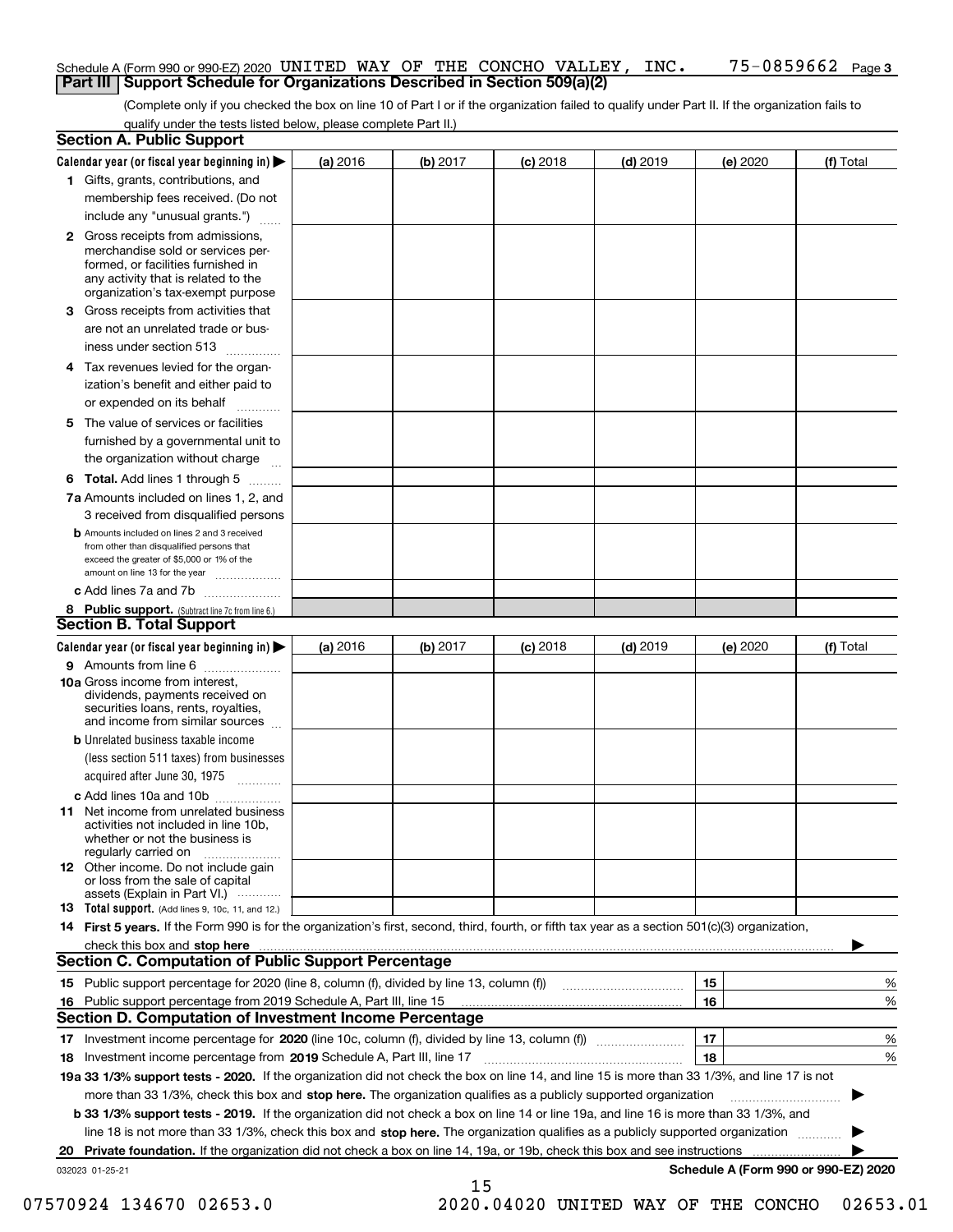(Complete only if you checked a box in line 12 on Part I. If you checked box 12a, Part I, complete Sections A and B. If you checked box 12b, Part I, complete Sections A and C. If you checked box 12c, Part I, complete Sections A, D, and E. If you checked box 12d, Part I, complete Sections A and D, and complete Part V.)

### **Section A. All Supporting Organizations**

- **1** Are all of the organization's supported organizations listed by name in the organization's governing documents? If "No," describe in **Part VI** how the supported organizations are designated. If designated by *class or purpose, describe the designation. If historic and continuing relationship, explain.*
- **2** Did the organization have any supported organization that does not have an IRS determination of status under section 509(a)(1) or (2)? If "Yes," explain in Part VI how the organization determined that the supported *organization was described in section 509(a)(1) or (2).*
- **3a** Did the organization have a supported organization described in section 501(c)(4), (5), or (6)? If "Yes," answer *lines 3b and 3c below.*
- **b** Did the organization confirm that each supported organization qualified under section 501(c)(4), (5), or (6) and satisfied the public support tests under section 509(a)(2)? If "Yes," describe in **Part VI** when and how the *organization made the determination.*
- **c**Did the organization ensure that all support to such organizations was used exclusively for section 170(c)(2)(B) purposes? If "Yes," explain in **Part VI** what controls the organization put in place to ensure such use.
- **4a***If* Was any supported organization not organized in the United States ("foreign supported organization")? *"Yes," and if you checked box 12a or 12b in Part I, answer lines 4b and 4c below.*
- **b** Did the organization have ultimate control and discretion in deciding whether to make grants to the foreign supported organization? If "Yes," describe in **Part VI** how the organization had such control and discretion *despite being controlled or supervised by or in connection with its supported organizations.*
- **c** Did the organization support any foreign supported organization that does not have an IRS determination under sections 501(c)(3) and 509(a)(1) or (2)? If "Yes," explain in **Part VI** what controls the organization used *to ensure that all support to the foreign supported organization was used exclusively for section 170(c)(2)(B) purposes.*
- **5a** Did the organization add, substitute, or remove any supported organizations during the tax year? If "Yes," answer lines 5b and 5c below (if applicable). Also, provide detail in **Part VI,** including (i) the names and EIN *numbers of the supported organizations added, substituted, or removed; (ii) the reasons for each such action; (iii) the authority under the organization's organizing document authorizing such action; and (iv) how the action was accomplished (such as by amendment to the organizing document).*
- **b** Type I or Type II only. Was any added or substituted supported organization part of a class already designated in the organization's organizing document?
- **cSubstitutions only.**  Was the substitution the result of an event beyond the organization's control?
- **6** Did the organization provide support (whether in the form of grants or the provision of services or facilities) to **Part VI.** *If "Yes," provide detail in* support or benefit one or more of the filing organization's supported organizations? anyone other than (i) its supported organizations, (ii) individuals that are part of the charitable class benefited by one or more of its supported organizations, or (iii) other supporting organizations that also
- **7**Did the organization provide a grant, loan, compensation, or other similar payment to a substantial contributor *If "Yes," complete Part I of Schedule L (Form 990 or 990-EZ).* regard to a substantial contributor? (as defined in section 4958(c)(3)(C)), a family member of a substantial contributor, or a 35% controlled entity with
- **8** Did the organization make a loan to a disqualified person (as defined in section 4958) not described in line 7? *If "Yes," complete Part I of Schedule L (Form 990 or 990-EZ).*
- **9a** Was the organization controlled directly or indirectly at any time during the tax year by one or more in section 509(a)(1) or (2))? If "Yes," *provide detail in* <code>Part VI.</code> disqualified persons, as defined in section 4946 (other than foundation managers and organizations described
- **b** Did one or more disqualified persons (as defined in line 9a) hold a controlling interest in any entity in which the supporting organization had an interest? If "Yes," provide detail in P**art VI**.
- **c**Did a disqualified person (as defined in line 9a) have an ownership interest in, or derive any personal benefit from, assets in which the supporting organization also had an interest? If "Yes," provide detail in P**art VI.**
- **10a** Was the organization subject to the excess business holdings rules of section 4943 because of section supporting organizations)? If "Yes," answer line 10b below. 4943(f) (regarding certain Type II supporting organizations, and all Type III non-functionally integrated
- **b** Did the organization have any excess business holdings in the tax year? (Use Schedule C, Form 4720, to *determine whether the organization had excess business holdings.)*

16

032024 01-25-21

**Schedule A (Form 990 or 990-EZ) 2020**

**Yes No**

**1**

**2**

**3a**

**3b**

**3c**

**4a**

**4b**

**4c**

**5a**

**5b5c**

**6**

**7**

**8**

**9a**

**9b**

**9c**

**10a**

**10b**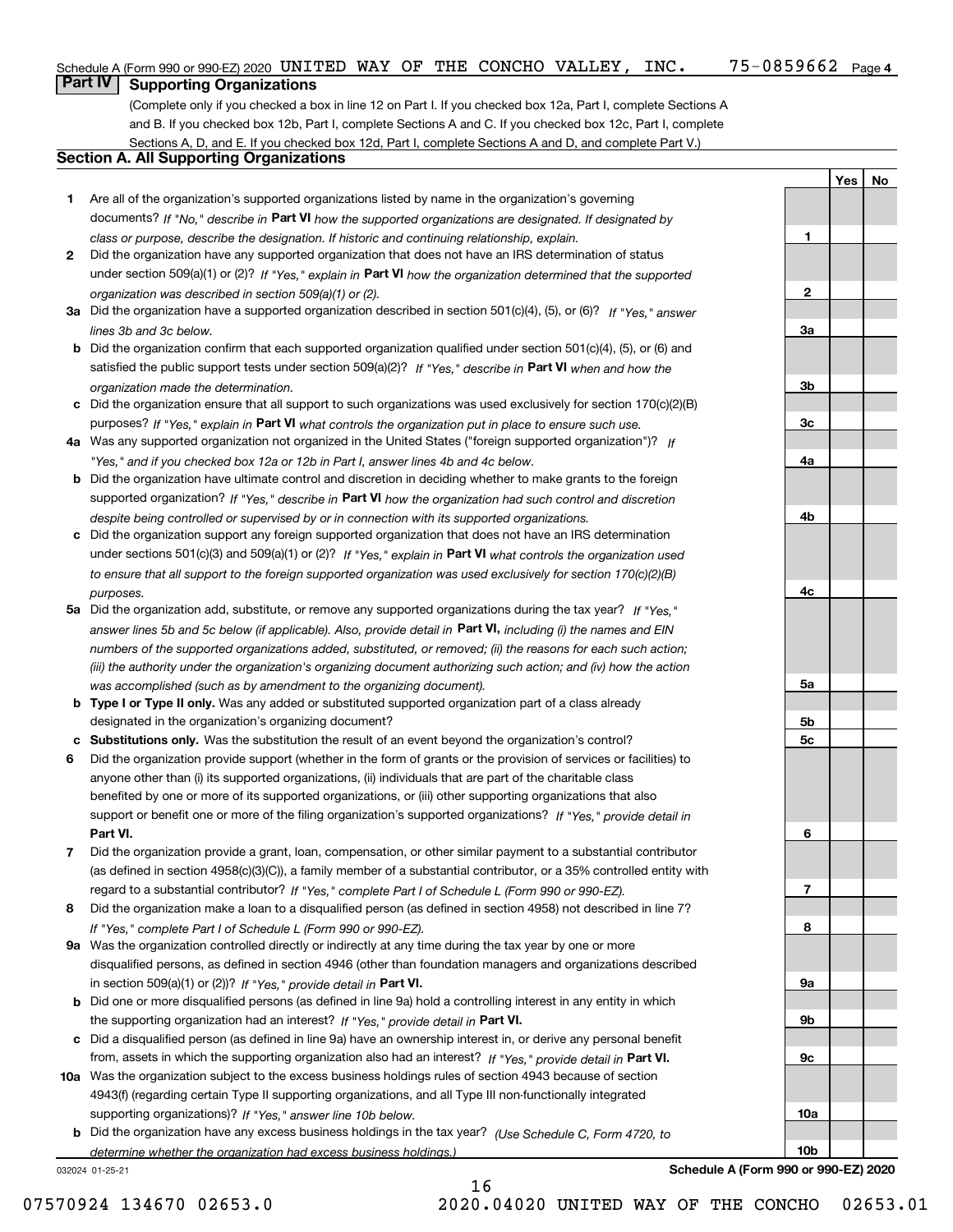### 75-0859662 Page 5 Schedule A (Form 990 or 990-EZ) 2020 UNITED WAY OF THE CONCHO VALLEY, INC. 75-0859662 Page<br>Part IV Supporting Organizations / www.assex.com **Part IV Supporting Organizations** *(continued)*

|    |                                                                                                                                                                                                                                                                                                                                                                                                                                                                                                                                                                                                                                                                                             |                 | Yes   | <b>No</b> |
|----|---------------------------------------------------------------------------------------------------------------------------------------------------------------------------------------------------------------------------------------------------------------------------------------------------------------------------------------------------------------------------------------------------------------------------------------------------------------------------------------------------------------------------------------------------------------------------------------------------------------------------------------------------------------------------------------------|-----------------|-------|-----------|
| 11 | Has the organization accepted a gift or contribution from any of the following persons?                                                                                                                                                                                                                                                                                                                                                                                                                                                                                                                                                                                                     |                 |       |           |
|    | a A person who directly or indirectly controls, either alone or together with persons described in lines 11b and                                                                                                                                                                                                                                                                                                                                                                                                                                                                                                                                                                            |                 |       |           |
|    | 11c below, the governing body of a supported organization?                                                                                                                                                                                                                                                                                                                                                                                                                                                                                                                                                                                                                                  | 11a             |       |           |
|    | <b>b</b> A family member of a person described in line 11a above?                                                                                                                                                                                                                                                                                                                                                                                                                                                                                                                                                                                                                           | 11 <sub>b</sub> |       |           |
|    | c A 35% controlled entity of a person described in line 11a or 11b above? If "Yes" to line 11a, 11b, or 11c, provide                                                                                                                                                                                                                                                                                                                                                                                                                                                                                                                                                                        |                 |       |           |
|    | detail in Part VI.                                                                                                                                                                                                                                                                                                                                                                                                                                                                                                                                                                                                                                                                          | 11c             |       |           |
|    | <b>Section B. Type I Supporting Organizations</b>                                                                                                                                                                                                                                                                                                                                                                                                                                                                                                                                                                                                                                           |                 |       |           |
|    |                                                                                                                                                                                                                                                                                                                                                                                                                                                                                                                                                                                                                                                                                             |                 | Yes l | No        |
|    | Did the governing body, members of the governing body, officers acting in their official capacity, or membership of one or<br>more supported organizations have the power to regularly appoint or elect at least a majority of the organization's officers,<br>$\mathbf{P} = \mathbf{P} = \mathbf{P} = \mathbf{P} = \mathbf{P} = \mathbf{P} = \mathbf{P} = \mathbf{P} = \mathbf{P} = \mathbf{P} = \mathbf{P} = \mathbf{P} = \mathbf{P} = \mathbf{P} = \mathbf{P} = \mathbf{P} = \mathbf{P} = \mathbf{P} = \mathbf{P} = \mathbf{P} = \mathbf{P} = \mathbf{P} = \mathbf{P} = \mathbf{P} = \mathbf{P} = \mathbf{P} = \mathbf{P} = \mathbf{P} = \mathbf{P} = \mathbf{P} = \mathbf{P} = \mathbf$ |                 |       |           |

|              | directors, or trustees at all times during the tax year? If "No," describe in Part VI how the supported organization(s)        |
|--------------|--------------------------------------------------------------------------------------------------------------------------------|
|              | effectively operated, supervised, or controlled the organization's activities. If the organization had more than one supported |
|              | organization, describe how the powers to appoint and/or remove officers, directors, or trustees were allocated among the       |
|              | supported organizations and what conditions or restrictions, if any, applied to such powers during the tax year.               |
| $\mathbf{2}$ | Did the organization operate for the benefit of any supported organization other than the supported                            |
|              | organization(s) that operated, supervised, or controlled the supporting organization? If "Yes," explain in                     |
|              |                                                                                                                                |

**Part VI**  *how providing such benefit carried out the purposes of the supported organization(s) that operated,*

| supervised, or controlled the supporting organization. |  |
|--------------------------------------------------------|--|
| <b>Section C. Type II Supporting Organizations</b>     |  |

|                                                                                                                  |  | . No |
|------------------------------------------------------------------------------------------------------------------|--|------|
| Were a majority of the organization's directors or trustees during the tax year also a majority of the directors |  |      |
| or trustees of each of the organization's supported organization(s)? If "No," describe in Part VI how control    |  |      |
| or management of the supporting organization was vested in the same persons that controlled or managed           |  |      |
| the supported organization(s).                                                                                   |  |      |
| Section D. All Type III Supporting Organizations                                                                 |  |      |

|    | <b>OCONOM D. All Type In Oupporting Organizations</b>                                                                  |
|----|------------------------------------------------------------------------------------------------------------------------|
|    |                                                                                                                        |
|    | Did the organization provide to each of its supported organizations, by the last day of the fifth month of the         |
|    | organization's tax year, (i) a written notice describing the type and amount of support provided during the prior tax  |
|    | year, (ii) a copy of the Form 990 that was most recently filed as of the date of notification, and (iii) copies of the |
|    | organization's governing documents in effect on the date of notification, to the extent not previously provided?       |
| 2. | Were any of the organization's officers, directors, or trustees either (i) appointed or elected by the supported       |
|    | $\alpha$                                                                                                               |

| organization(s) or (ii) serving on the governing body of a supported organization? If "No." explain in Part VI how |              |
|--------------------------------------------------------------------------------------------------------------------|--------------|
| the organization maintained a close and continuous working relationship with the supported organization(s).        | $\mathbf{2}$ |
| By reason of the relationship described in line 2, above, did the organization's supported organizations have a    |              |
| significant voice in the organization's investment policies and in directing the use of the organization's         |              |
| income or assets at all times during the tax year? If "Yes," describe in Part VI the role the organization's       |              |

*supported organizations played in this regard.*

### **Section E. Type III Functionally Integrated Supporting Organizations**

| Check the box next to the method that the organization used to satisfy the Integral Part Test during the year (see instructions). |
|-----------------------------------------------------------------------------------------------------------------------------------|
| The organization satisfied the Activities Test. Complete line 2 below.                                                            |

**b**The organization is the parent of each of its supported organizations. *Complete* line 3 below.<br>The state of the state of the state of the state of the state of the state of the state of the state of the state of the state

|  | The organization supported a governmental entity. Describe in Part VI how you supported a governmental entity (see instructions). |  |
|--|-----------------------------------------------------------------------------------------------------------------------------------|--|
|  |                                                                                                                                   |  |

17

- **2**Activities Test.
- **Activities Test. Answer lines 2a and 2b below.**<br>**a** Did substantially all of the organization's activities during the tax year directly further the exempt purposes of the supported organization(s) to which the organization was responsive? If "Yes," then in **Part VI identify those supported organizations and explain**  *how these activities directly furthered their exempt purposes, how the organization was responsive to those supported organizations, and how the organization determined that these activities constituted substantially all of its activities.*
- **b** Did the activities described in line 2a, above, constitute activities that, but for the organization's involvement, **Part VI**  *the reasons for the organization's position that its supported organization(s) would have engaged in* one or more of the organization's supported organization(s) would have been engaged in? If "Yes," e*xplain in these activities but for the organization's involvement.*
- **3** Parent of Supported Organizations. Answer lines 3a and 3b below.

**a** Did the organization have the power to regularly appoint or elect a majority of the officers, directors, or trustees of each of the supported organizations? If "Yes" or "No" provide details in **Part VI.** 

032025 01-25-21 **b** Did the organization exercise a substantial degree of direction over the policies, programs, and activities of each **Part VI**  *If "Yes," describe in the role played by the organization in this regard.* of its supported organizations?

**Schedule A (Form 990 or 990-EZ) 2020**

**1**

**2**

**1**

**3**

**2a**

**2b**

**3a**

**3b**

**Yes No**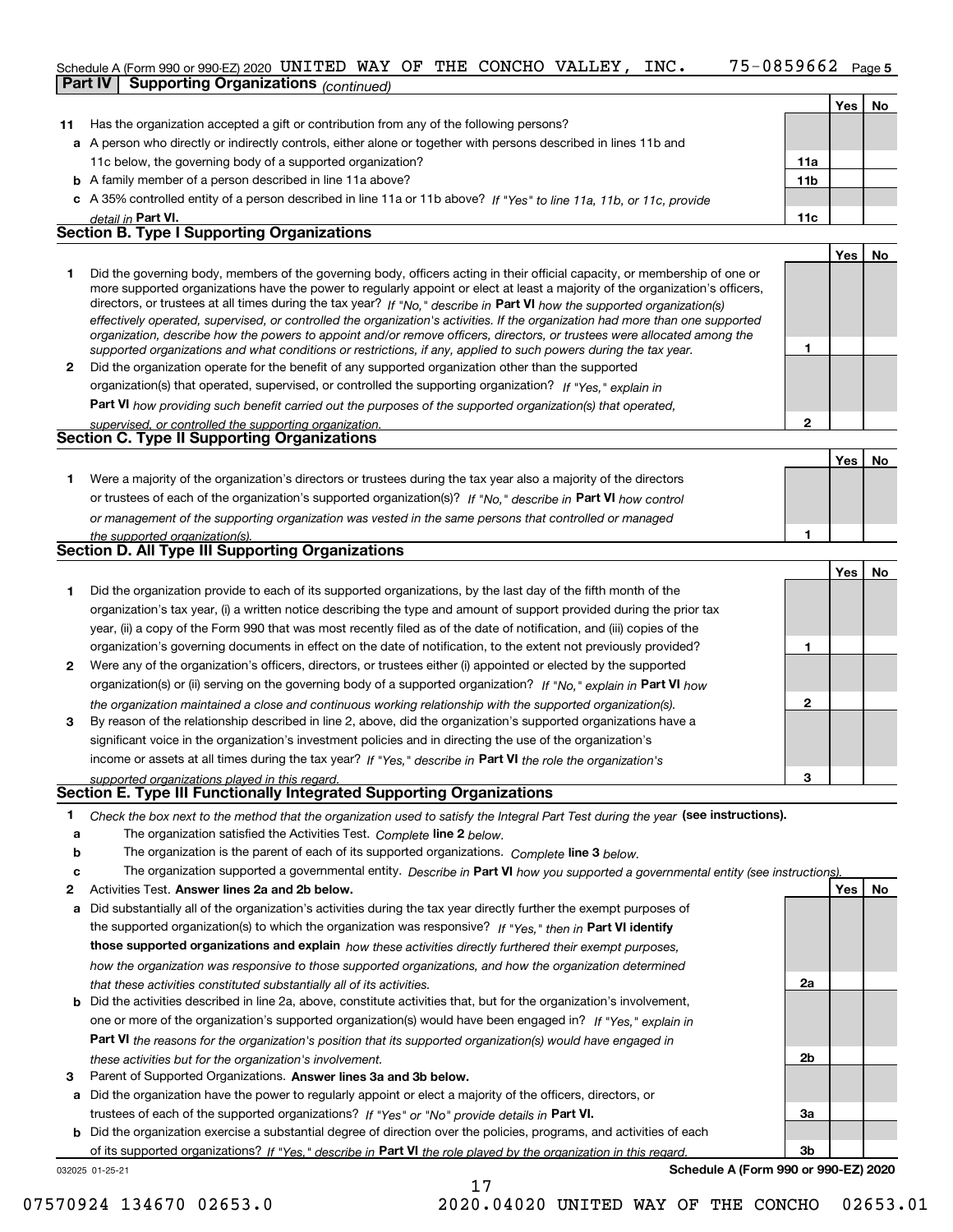| <b>Part V</b> | Schedule A (Form 990 or 990-EZ) 2020 UNITED WAY OF THE CONCHO VALLEY, $INC$ .<br>Type III Non-Functionally Integrated 509(a)(3) Supporting Organizations |                          |                | $75 - 0859662$ Page 6          |
|---------------|----------------------------------------------------------------------------------------------------------------------------------------------------------|--------------------------|----------------|--------------------------------|
| 1.            | Check here if the organization satisfied the Integral Part Test as a qualifying trust on Nov. 20, 1970 (explain in Part VI). See instructions.           |                          |                |                                |
|               | All other Type III non-functionally integrated supporting organizations must complete Sections A through E.                                              |                          |                |                                |
|               | Section A - Adjusted Net Income                                                                                                                          |                          | (A) Prior Year | (B) Current Year<br>(optional) |
| 1             | Net short-term capital gain                                                                                                                              | 1                        |                |                                |
| 2             | Recoveries of prior-year distributions                                                                                                                   | $\overline{2}$           |                |                                |
| 3             | Other gross income (see instructions)                                                                                                                    | 3                        |                |                                |
| 4             | Add lines 1 through 3.                                                                                                                                   | 4                        |                |                                |
| 5             | Depreciation and depletion                                                                                                                               | 5                        |                |                                |
| 6             | Portion of operating expenses paid or incurred for production or                                                                                         |                          |                |                                |
|               | collection of gross income or for management, conservation, or                                                                                           |                          |                |                                |
|               | maintenance of property held for production of income (see instructions)                                                                                 | 6                        |                |                                |
| $\mathbf{7}$  | Other expenses (see instructions)                                                                                                                        | 7                        |                |                                |
| 8             | Adjusted Net Income (subtract lines 5, 6, and 7 from line 4)                                                                                             | 8                        |                |                                |
|               | <b>Section B - Minimum Asset Amount</b>                                                                                                                  |                          | (A) Prior Year | (B) Current Year<br>(optional) |
| 1             | Aggregate fair market value of all non-exempt-use assets (see                                                                                            |                          |                |                                |
|               | instructions for short tax year or assets held for part of year):                                                                                        |                          |                |                                |
|               | a Average monthly value of securities                                                                                                                    | 1a                       |                |                                |
|               | <b>b</b> Average monthly cash balances                                                                                                                   | 1b                       |                |                                |
|               | c Fair market value of other non-exempt-use assets                                                                                                       | 1c                       |                |                                |
|               | <b>d</b> Total (add lines 1a, 1b, and 1c)                                                                                                                | 1d                       |                |                                |
|               | <b>e</b> Discount claimed for blockage or other factors                                                                                                  |                          |                |                                |
|               | (explain in detail in Part VI):                                                                                                                          |                          |                |                                |
| 2             | Acquisition indebtedness applicable to non-exempt-use assets                                                                                             | $\mathbf{2}$             |                |                                |
| 3.            | Subtract line 2 from line 1d.                                                                                                                            | 3                        |                |                                |
| 4             | Cash deemed held for exempt use. Enter 0.015 of line 3 (for greater amount,                                                                              |                          |                |                                |
|               | see instructions).                                                                                                                                       | 4                        |                |                                |
| 5             | Net value of non-exempt-use assets (subtract line 4 from line 3)                                                                                         | 5                        |                |                                |
| 6             | Multiply line 5 by 0.035.                                                                                                                                | 6                        |                |                                |
| 7             | Recoveries of prior-year distributions                                                                                                                   | $\overline{\phantom{a}}$ |                |                                |
| 8             | Minimum Asset Amount (add line 7 to line 6)                                                                                                              | 8                        |                |                                |
|               | <b>Section C - Distributable Amount</b>                                                                                                                  |                          |                | <b>Current Year</b>            |
|               | Adjusted net income for prior year (from Section A, line 8, column A)                                                                                    | 1                        |                |                                |
| 2             | Enter 0.85 of line 1.                                                                                                                                    | 2                        |                |                                |
| 3.            | Minimum asset amount for prior year (from Section B, line 8, column A)                                                                                   | 3                        |                |                                |
| 4             | Enter greater of line 2 or line 3.                                                                                                                       | 4                        |                |                                |
|               | 5 Income tax imposed in prior year                                                                                                                       | 5                        |                |                                |
| 6             | <b>Distributable Amount.</b> Subtract line 5 from line 4, unless subject to                                                                              |                          |                |                                |
|               | emergency temporary reduction (see instructions).                                                                                                        | 6                        |                |                                |
| 7             | Check here if the current year is the organization's first as a non-functionally integrated Type III supporting organization (see                        |                          |                |                                |

**Schedule A (Form 990 or 990-EZ) 2020**

032026 01-25-21

instructions).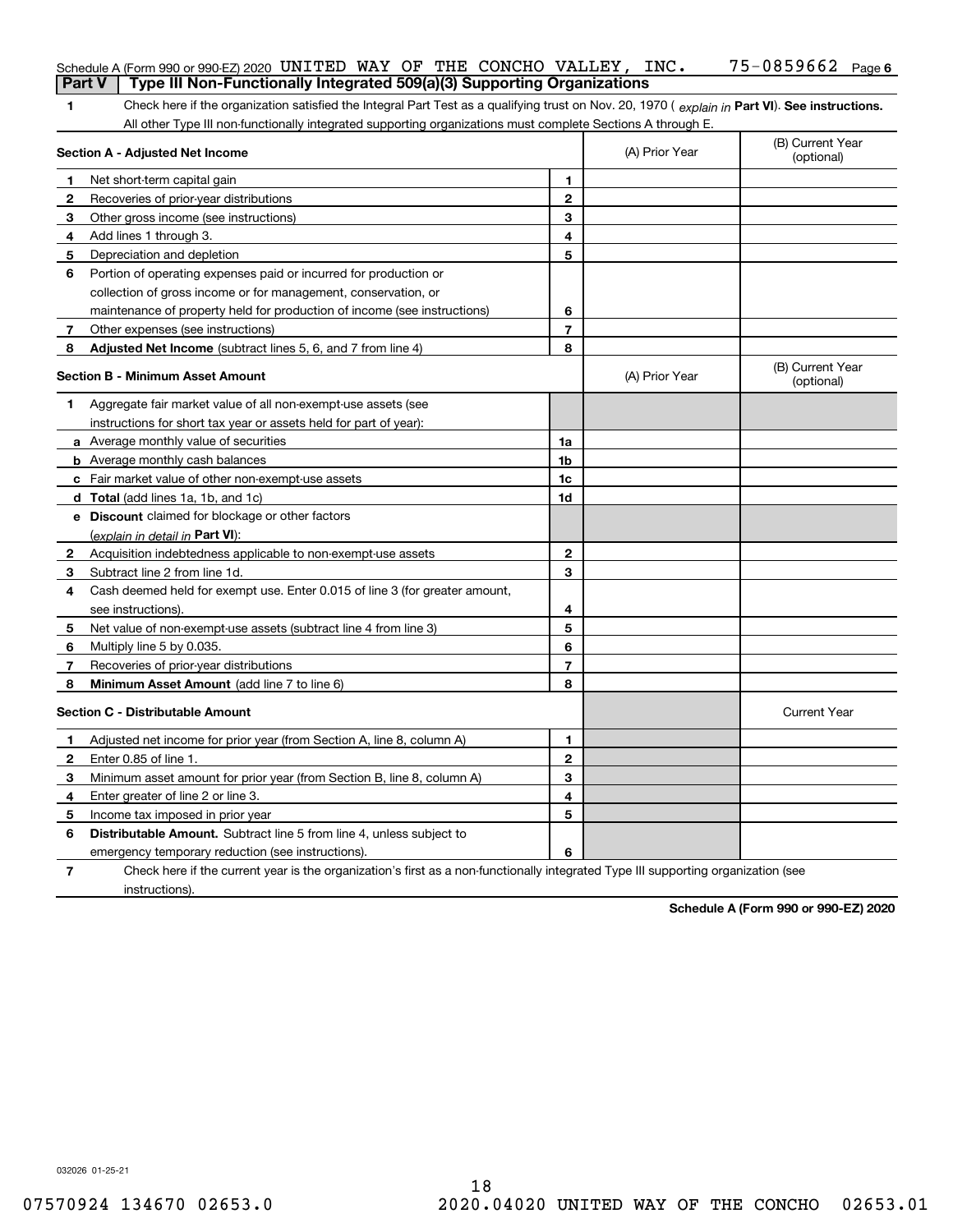| $Part V$ Type III Nep Eupotionally Integrated $E(00/a)(2)$ Supporting Organizations |  |  |  |                       |  |
|-------------------------------------------------------------------------------------|--|--|--|-----------------------|--|
| Schedule A (Form 990 or 990-EZ) 2020 UNITED WAY OF THE CONCHO VALLEY, INC.          |  |  |  | $75 - 0859662$ Page 7 |  |

| <b>Part V</b> | Type III Non-Functionally Integrated 509(a)(3) Supporting Organizations                       |                             | (continued)                           |    |                                         |
|---------------|-----------------------------------------------------------------------------------------------|-----------------------------|---------------------------------------|----|-----------------------------------------|
|               | <b>Section D - Distributions</b>                                                              |                             |                                       |    | <b>Current Year</b>                     |
| 1             | Amounts paid to supported organizations to accomplish exempt purposes                         |                             | 1                                     |    |                                         |
| 2             | Amounts paid to perform activity that directly furthers exempt purposes of supported          |                             |                                       |    |                                         |
|               | organizations, in excess of income from activity                                              |                             | $\mathbf{2}$                          |    |                                         |
| 3             | Administrative expenses paid to accomplish exempt purposes of supported organizations         |                             | 3                                     |    |                                         |
| 4             | Amounts paid to acquire exempt-use assets                                                     |                             | 4                                     |    |                                         |
| 5             | Qualified set-aside amounts (prior IRS approval required - <i>provide details in</i> Part VI) |                             |                                       | 5  |                                         |
| 6             | Other distributions ( <i>describe in</i> Part VI). See instructions.                          |                             |                                       | 6  |                                         |
| 7             | Total annual distributions. Add lines 1 through 6.                                            |                             |                                       | 7  |                                         |
| 8             | Distributions to attentive supported organizations to which the organization is responsive    |                             |                                       |    |                                         |
|               | (provide details in Part VI). See instructions.                                               |                             |                                       | 8  |                                         |
| 9             | Distributable amount for 2020 from Section C, line 6                                          |                             |                                       | 9  |                                         |
| 10            | Line 8 amount divided by line 9 amount                                                        |                             |                                       | 10 |                                         |
|               |                                                                                               | (i)                         | (ii)                                  |    | (iii)                                   |
|               | <b>Section E - Distribution Allocations</b> (see instructions)                                | <b>Excess Distributions</b> | <b>Underdistributions</b><br>Pre-2020 |    | <b>Distributable</b><br>Amount for 2020 |
| 1             | Distributable amount for 2020 from Section C, line 6                                          |                             |                                       |    |                                         |
| 2             | Underdistributions, if any, for years prior to 2020 (reason-                                  |                             |                                       |    |                                         |
|               | able cause required - explain in Part VI). See instructions.                                  |                             |                                       |    |                                         |
| 3             | Excess distributions carryover, if any, to 2020                                               |                             |                                       |    |                                         |
|               | a From 2015                                                                                   |                             |                                       |    |                                         |
|               | <b>b</b> From 2016                                                                            |                             |                                       |    |                                         |
|               | $c$ From 2017                                                                                 |                             |                                       |    |                                         |
|               | d From 2018                                                                                   |                             |                                       |    |                                         |
|               | e From 2019                                                                                   |                             |                                       |    |                                         |
|               | f Total of lines 3a through 3e                                                                |                             |                                       |    |                                         |
|               | g Applied to underdistributions of prior years                                                |                             |                                       |    |                                         |
|               | <b>h</b> Applied to 2020 distributable amount                                                 |                             |                                       |    |                                         |
|               | Carryover from 2015 not applied (see instructions)                                            |                             |                                       |    |                                         |
|               | Remainder. Subtract lines 3g, 3h, and 3i from line 3f.                                        |                             |                                       |    |                                         |
| 4             | Distributions for 2020 from Section D,                                                        |                             |                                       |    |                                         |
|               | line $7:$                                                                                     |                             |                                       |    |                                         |
|               | a Applied to underdistributions of prior years                                                |                             |                                       |    |                                         |
|               | <b>b</b> Applied to 2020 distributable amount                                                 |                             |                                       |    |                                         |
|               | c Remainder. Subtract lines 4a and 4b from line 4.                                            |                             |                                       |    |                                         |
| 5.            | Remaining underdistributions for years prior to 2020, if                                      |                             |                                       |    |                                         |
|               | any. Subtract lines 3g and 4a from line 2. For result greater                                 |                             |                                       |    |                                         |
|               | than zero, explain in Part VI. See instructions.                                              |                             |                                       |    |                                         |
| 6             | Remaining underdistributions for 2020. Subtract lines 3h                                      |                             |                                       |    |                                         |
|               | and 4b from line 1. For result greater than zero, explain in                                  |                             |                                       |    |                                         |
|               | Part VI. See instructions.                                                                    |                             |                                       |    |                                         |
| 7             | Excess distributions carryover to 2021. Add lines 3j                                          |                             |                                       |    |                                         |
|               | and 4c.                                                                                       |                             |                                       |    |                                         |
| 8             | Breakdown of line 7:                                                                          |                             |                                       |    |                                         |
|               | a Excess from 2016                                                                            |                             |                                       |    |                                         |
|               | <b>b</b> Excess from 2017                                                                     |                             |                                       |    |                                         |
|               | c Excess from 2018                                                                            |                             |                                       |    |                                         |
|               | d Excess from 2019                                                                            |                             |                                       |    |                                         |
|               | e Excess from 2020                                                                            |                             |                                       |    |                                         |

**Schedule A (Form 990 or 990-EZ) 2020**

032027 01-25-21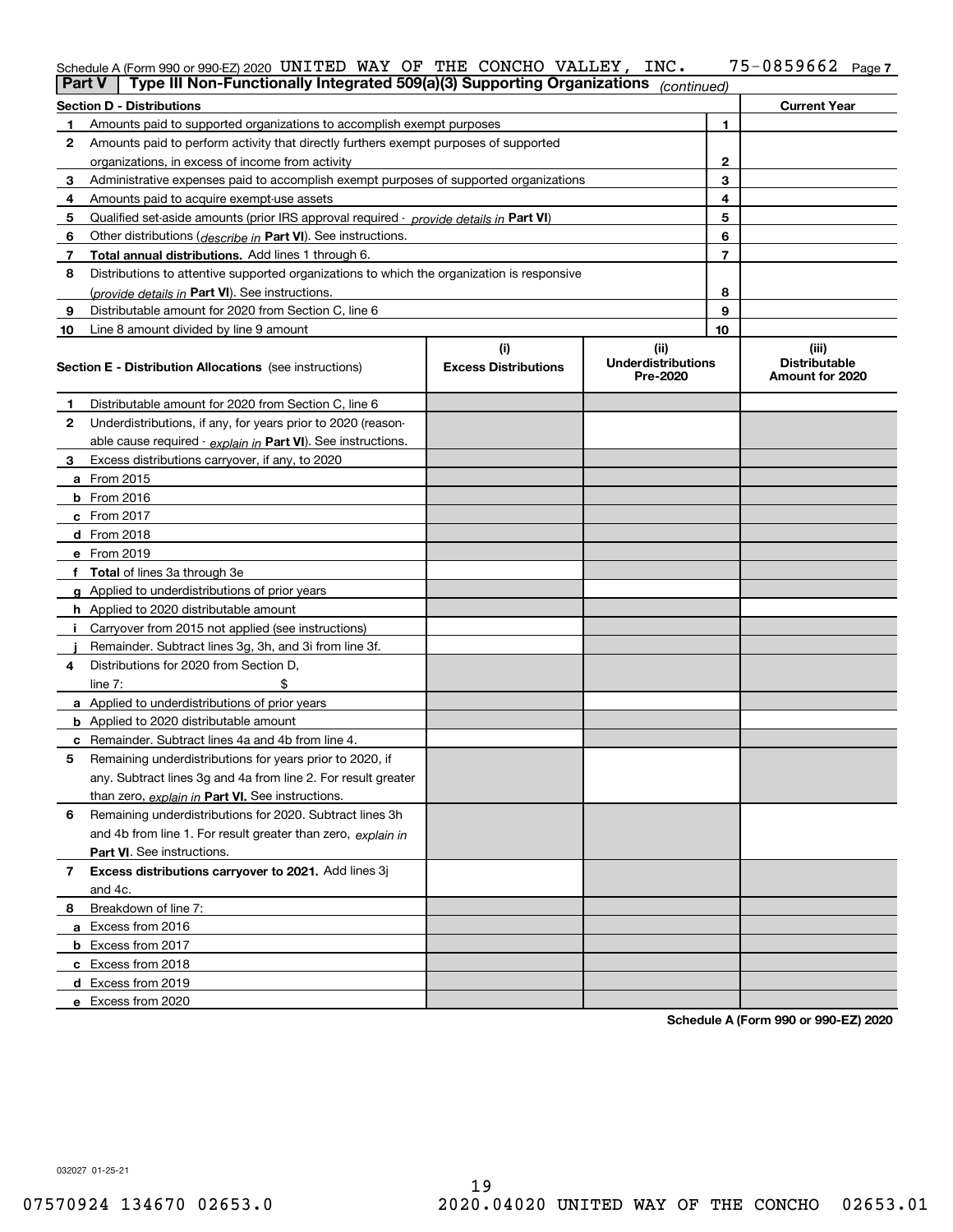|                 | Schedule A (Form 990 or 990-EZ) 2020 UNITED WAY OF THE CONCHO VALLEY, INC. |  |  |    |  | 75-0859662 Page 8                                                                                                                                                                                                                                                                                |  |
|-----------------|----------------------------------------------------------------------------|--|--|----|--|--------------------------------------------------------------------------------------------------------------------------------------------------------------------------------------------------------------------------------------------------------------------------------------------------|--|
| <b>Part VI</b>  |                                                                            |  |  |    |  | Supplemental Information. Provide the explanations required by Part II, line 10; Part II, line 17a or 17b; Part III, line 12;                                                                                                                                                                    |  |
|                 |                                                                            |  |  |    |  | Part IV, Section A, lines 1, 2, 3b, 3c, 4b, 4c, 5a, 6, 9a, 9b, 9c, 11a, 11b, and 11c; Part IV, Section B, lines 1 and 2; Part IV, Section C,<br>line 1; Part IV, Section D, lines 2 and 3; Part IV, Section E, lines 1c, 2a, 2b, 3a, and 3b; Part V, line 1; Part V, Section B, line 1e; Part V, |  |
|                 |                                                                            |  |  |    |  | Section D, lines 5, 6, and 8; and Part V, Section E, lines 2, 5, and 6. Also complete this part for any additional information.                                                                                                                                                                  |  |
|                 | (See instructions.)                                                        |  |  |    |  |                                                                                                                                                                                                                                                                                                  |  |
|                 |                                                                            |  |  |    |  |                                                                                                                                                                                                                                                                                                  |  |
|                 |                                                                            |  |  |    |  |                                                                                                                                                                                                                                                                                                  |  |
|                 |                                                                            |  |  |    |  |                                                                                                                                                                                                                                                                                                  |  |
|                 |                                                                            |  |  |    |  |                                                                                                                                                                                                                                                                                                  |  |
|                 |                                                                            |  |  |    |  |                                                                                                                                                                                                                                                                                                  |  |
|                 |                                                                            |  |  |    |  |                                                                                                                                                                                                                                                                                                  |  |
|                 |                                                                            |  |  |    |  |                                                                                                                                                                                                                                                                                                  |  |
|                 |                                                                            |  |  |    |  |                                                                                                                                                                                                                                                                                                  |  |
|                 |                                                                            |  |  |    |  |                                                                                                                                                                                                                                                                                                  |  |
|                 |                                                                            |  |  |    |  |                                                                                                                                                                                                                                                                                                  |  |
|                 |                                                                            |  |  |    |  |                                                                                                                                                                                                                                                                                                  |  |
|                 |                                                                            |  |  |    |  |                                                                                                                                                                                                                                                                                                  |  |
|                 |                                                                            |  |  |    |  |                                                                                                                                                                                                                                                                                                  |  |
|                 |                                                                            |  |  |    |  |                                                                                                                                                                                                                                                                                                  |  |
|                 |                                                                            |  |  |    |  |                                                                                                                                                                                                                                                                                                  |  |
|                 |                                                                            |  |  |    |  |                                                                                                                                                                                                                                                                                                  |  |
|                 |                                                                            |  |  |    |  |                                                                                                                                                                                                                                                                                                  |  |
|                 |                                                                            |  |  |    |  |                                                                                                                                                                                                                                                                                                  |  |
|                 |                                                                            |  |  |    |  |                                                                                                                                                                                                                                                                                                  |  |
|                 |                                                                            |  |  |    |  |                                                                                                                                                                                                                                                                                                  |  |
|                 |                                                                            |  |  |    |  |                                                                                                                                                                                                                                                                                                  |  |
|                 |                                                                            |  |  |    |  |                                                                                                                                                                                                                                                                                                  |  |
|                 |                                                                            |  |  |    |  |                                                                                                                                                                                                                                                                                                  |  |
|                 |                                                                            |  |  |    |  |                                                                                                                                                                                                                                                                                                  |  |
|                 |                                                                            |  |  |    |  |                                                                                                                                                                                                                                                                                                  |  |
|                 |                                                                            |  |  |    |  |                                                                                                                                                                                                                                                                                                  |  |
|                 |                                                                            |  |  |    |  |                                                                                                                                                                                                                                                                                                  |  |
|                 |                                                                            |  |  |    |  |                                                                                                                                                                                                                                                                                                  |  |
|                 |                                                                            |  |  |    |  |                                                                                                                                                                                                                                                                                                  |  |
|                 |                                                                            |  |  |    |  |                                                                                                                                                                                                                                                                                                  |  |
|                 |                                                                            |  |  |    |  |                                                                                                                                                                                                                                                                                                  |  |
|                 |                                                                            |  |  |    |  |                                                                                                                                                                                                                                                                                                  |  |
|                 |                                                                            |  |  |    |  |                                                                                                                                                                                                                                                                                                  |  |
|                 |                                                                            |  |  |    |  |                                                                                                                                                                                                                                                                                                  |  |
|                 |                                                                            |  |  |    |  |                                                                                                                                                                                                                                                                                                  |  |
|                 |                                                                            |  |  |    |  |                                                                                                                                                                                                                                                                                                  |  |
|                 |                                                                            |  |  |    |  |                                                                                                                                                                                                                                                                                                  |  |
|                 |                                                                            |  |  |    |  |                                                                                                                                                                                                                                                                                                  |  |
|                 |                                                                            |  |  |    |  |                                                                                                                                                                                                                                                                                                  |  |
|                 |                                                                            |  |  |    |  |                                                                                                                                                                                                                                                                                                  |  |
|                 |                                                                            |  |  |    |  |                                                                                                                                                                                                                                                                                                  |  |
|                 |                                                                            |  |  |    |  |                                                                                                                                                                                                                                                                                                  |  |
|                 |                                                                            |  |  |    |  |                                                                                                                                                                                                                                                                                                  |  |
|                 |                                                                            |  |  |    |  |                                                                                                                                                                                                                                                                                                  |  |
|                 |                                                                            |  |  |    |  |                                                                                                                                                                                                                                                                                                  |  |
|                 |                                                                            |  |  |    |  |                                                                                                                                                                                                                                                                                                  |  |
|                 |                                                                            |  |  |    |  |                                                                                                                                                                                                                                                                                                  |  |
|                 |                                                                            |  |  |    |  |                                                                                                                                                                                                                                                                                                  |  |
| 032028 01-25-21 |                                                                            |  |  |    |  | Schedule A (Form 990 or 990-EZ) 2020                                                                                                                                                                                                                                                             |  |
|                 |                                                                            |  |  | 20 |  |                                                                                                                                                                                                                                                                                                  |  |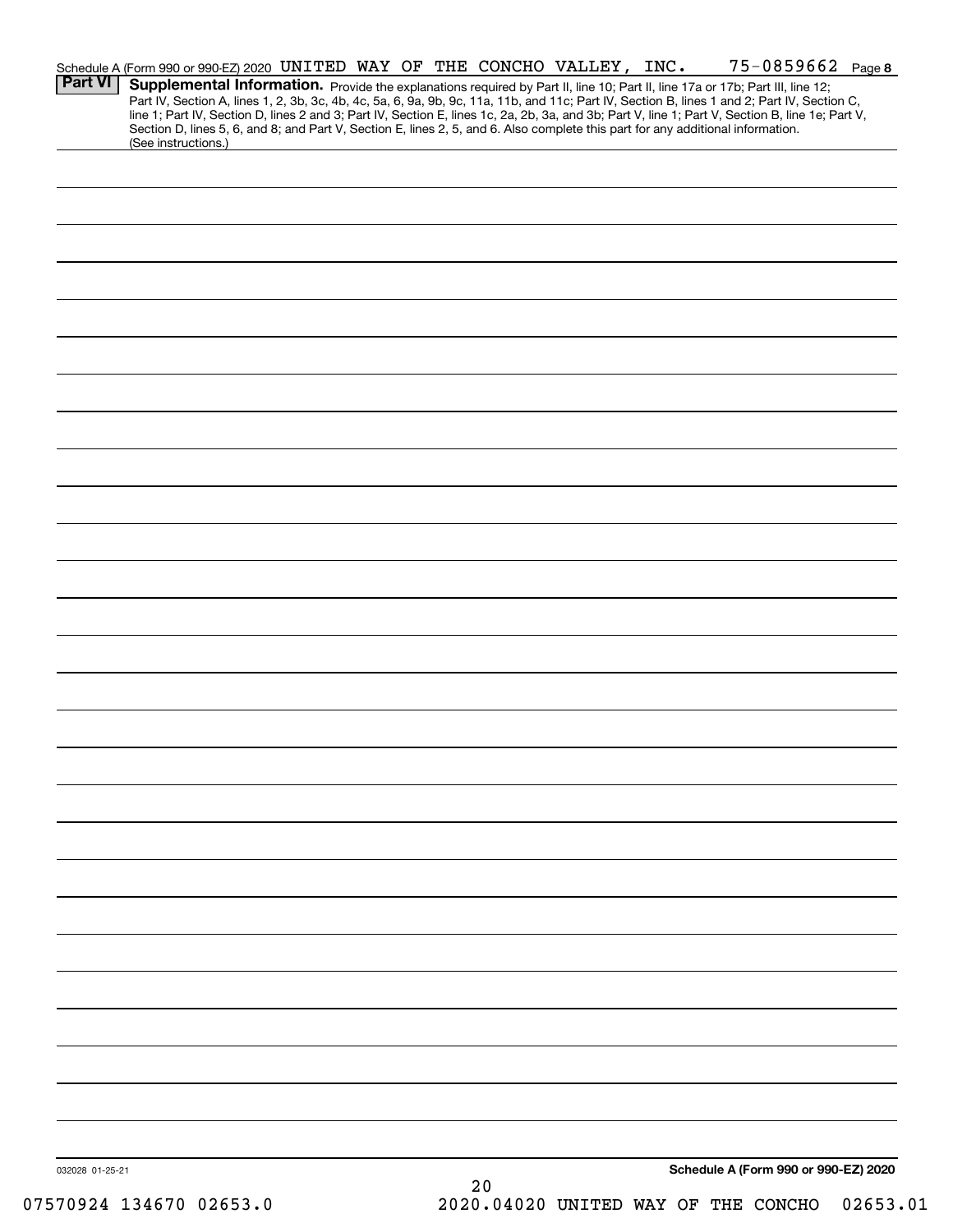Department of the Treasury Internal Revenue Service **(Form 990, 990-EZ, or 990-PF)** Name of the organization

# **Schedule B Schedule of Contributors**

**| Attach to Form 990, Form 990-EZ, or Form 990-PF. | Go to www.irs.gov/Form990 for the latest information.** OMB No. 1545-0047

**2020**

**Employer identification number**

|                                | UNITED WAY OF THE CONCHO VALLEY,<br>INC.                                                                                                                                                                                                                                                                                                                                                                                                                                                                  | 75-0859662 |  |  |  |  |  |  |
|--------------------------------|-----------------------------------------------------------------------------------------------------------------------------------------------------------------------------------------------------------------------------------------------------------------------------------------------------------------------------------------------------------------------------------------------------------------------------------------------------------------------------------------------------------|------------|--|--|--|--|--|--|
| Organization type (check one): |                                                                                                                                                                                                                                                                                                                                                                                                                                                                                                           |            |  |  |  |  |  |  |
| Filers of:                     | Section:                                                                                                                                                                                                                                                                                                                                                                                                                                                                                                  |            |  |  |  |  |  |  |
| Form 990 or 990-EZ             | $501(c)$ $3$ ) (enter number) organization<br> X                                                                                                                                                                                                                                                                                                                                                                                                                                                          |            |  |  |  |  |  |  |
|                                | 4947(a)(1) nonexempt charitable trust not treated as a private foundation                                                                                                                                                                                                                                                                                                                                                                                                                                 |            |  |  |  |  |  |  |
|                                | 527 political organization                                                                                                                                                                                                                                                                                                                                                                                                                                                                                |            |  |  |  |  |  |  |
| Form 990-PF                    | 501(c)(3) exempt private foundation                                                                                                                                                                                                                                                                                                                                                                                                                                                                       |            |  |  |  |  |  |  |
|                                | 4947(a)(1) nonexempt charitable trust treated as a private foundation                                                                                                                                                                                                                                                                                                                                                                                                                                     |            |  |  |  |  |  |  |
|                                | 501(c)(3) taxable private foundation                                                                                                                                                                                                                                                                                                                                                                                                                                                                      |            |  |  |  |  |  |  |
|                                |                                                                                                                                                                                                                                                                                                                                                                                                                                                                                                           |            |  |  |  |  |  |  |
|                                | Check if your organization is covered by the General Rule or a Special Rule.<br><b>Note:</b> Only a section 501(c)(7), (8), or (10) organization can check boxes for both the General Rule and a Special Rule. See instructions.                                                                                                                                                                                                                                                                          |            |  |  |  |  |  |  |
| <b>General Rule</b>            |                                                                                                                                                                                                                                                                                                                                                                                                                                                                                                           |            |  |  |  |  |  |  |
|                                | For an organization filing Form 990, 990-EZ, or 990-PF that received, during the year, contributions totaling \$5,000 or more (in money or<br>property) from any one contributor. Complete Parts I and II. See instructions for determining a contributor's total contributions.                                                                                                                                                                                                                          |            |  |  |  |  |  |  |
| <b>Special Rules</b>           |                                                                                                                                                                                                                                                                                                                                                                                                                                                                                                           |            |  |  |  |  |  |  |
| $\mid$ X $\mid$                | For an organization described in section 501(c)(3) filing Form 990 or 990-EZ that met the 33 1/3% support test of the regulations under<br>sections 509(a)(1) and 170(b)(1)(A)(vi), that checked Schedule A (Form 990 or 990-EZ), Part II, line 13, 16a, or 16b, and that received from<br>any one contributor, during the year, total contributions of the greater of (1) \$5,000; or (2) 2% of the amount on (i) Form 990, Part VIII, line 1h;<br>or (ii) Form 990-EZ, line 1. Complete Parts I and II. |            |  |  |  |  |  |  |
|                                | For an organization described in section 501(c)(7), (8), or (10) filing Form 990 or 990-EZ that received from any one<br>contributor, during the year, total contributions of more than \$1,000 exclusively for religious, charitable, scientific,<br>literary, or educational purposes, or for the prevention of cruelty to children or animals. Complete Parts I (entering<br>"N/A" in column (b) instead of the contributor name and address), II, and III.                                            |            |  |  |  |  |  |  |

purpose. Don't complete any of the parts unless the **General Rule** applies to this organization because it received *nonexclusively* year, contributions <sub>exclusively</sub> for religious, charitable, etc., purposes, but no such contributions totaled more than \$1,000. If this box is checked, enter here the total contributions that were received during the year for an  $\;$ exclusively religious, charitable, etc., For an organization described in section 501(c)(7), (8), or (10) filing Form 990 or 990-EZ that received from any one contributor, during the religious, charitable, etc., contributions totaling \$5,000 or more during the year  $\ldots$  $\ldots$  $\ldots$  $\ldots$  $\ldots$  $\ldots$  $\mathcal{L}^{\text{max}}$ 

**Caution:**  An organization that isn't covered by the General Rule and/or the Special Rules doesn't file Schedule B (Form 990, 990-EZ, or 990-PF),  **must** but it answer "No" on Part IV, line 2, of its Form 990; or check the box on line H of its Form 990-EZ or on its Form 990-PF, Part I, line 2, to certify that it doesn't meet the filing requirements of Schedule B (Form 990, 990-EZ, or 990-PF).

**For Paperwork Reduction Act Notice, see the instructions for Form 990, 990-EZ, or 990-PF. Schedule B (Form 990, 990-EZ, or 990-PF) (2020)** LHA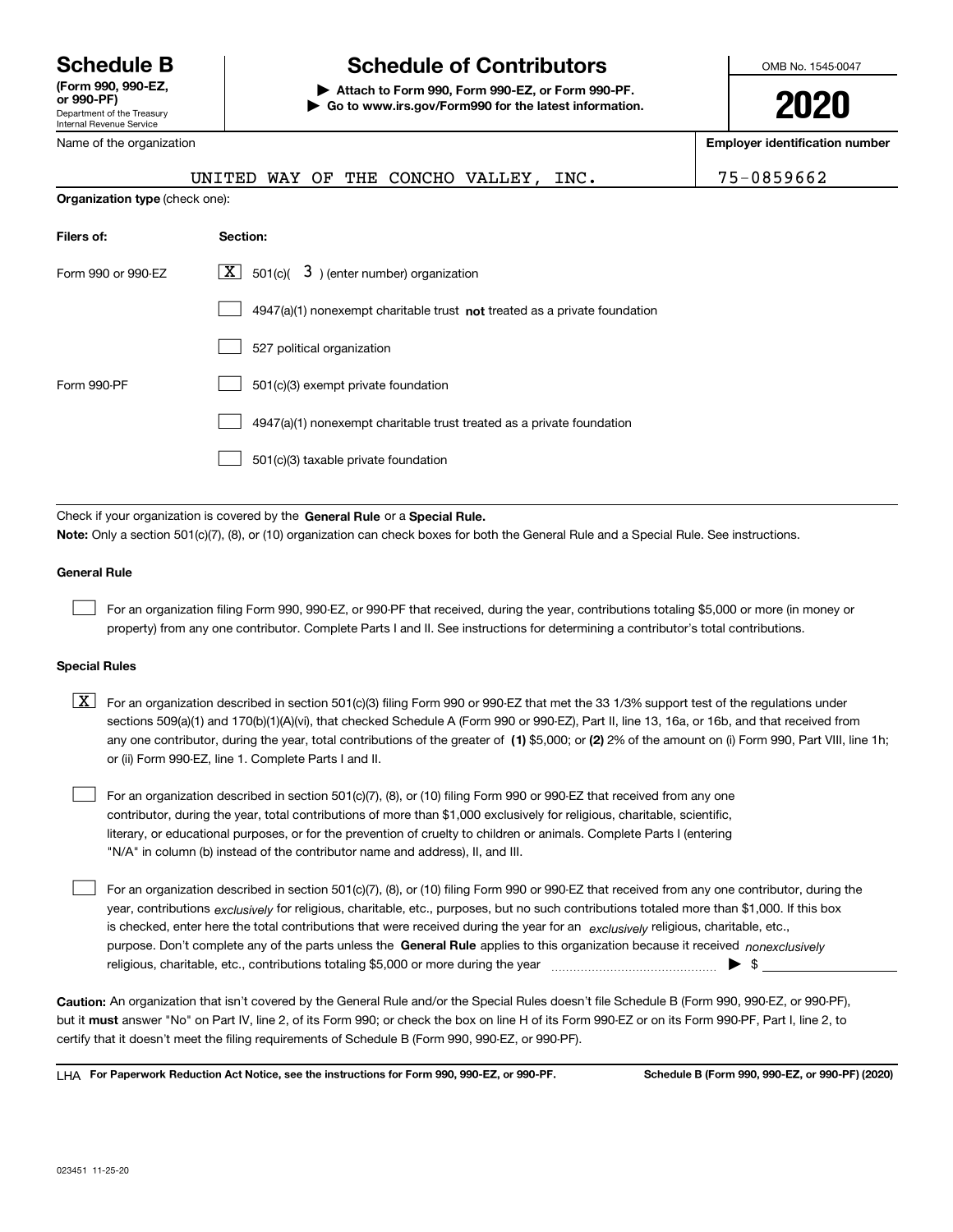**Employer identification number**

### UNITED WAY OF THE CONCHO VALLEY, INC. 75-0859662

Contributors (see instructions). Use duplicate copies of Part I if additional space is needed. **2** Chedule B (Form 990, 990-EZ, or 990-PF) (2020)<br> **2Part I CONCHO VALLEY, INC.**<br> **Part I Contributors** (see instructions). Use duplicate copies of Part I if additional space is needed.

| (a)<br>No.      | (b)<br>Name, address, and ZIP + 4 | (c)<br><b>Total contributions</b> | (d)<br>Type of contribution                                                                                   |
|-----------------|-----------------------------------|-----------------------------------|---------------------------------------------------------------------------------------------------------------|
| 1               |                                   | 97,544.<br>\$                     | $\overline{\mathbf{X}}$<br>Person<br>Payroll<br>Noncash<br>(Complete Part II for<br>noncash contributions.)   |
| (a)<br>No.      | (b)<br>Name, address, and ZIP + 4 | (c)<br><b>Total contributions</b> | (d)<br>Type of contribution                                                                                   |
| 2               |                                   | 42,863.<br>$\$$                   | $\boxed{\text{X}}$<br>Person<br>Payroll<br><b>Noncash</b><br>(Complete Part II for<br>noncash contributions.) |
| (a)<br>No.      | (b)<br>Name, address, and ZIP + 4 | (c)<br><b>Total contributions</b> | (d)<br>Type of contribution                                                                                   |
| 3               |                                   | 27,079.<br>\$                     | $\mathbf X$<br>Person<br>Payroll<br><b>Noncash</b><br>(Complete Part II for<br>noncash contributions.)        |
| (a)<br>No.      | (b)<br>Name, address, and ZIP + 4 | (c)<br><b>Total contributions</b> | (d)<br>Type of contribution                                                                                   |
| 4               |                                   | 41,360.<br>$\$$                   | X<br>Person<br>Payroll<br><b>Noncash</b><br>(Complete Part II for<br>noncash contributions.)                  |
| (a)<br>No.      | (b)<br>Name, address, and ZIP + 4 | (c)<br><b>Total contributions</b> | (d)<br>Type of contribution                                                                                   |
| 5               |                                   | 61,057.<br>\$                     | X<br>Person<br>Payroll<br>Noncash<br>(Complete Part II for<br>noncash contributions.)                         |
| (a)<br>No.      | (b)<br>Name, address, and ZIP + 4 | (c)<br><b>Total contributions</b> | (d)<br>Type of contribution                                                                                   |
| 6               |                                   | 23,076.<br>\$                     | X<br>Person<br>Payroll<br>Noncash<br>(Complete Part II for<br>noncash contributions.)                         |
| 023452 11-25-20 |                                   |                                   | Schedule B (Form 990, 990-EZ, or 990-PF) (2020)                                                               |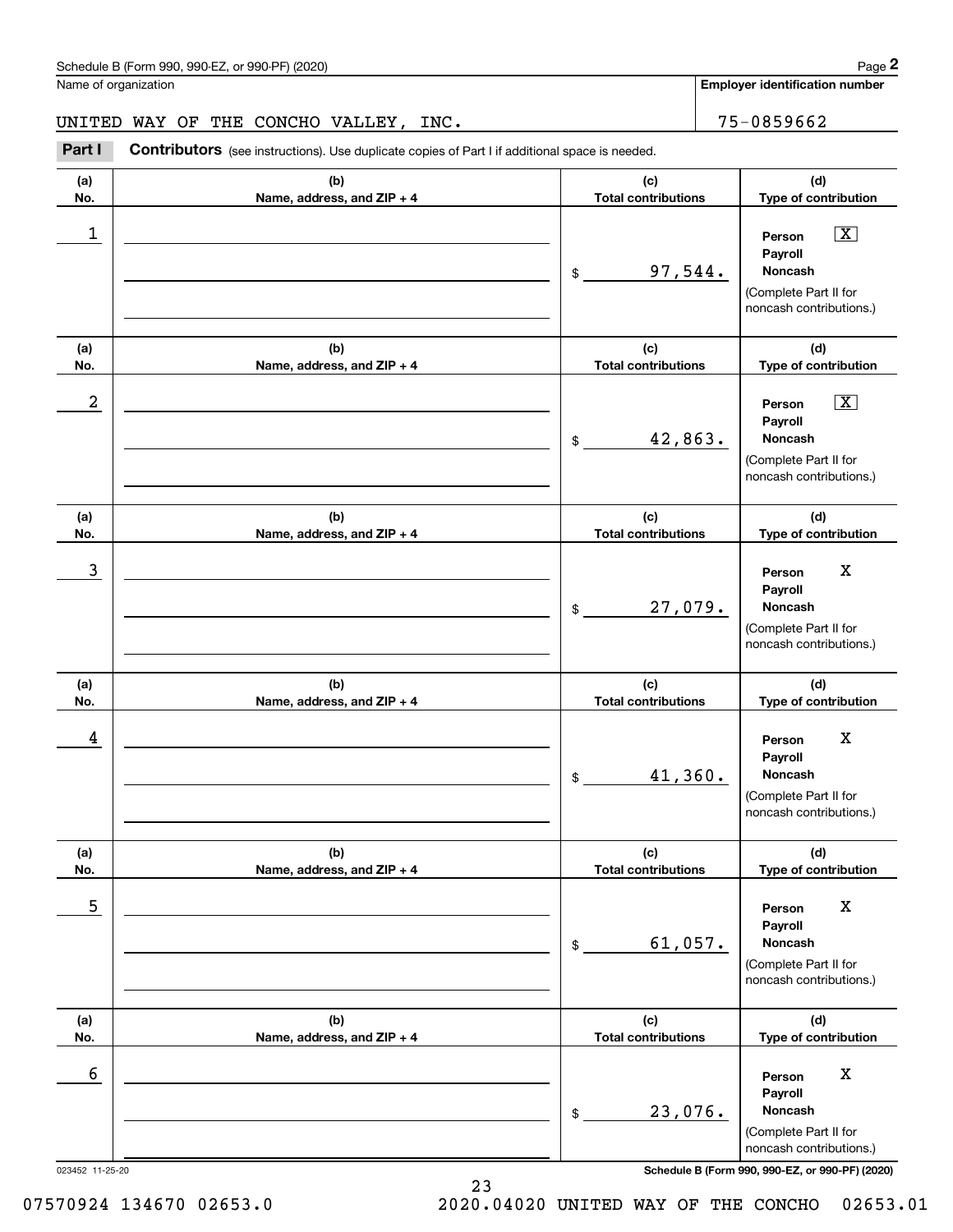Name of organization

**Employer identification number**

### UNITED WAY OF THE CONCHO VALLEY, INC. 75-0859662

Contributors (see instructions). Use duplicate copies of Part I if additional space is needed. **2** Chedule B (Form 990, 990-EZ, or 990-PF) (2020)<br> **2Part I CONCHO VALLEY, INC.**<br> **Part I Contributors** (see instructions). Use duplicate copies of Part I if additional space is needed.

| (a)             | (b)                               | (c)                               | (d)                                                                                                           |
|-----------------|-----------------------------------|-----------------------------------|---------------------------------------------------------------------------------------------------------------|
| No.             | Name, address, and ZIP + 4        | <b>Total contributions</b>        | Type of contribution                                                                                          |
| 7               |                                   | 49,344.<br>\$                     | $\boxed{\text{X}}$<br>Person<br>Payroll<br><b>Noncash</b><br>(Complete Part II for<br>noncash contributions.) |
| (a)<br>No.      | (b)<br>Name, address, and ZIP + 4 | (c)<br><b>Total contributions</b> | (d)<br>Type of contribution                                                                                   |
| 8               |                                   | 23,024.<br>\$                     | $\boxed{\text{X}}$<br>Person<br>Payroll<br>Noncash<br>(Complete Part II for<br>noncash contributions.)        |
| (a)<br>No.      | (b)<br>Name, address, and ZIP + 4 | (c)<br><b>Total contributions</b> | (d)<br>Type of contribution                                                                                   |
| 9               |                                   | 40,920.<br>\$                     | $\mathbf X$<br>Person<br>Payroll<br><b>Noncash</b><br>(Complete Part II for<br>noncash contributions.)        |
| (a)<br>No.      | (b)<br>Name, address, and ZIP + 4 | (c)<br><b>Total contributions</b> | (d)<br>Type of contribution                                                                                   |
| 10              |                                   | 33,042.<br>\$                     | $\mathbf X$<br>Person<br>Payroll<br><b>Noncash</b><br>(Complete Part II for<br>noncash contributions.)        |
| (a)<br>No.      | (b)<br>Name, address, and ZIP + 4 | (c)<br><b>Total contributions</b> | (d)<br>Type of contribution                                                                                   |
| $11\,$          |                                   | 88,075.<br>\$                     | X<br>Person<br>Payroll<br><b>Noncash</b><br>(Complete Part II for<br>noncash contributions.)                  |
| (a)<br>No.      | (b)<br>Name, address, and ZIP + 4 | (c)<br><b>Total contributions</b> | (d)<br>Type of contribution                                                                                   |
| 12              |                                   | 31,718.<br>\$                     | X<br>Person<br>Payroll<br>Noncash<br>(Complete Part II for<br>noncash contributions.)                         |
| 023452 11-25-20 |                                   |                                   | Schedule B (Form 990, 990-EZ, or 990-PF) (2020)                                                               |

07570924 134670 02653.0 2020.04020 UNITED WAY OF THE CONCHO 02653.01

24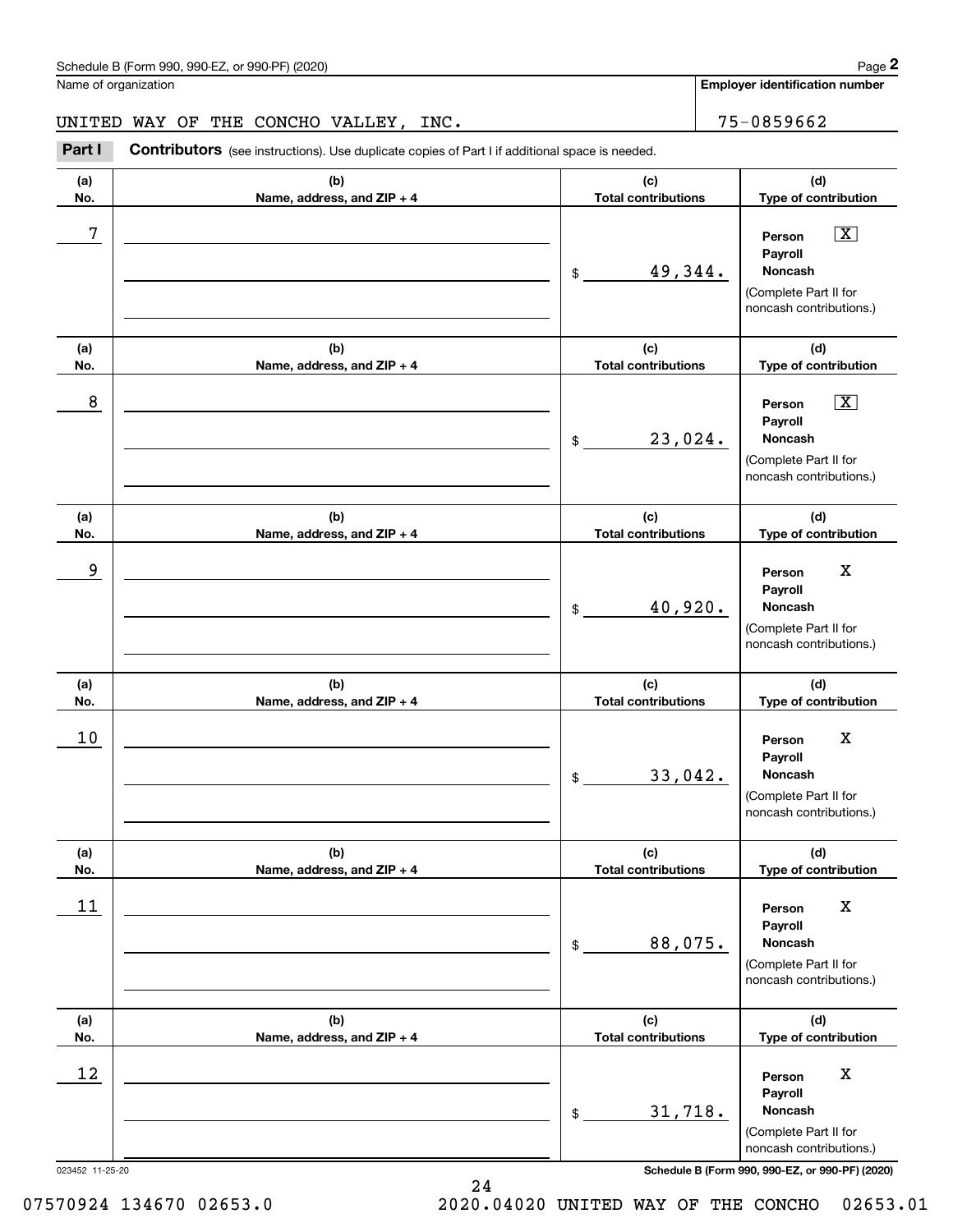Name of organization

**Employer identification number**

### UNITED WAY OF THE CONCHO VALLEY, INC. THE 2001 15-0859662

**(a)No.(b)Name, address, and ZIP + 4 (c)Total contributions (d)Type of contribution PersonPayrollNoncash(a)No.(b)Name, address, and ZIP + 4 (c)Total contributions (d)Type of contribution PersonPayrollNoncash(a)No.(b)Name, address, and ZIP + 4 (c)Total contributions (d)Type of contribution PersonPayrollNoncash(a) No.(b) Name, address, and ZIP + 4 (c) Total contributions (d) Type of contribution PersonPayrollNoncash(a) No.(b) Name, address, and ZIP + 4 (c) Total contributions (d) Type of contribution PersonPayrollNoncash(a) No.(b)Name, address, and ZIP + 4 (c) Total contributions (d)Type of contribution PersonPayrollNoncash**Contributors (see instructions). Use duplicate copies of Part I if additional space is needed. \$(Complete Part II for noncash contributions.) \$(Complete Part II for noncash contributions.) \$(Complete Part II for noncash contributions.) \$(Complete Part II for noncash contributions.) \$(Complete Part II for noncash contributions.) \$(Complete Part II for noncash contributions.) **2** Chedule B (Form 990, 990-EZ, or 990-PF) (2020)<br> **2Part I CONCHO VALLEY, INC.**<br> **Part I Contributors** (see instructions). Use duplicate copies of Part I if additional space is needed.  $\boxed{\mathbf{X}}$  $\boxed{\mathbf{X}}$  $13$  Person X 21,591.  $14$  Person X 22,180.

023452 11-25-20 **Schedule B (Form 990, 990-EZ, or 990-PF) (2020)**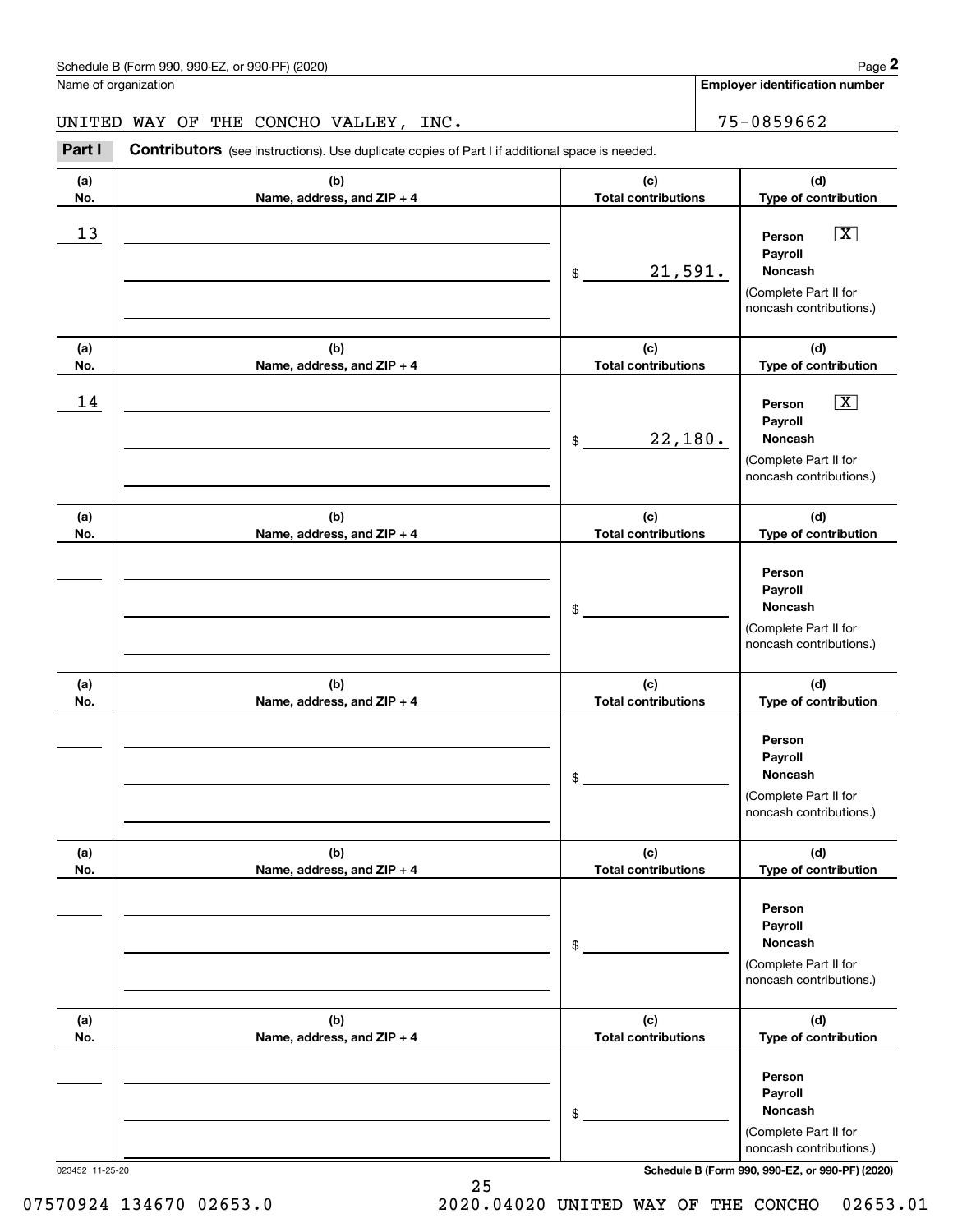|                                                                                                                                                                                                                                                                                                                                                                                                                                                                                                                                                                                                                                                                                                                                                       |  |                                                 | Page 3                                          |
|-------------------------------------------------------------------------------------------------------------------------------------------------------------------------------------------------------------------------------------------------------------------------------------------------------------------------------------------------------------------------------------------------------------------------------------------------------------------------------------------------------------------------------------------------------------------------------------------------------------------------------------------------------------------------------------------------------------------------------------------------------|--|-------------------------------------------------|-------------------------------------------------|
| Schedule B (Form 990, 990-EZ, or 990-PF) (2020)<br>Name of organization<br>UNITED WAY OF THE CONCHO VALLEY, INC.<br>Noncash Property (see instructions). Use duplicate copies of Part II if additional space is needed.<br>(a)<br>No.<br>(b)<br>from<br>Description of noncash property given<br>Part I<br>\$<br>(a)<br>No.<br>(b)<br>from<br>Description of noncash property given<br>Part I<br>\$<br>(a)<br>No.<br>(b)<br>from<br>Description of noncash property given<br>Part I<br>\$<br>(a)<br>No.<br>(b)<br>from<br>Description of noncash property given<br>Part I<br>\$<br>(a)<br>No.<br>(b)<br>from<br>Description of noncash property given<br>Part I<br>\$<br>(a)<br>No.<br>(b)<br>from<br>Description of noncash property given<br>Part I |  |                                                 | <b>Employer identification number</b>           |
|                                                                                                                                                                                                                                                                                                                                                                                                                                                                                                                                                                                                                                                                                                                                                       |  |                                                 | 75-0859662                                      |
| Part II                                                                                                                                                                                                                                                                                                                                                                                                                                                                                                                                                                                                                                                                                                                                               |  |                                                 |                                                 |
|                                                                                                                                                                                                                                                                                                                                                                                                                                                                                                                                                                                                                                                                                                                                                       |  | (c)<br>FMV (or estimate)<br>(See instructions.) | (d)<br>Date received                            |
|                                                                                                                                                                                                                                                                                                                                                                                                                                                                                                                                                                                                                                                                                                                                                       |  |                                                 |                                                 |
|                                                                                                                                                                                                                                                                                                                                                                                                                                                                                                                                                                                                                                                                                                                                                       |  | (c)<br>FMV (or estimate)<br>(See instructions.) | (d)<br>Date received                            |
|                                                                                                                                                                                                                                                                                                                                                                                                                                                                                                                                                                                                                                                                                                                                                       |  |                                                 |                                                 |
|                                                                                                                                                                                                                                                                                                                                                                                                                                                                                                                                                                                                                                                                                                                                                       |  | (c)<br>FMV (or estimate)<br>(See instructions.) | (d)<br>Date received                            |
|                                                                                                                                                                                                                                                                                                                                                                                                                                                                                                                                                                                                                                                                                                                                                       |  |                                                 |                                                 |
|                                                                                                                                                                                                                                                                                                                                                                                                                                                                                                                                                                                                                                                                                                                                                       |  | (c)<br>FMV (or estimate)<br>(See instructions.) | (d)<br>Date received                            |
|                                                                                                                                                                                                                                                                                                                                                                                                                                                                                                                                                                                                                                                                                                                                                       |  |                                                 |                                                 |
|                                                                                                                                                                                                                                                                                                                                                                                                                                                                                                                                                                                                                                                                                                                                                       |  | (c)<br>FMV (or estimate)<br>(See instructions.) | (d)<br>Date received                            |
|                                                                                                                                                                                                                                                                                                                                                                                                                                                                                                                                                                                                                                                                                                                                                       |  |                                                 |                                                 |
|                                                                                                                                                                                                                                                                                                                                                                                                                                                                                                                                                                                                                                                                                                                                                       |  | (c)<br>FMV (or estimate)<br>(See instructions.) | (d)<br>Date received                            |
|                                                                                                                                                                                                                                                                                                                                                                                                                                                                                                                                                                                                                                                                                                                                                       |  | \$                                              |                                                 |
| 023453 11-25-20                                                                                                                                                                                                                                                                                                                                                                                                                                                                                                                                                                                                                                                                                                                                       |  |                                                 | Schedule B (Form 990, 990-EZ, or 990-PF) (2020) |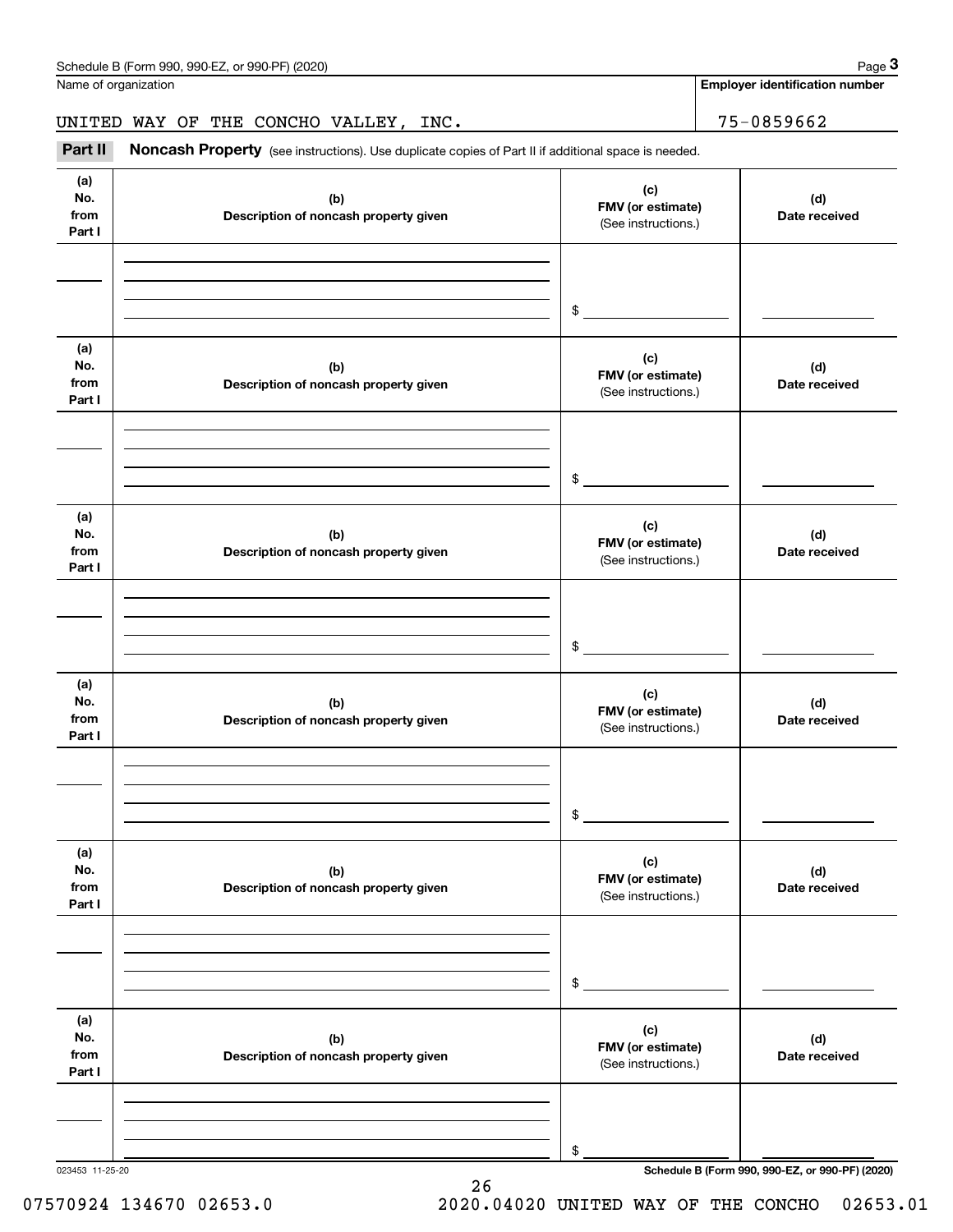|                           | Schedule B (Form 990, 990-EZ, or 990-PF) (2020)                                                                                                                                                                                                                              |                      |  |                                     | Page 4                                          |  |  |  |  |
|---------------------------|------------------------------------------------------------------------------------------------------------------------------------------------------------------------------------------------------------------------------------------------------------------------------|----------------------|--|-------------------------------------|-------------------------------------------------|--|--|--|--|
| Name of organization      |                                                                                                                                                                                                                                                                              |                      |  |                                     | <b>Employer identification number</b>           |  |  |  |  |
|                           | UNITED WAY OF THE CONCHO VALLEY, INC.                                                                                                                                                                                                                                        |                      |  |                                     | 75-0859662                                      |  |  |  |  |
| Part III                  | Exclusively religious, charitable, etc., contributions to organizations described in section 501(c)(7), (8), or (10) that total more than \$1,000 for the year<br>from any one contributor. Complete columns (a) through (e) and the following line entry. For organizations |                      |  |                                     |                                                 |  |  |  |  |
|                           | completing Part III, enter the total of exclusively religious, charitable, etc., contributions of \$1,000 or less for the year. (Enter this info. once.) $\blacktriangleright$ \$<br>Use duplicate copies of Part III if additional space is needed.                         |                      |  |                                     |                                                 |  |  |  |  |
| (a) No.<br>from           | (b) Purpose of gift                                                                                                                                                                                                                                                          | (c) Use of gift      |  |                                     | (d) Description of how gift is held             |  |  |  |  |
| Part I                    |                                                                                                                                                                                                                                                                              |                      |  |                                     |                                                 |  |  |  |  |
|                           |                                                                                                                                                                                                                                                                              |                      |  |                                     |                                                 |  |  |  |  |
|                           |                                                                                                                                                                                                                                                                              |                      |  |                                     |                                                 |  |  |  |  |
|                           |                                                                                                                                                                                                                                                                              | (e) Transfer of gift |  |                                     |                                                 |  |  |  |  |
|                           | Transferee's name, address, and ZIP + 4                                                                                                                                                                                                                                      |                      |  |                                     | Relationship of transferor to transferee        |  |  |  |  |
|                           |                                                                                                                                                                                                                                                                              |                      |  |                                     |                                                 |  |  |  |  |
|                           |                                                                                                                                                                                                                                                                              |                      |  |                                     |                                                 |  |  |  |  |
|                           |                                                                                                                                                                                                                                                                              |                      |  |                                     |                                                 |  |  |  |  |
| (a) No.<br>from<br>Part I | (b) Purpose of gift                                                                                                                                                                                                                                                          | (c) Use of gift      |  | (d) Description of how gift is held |                                                 |  |  |  |  |
|                           |                                                                                                                                                                                                                                                                              |                      |  |                                     |                                                 |  |  |  |  |
|                           |                                                                                                                                                                                                                                                                              |                      |  |                                     |                                                 |  |  |  |  |
|                           |                                                                                                                                                                                                                                                                              |                      |  |                                     |                                                 |  |  |  |  |
|                           |                                                                                                                                                                                                                                                                              | (e) Transfer of gift |  |                                     |                                                 |  |  |  |  |
|                           | Transferee's name, address, and ZIP + 4                                                                                                                                                                                                                                      |                      |  |                                     | Relationship of transferor to transferee        |  |  |  |  |
|                           |                                                                                                                                                                                                                                                                              |                      |  |                                     |                                                 |  |  |  |  |
|                           |                                                                                                                                                                                                                                                                              |                      |  |                                     |                                                 |  |  |  |  |
|                           |                                                                                                                                                                                                                                                                              |                      |  |                                     |                                                 |  |  |  |  |
| (a) No.<br>from<br>Part I | (b) Purpose of gift                                                                                                                                                                                                                                                          | (c) Use of gift      |  |                                     | (d) Description of how gift is held             |  |  |  |  |
|                           |                                                                                                                                                                                                                                                                              |                      |  |                                     |                                                 |  |  |  |  |
|                           |                                                                                                                                                                                                                                                                              |                      |  |                                     |                                                 |  |  |  |  |
|                           |                                                                                                                                                                                                                                                                              |                      |  |                                     |                                                 |  |  |  |  |
|                           | (e) Transfer of gift                                                                                                                                                                                                                                                         |                      |  |                                     |                                                 |  |  |  |  |
|                           | Transferee's name, address, and $ZIP + 4$                                                                                                                                                                                                                                    |                      |  |                                     | Relationship of transferor to transferee        |  |  |  |  |
|                           |                                                                                                                                                                                                                                                                              |                      |  |                                     |                                                 |  |  |  |  |
|                           |                                                                                                                                                                                                                                                                              |                      |  |                                     |                                                 |  |  |  |  |
| (a) No.                   |                                                                                                                                                                                                                                                                              |                      |  |                                     |                                                 |  |  |  |  |
| from<br>Part I            | (b) Purpose of gift                                                                                                                                                                                                                                                          | (c) Use of gift      |  |                                     | (d) Description of how gift is held             |  |  |  |  |
|                           |                                                                                                                                                                                                                                                                              |                      |  |                                     |                                                 |  |  |  |  |
|                           |                                                                                                                                                                                                                                                                              |                      |  |                                     |                                                 |  |  |  |  |
|                           |                                                                                                                                                                                                                                                                              |                      |  |                                     |                                                 |  |  |  |  |
|                           |                                                                                                                                                                                                                                                                              | (e) Transfer of gift |  |                                     |                                                 |  |  |  |  |
|                           | Transferee's name, address, and $ZIP + 4$                                                                                                                                                                                                                                    |                      |  |                                     | Relationship of transferor to transferee        |  |  |  |  |
|                           |                                                                                                                                                                                                                                                                              |                      |  |                                     |                                                 |  |  |  |  |
|                           |                                                                                                                                                                                                                                                                              |                      |  |                                     |                                                 |  |  |  |  |
|                           |                                                                                                                                                                                                                                                                              |                      |  |                                     |                                                 |  |  |  |  |
| 023454 11-25-20           |                                                                                                                                                                                                                                                                              | 27                   |  |                                     | Schedule B (Form 990, 990-EZ, or 990-PF) (2020) |  |  |  |  |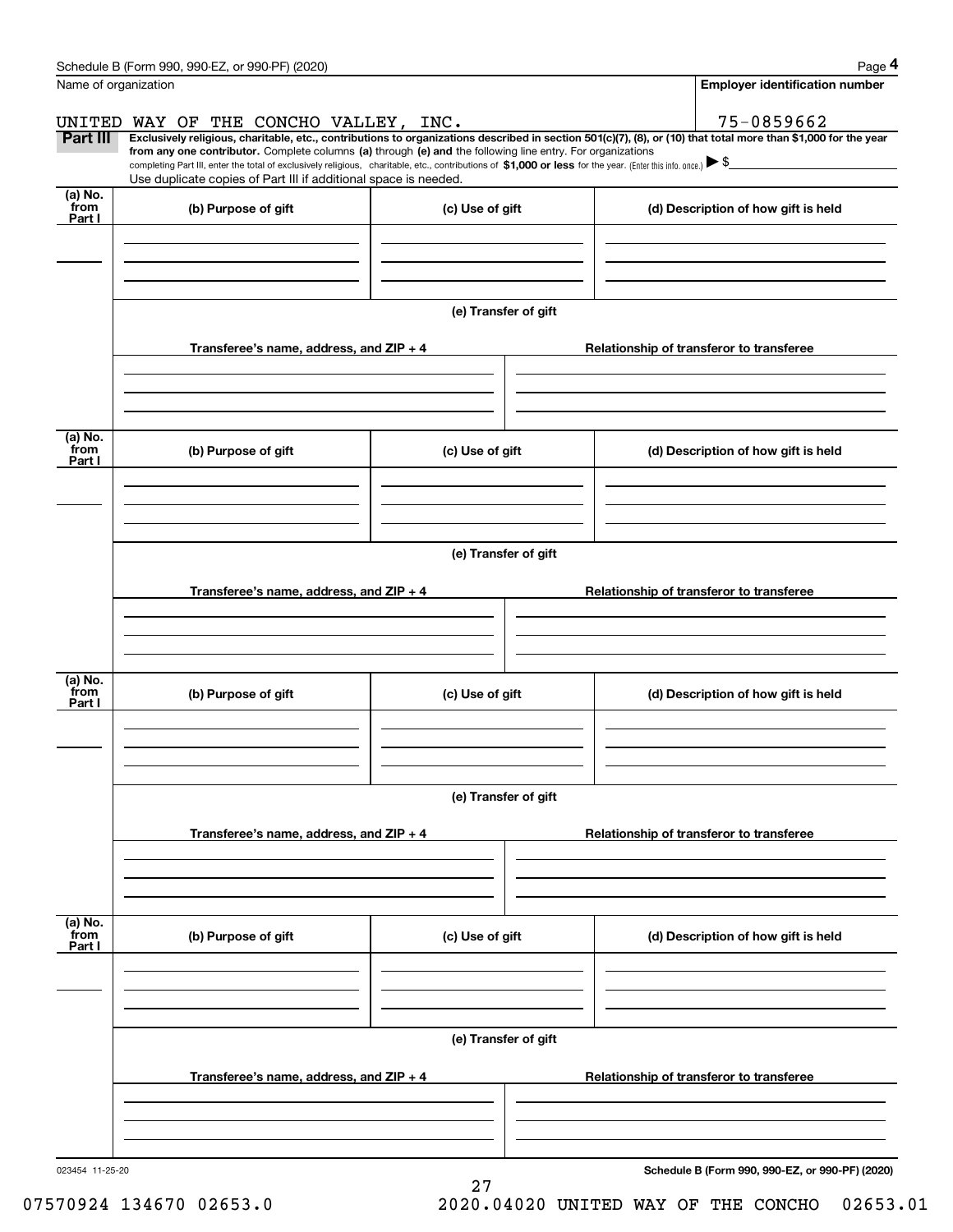| <b>SCHEDULE D</b> |  |
|-------------------|--|
|-------------------|--|

| (Form 990) |  |
|------------|--|
|------------|--|

# **Supplemental Financial Statements**

(Form 990)<br>
Pepartment of the Treasury<br>
Department of the Treasury<br>
Department of the Treasury<br>
Department of the Treasury<br> **Co to www.irs.gov/Form990 for instructions and the latest information.**<br> **Co to www.irs.gov/Form9** 



Department of the Treasury Internal Revenue Service

**Name of the organization Employer identification number**

UNITED WAY OF THE CONCHO VALLEY, INC. 75-0859662

| Part I  | <b>Organizations Maintaining Donor Advised Funds or Other Similar Funds or Accounts.</b> Complete if the                                                          |                         |                                                    |
|---------|-------------------------------------------------------------------------------------------------------------------------------------------------------------------|-------------------------|----------------------------------------------------|
|         | organization answered "Yes" on Form 990, Part IV, line 6.                                                                                                         | (a) Donor advised funds | (b) Funds and other accounts                       |
|         |                                                                                                                                                                   |                         |                                                    |
| 1.      |                                                                                                                                                                   |                         |                                                    |
| 2       | Aggregate value of contributions to (during year)                                                                                                                 |                         |                                                    |
| з       | Aggregate value of grants from (during year)                                                                                                                      |                         |                                                    |
| 4       |                                                                                                                                                                   |                         |                                                    |
| 5       | Did the organization inform all donors and donor advisors in writing that the assets held in donor advised funds                                                  |                         |                                                    |
|         |                                                                                                                                                                   |                         | Yes<br>No                                          |
| 6       | Did the organization inform all grantees, donors, and donor advisors in writing that grant funds can be used only                                                 |                         |                                                    |
|         | for charitable purposes and not for the benefit of the donor or donor advisor, or for any other purpose conferring                                                |                         |                                                    |
| Part II | impermissible private benefit?<br>Conservation Easements. Complete if the organization answered "Yes" on Form 990, Part IV, line 7.                               |                         | Yes<br>No                                          |
|         |                                                                                                                                                                   |                         |                                                    |
| 1.      | Purpose(s) of conservation easements held by the organization (check all that apply).                                                                             |                         |                                                    |
|         | Preservation of land for public use (for example, recreation or education)                                                                                        |                         | Preservation of a historically important land area |
|         | Protection of natural habitat                                                                                                                                     |                         | Preservation of a certified historic structure     |
|         | Preservation of open space                                                                                                                                        |                         |                                                    |
| 2       | Complete lines 2a through 2d if the organization held a qualified conservation contribution in the form of a conservation easement on the last                    |                         |                                                    |
|         | day of the tax year.                                                                                                                                              |                         | Held at the End of the Tax Year                    |
|         |                                                                                                                                                                   |                         | 2a                                                 |
|         | <b>b</b> Total acreage restricted by conservation easements                                                                                                       |                         | 2 <sub>b</sub>                                     |
|         |                                                                                                                                                                   |                         | 2c                                                 |
|         | d Number of conservation easements included in (c) acquired after 7/25/06, and not on a historic structure                                                        |                         |                                                    |
|         |                                                                                                                                                                   |                         | 2d                                                 |
| 3       | Number of conservation easements modified, transferred, released, extinguished, or terminated by the organization during the tax                                  |                         |                                                    |
|         | $year \blacktriangleright$                                                                                                                                        |                         |                                                    |
| 4       | Number of states where property subject to conservation easement is located $\blacktriangleright$                                                                 |                         |                                                    |
| 5       | Does the organization have a written policy regarding the periodic monitoring, inspection, handling of                                                            |                         |                                                    |
|         | violations, and enforcement of the conservation easements it holds?                                                                                               |                         | Yes<br>No                                          |
| 6       | Staff and volunteer hours devoted to monitoring, inspecting, handling of violations, and enforcing conservation easements during the year                         |                         |                                                    |
|         |                                                                                                                                                                   |                         |                                                    |
| 7       | Amount of expenses incurred in monitoring, inspecting, handling of violations, and enforcing conservation easements during the year                               |                         |                                                    |
|         | $\blacktriangleright$ \$                                                                                                                                          |                         |                                                    |
| 8       | Does each conservation easement reported on line 2(d) above satisfy the requirements of section 170(h)(4)(B)(i)                                                   |                         |                                                    |
|         |                                                                                                                                                                   |                         | Yes<br>No                                          |
| 9       | In Part XIII, describe how the organization reports conservation easements in its revenue and expense statement and                                               |                         |                                                    |
|         | balance sheet, and include, if applicable, the text of the footnote to the organization's financial statements that describes the                                 |                         |                                                    |
|         | organization's accounting for conservation easements.<br>Organizations Maintaining Collections of Art, Historical Treasures, or Other Similar Assets.<br>Part III |                         |                                                    |
|         | Complete if the organization answered "Yes" on Form 990, Part IV, line 8.                                                                                         |                         |                                                    |
|         | 1a If the organization elected, as permitted under FASB ASC 958, not to report in its revenue statement and balance sheet works                                   |                         |                                                    |
|         | of art, historical treasures, or other similar assets held for public exhibition, education, or research in furtherance of public                                 |                         |                                                    |
|         | service, provide in Part XIII the text of the footnote to its financial statements that describes these items.                                                    |                         |                                                    |
|         | <b>b</b> If the organization elected, as permitted under FASB ASC 958, to report in its revenue statement and balance sheet works of                              |                         |                                                    |
|         | art, historical treasures, or other similar assets held for public exhibition, education, or research in furtherance of public service,                           |                         |                                                    |
|         | provide the following amounts relating to these items:                                                                                                            |                         |                                                    |
|         |                                                                                                                                                                   |                         |                                                    |
|         |                                                                                                                                                                   |                         | $\triangleright$ \$<br>$\triangleright$ \$         |
| 2       | (ii) Assets included in Form 990, Part X                                                                                                                          |                         |                                                    |
|         | If the organization received or held works of art, historical treasures, or other similar assets for financial gain, provide                                      |                         |                                                    |
|         | the following amounts required to be reported under FASB ASC 958 relating to these items:                                                                         |                         |                                                    |
|         | a Revenue included on Form 990, Part VIII, line 1 [2000] [2000] [2000] [2000] [2000] [2000] [2000] [2000] [2000                                                   |                         | $\frac{1}{2}$<br>$\blacktriangleright$ s           |
|         | LHA For Paperwork Reduction Act Notice, see the Instructions for Form 990.                                                                                        |                         |                                                    |
|         |                                                                                                                                                                   |                         | Schedule D (Form 990) 2020                         |
|         | 032051 12-01-20                                                                                                                                                   |                         |                                                    |

|  | <br>۰,<br>٧<br>× |  |
|--|------------------|--|
|  |                  |  |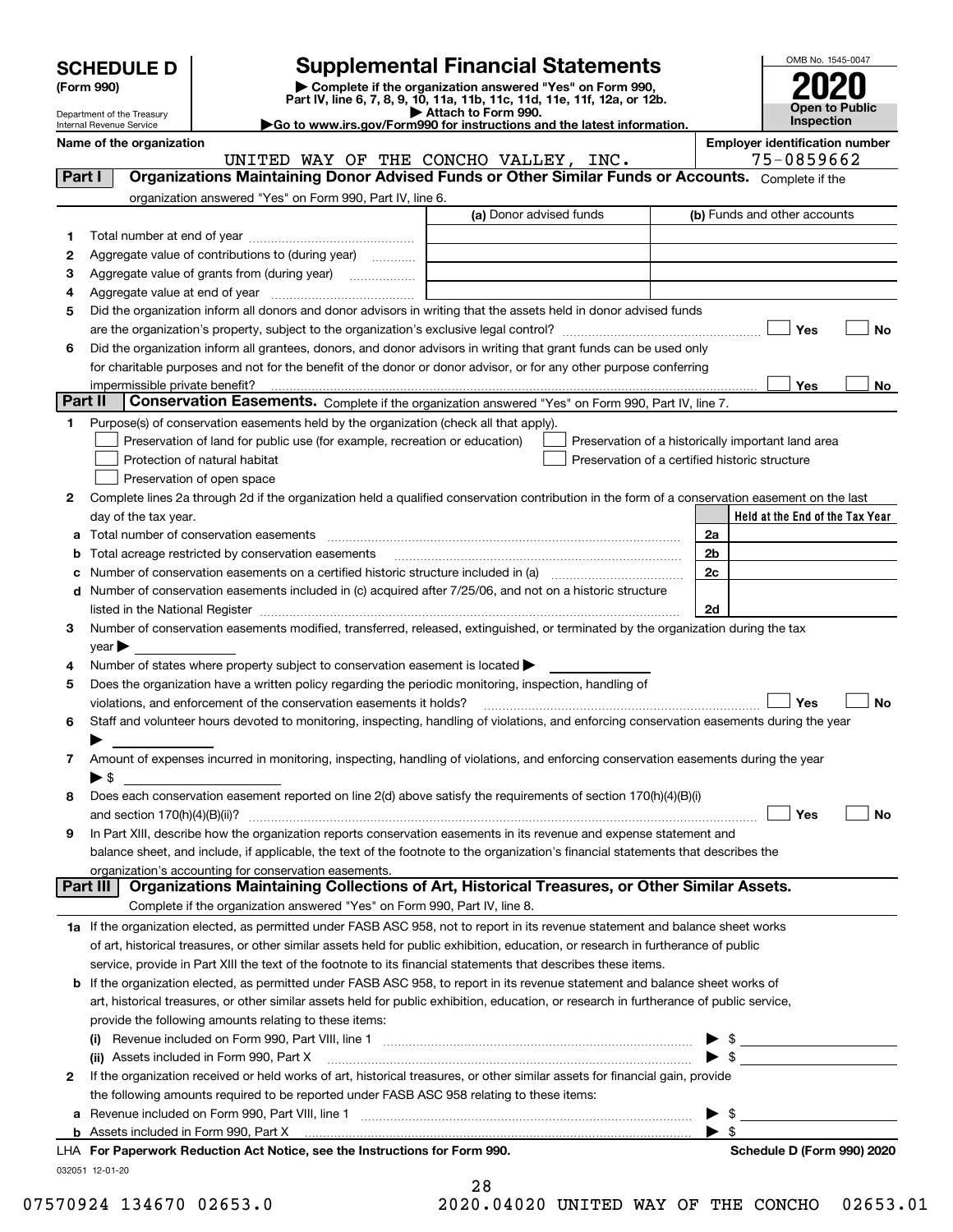|                 | Schedule D (Form 990) 2020                                                                                                                                                                                                           | UNITED WAY OF THE CONCHO VALLEY, INC.   |                |                                                                                                                                                                                                                                |            |                                 | 75-0859662 Page 2                    |                     |              |    |
|-----------------|--------------------------------------------------------------------------------------------------------------------------------------------------------------------------------------------------------------------------------------|-----------------------------------------|----------------|--------------------------------------------------------------------------------------------------------------------------------------------------------------------------------------------------------------------------------|------------|---------------------------------|--------------------------------------|---------------------|--------------|----|
| <b>Part III</b> | Organizations Maintaining Collections of Art, Historical Treasures, or Other Similar Assets (continued)                                                                                                                              |                                         |                |                                                                                                                                                                                                                                |            |                                 |                                      |                     |              |    |
| 3               | Using the organization's acquisition, accession, and other records, check any of the following that make significant use of its                                                                                                      |                                         |                |                                                                                                                                                                                                                                |            |                                 |                                      |                     |              |    |
|                 | collection items (check all that apply):                                                                                                                                                                                             |                                         |                |                                                                                                                                                                                                                                |            |                                 |                                      |                     |              |    |
| a               | Public exhibition                                                                                                                                                                                                                    |                                         |                | Loan or exchange program                                                                                                                                                                                                       |            |                                 |                                      |                     |              |    |
| b               | Scholarly research                                                                                                                                                                                                                   | e                                       |                | Other and the control of the control of the control of the control of the control of the control of the control of the control of the control of the control of the control of the control of the control of the control of th |            |                                 |                                      |                     |              |    |
| c               | Preservation for future generations                                                                                                                                                                                                  |                                         |                |                                                                                                                                                                                                                                |            |                                 |                                      |                     |              |    |
| 4               | Provide a description of the organization's collections and explain how they further the organization's exempt purpose in Part XIII.                                                                                                 |                                         |                |                                                                                                                                                                                                                                |            |                                 |                                      |                     |              |    |
| 5               | During the year, did the organization solicit or receive donations of art, historical treasures, or other similar assets                                                                                                             |                                         |                |                                                                                                                                                                                                                                |            |                                 |                                      |                     |              |    |
|                 |                                                                                                                                                                                                                                      |                                         |                |                                                                                                                                                                                                                                |            |                                 |                                      | Yes                 |              | No |
|                 | Part IV<br>Escrow and Custodial Arrangements. Complete if the organization answered "Yes" on Form 990, Part IV, line 9, or                                                                                                           |                                         |                |                                                                                                                                                                                                                                |            |                                 |                                      |                     |              |    |
|                 | reported an amount on Form 990, Part X, line 21.                                                                                                                                                                                     |                                         |                |                                                                                                                                                                                                                                |            |                                 |                                      |                     |              |    |
|                 | 1a Is the organization an agent, trustee, custodian or other intermediary for contributions or other assets not included                                                                                                             |                                         |                |                                                                                                                                                                                                                                |            |                                 |                                      |                     |              |    |
|                 |                                                                                                                                                                                                                                      |                                         |                |                                                                                                                                                                                                                                |            |                                 |                                      | Yes                 |              | No |
|                 | b If "Yes," explain the arrangement in Part XIII and complete the following table:                                                                                                                                                   |                                         |                |                                                                                                                                                                                                                                |            |                                 |                                      |                     |              |    |
|                 |                                                                                                                                                                                                                                      |                                         |                |                                                                                                                                                                                                                                |            |                                 |                                      | Amount              |              |    |
| с               | Beginning balance <b>contract to the contract of the contract of the contract of the contract of the contract of the contract of the contract of the contract of the contract of the contract of the contract of the contract of</b> |                                         |                |                                                                                                                                                                                                                                |            | 1c                              |                                      |                     |              |    |
| d               | Additions during the year manufactured and an account of the state of the state of the state of the state of the state of the state of the state of the state of the state of the state of the state of the state of the state       |                                         |                |                                                                                                                                                                                                                                |            | 1d                              |                                      |                     |              |    |
| е               | Distributions during the year manufactured and continuum and contact the year manufactured and contact the year                                                                                                                      |                                         |                |                                                                                                                                                                                                                                |            | 1e                              |                                      |                     |              |    |
| f               |                                                                                                                                                                                                                                      |                                         |                |                                                                                                                                                                                                                                |            | 1f                              |                                      |                     |              |    |
|                 | 2a Did the organization include an amount on Form 990, Part X, line 21, for escrow or custodial account liability?                                                                                                                   |                                         |                |                                                                                                                                                                                                                                |            |                                 |                                      | Yes                 |              | No |
| <b>Part V</b>   | <b>b</b> If "Yes," explain the arrangement in Part XIII. Check here if the explanation has been provided on Part XIII<br><b>Endowment Funds.</b> Complete if the organization answered "Yes" on Form 990, Part IV, line 10.          |                                         |                |                                                                                                                                                                                                                                |            |                                 |                                      |                     |              |    |
|                 |                                                                                                                                                                                                                                      |                                         | (b) Prior year | (c) Two years back                                                                                                                                                                                                             |            |                                 |                                      |                     |              |    |
|                 |                                                                                                                                                                                                                                      | (a) Current year<br>1,693,403.          | 2,203,834.     |                                                                                                                                                                                                                                | 2,275,646. |                                 | (d) Three years back<br>2, 197, 281. | (e) Four years back | 1,823,119.   |    |
| 1a              | Beginning of year balance                                                                                                                                                                                                            | 100.                                    |                |                                                                                                                                                                                                                                |            |                                 | 275.                                 |                     | 228,270.     |    |
| b               | Net investment earnings, gains, and losses                                                                                                                                                                                           | 656,816.                                | $-242,960.$    |                                                                                                                                                                                                                                | 46,037.    |                                 | 223,828.                             | 249,366.            |              |    |
| d               |                                                                                                                                                                                                                                      |                                         |                |                                                                                                                                                                                                                                |            |                                 |                                      |                     |              |    |
|                 | e Other expenditures for facilities                                                                                                                                                                                                  |                                         |                |                                                                                                                                                                                                                                |            |                                 |                                      |                     |              |    |
|                 | and programs                                                                                                                                                                                                                         | 114,931.                                | 267,471.       |                                                                                                                                                                                                                                | 117,849.   |                                 | 145,738.                             |                     | 103,474.     |    |
|                 | f Administrative expenses <i></i>                                                                                                                                                                                                    |                                         |                |                                                                                                                                                                                                                                |            |                                 |                                      |                     |              |    |
| g               | End of year balance                                                                                                                                                                                                                  | 2,235,388.                              | 1,693,403.     |                                                                                                                                                                                                                                | 2,203,834. |                                 | 2,275,646.                           |                     | 2, 197, 281. |    |
| 2               | Provide the estimated percentage of the current year end balance (line 1g, column (a)) held as:                                                                                                                                      |                                         |                |                                                                                                                                                                                                                                |            |                                 |                                      |                     |              |    |
|                 | Board designated or quasi-endowment >                                                                                                                                                                                                |                                         | %              |                                                                                                                                                                                                                                |            |                                 |                                      |                     |              |    |
| b               | Permanent endowment >                                                                                                                                                                                                                | %                                       |                |                                                                                                                                                                                                                                |            |                                 |                                      |                     |              |    |
| c               | Term endowment $\blacktriangleright$                                                                                                                                                                                                 | %                                       |                |                                                                                                                                                                                                                                |            |                                 |                                      |                     |              |    |
|                 | The percentages on lines 2a, 2b, and 2c should equal 100%.                                                                                                                                                                           |                                         |                |                                                                                                                                                                                                                                |            |                                 |                                      |                     |              |    |
|                 | 3a Are there endowment funds not in the possession of the organization that are held and administered for the organization                                                                                                           |                                         |                |                                                                                                                                                                                                                                |            |                                 |                                      |                     |              |    |
|                 | by:                                                                                                                                                                                                                                  |                                         |                |                                                                                                                                                                                                                                |            |                                 |                                      |                     | Yes          | No |
|                 | (i)                                                                                                                                                                                                                                  |                                         |                |                                                                                                                                                                                                                                |            |                                 |                                      | 3a(i)               |              | X  |
|                 |                                                                                                                                                                                                                                      |                                         |                |                                                                                                                                                                                                                                |            |                                 |                                      | 3a(ii)              |              | X  |
|                 |                                                                                                                                                                                                                                      |                                         |                |                                                                                                                                                                                                                                |            |                                 |                                      | 3b                  |              |    |
|                 | Describe in Part XIII the intended uses of the organization's endowment funds.                                                                                                                                                       |                                         |                |                                                                                                                                                                                                                                |            |                                 |                                      |                     |              |    |
|                 | <b>Part VI</b><br>Land, Buildings, and Equipment.                                                                                                                                                                                    |                                         |                |                                                                                                                                                                                                                                |            |                                 |                                      |                     |              |    |
|                 | Complete if the organization answered "Yes" on Form 990, Part IV, line 11a. See Form 990, Part X, line 10.                                                                                                                           |                                         |                |                                                                                                                                                                                                                                |            |                                 |                                      |                     |              |    |
|                 | Description of property                                                                                                                                                                                                              | (a) Cost or other<br>basis (investment) |                | (b) Cost or other<br>basis (other)                                                                                                                                                                                             |            | (c) Accumulated<br>depreciation |                                      | (d) Book value      |              |    |
|                 |                                                                                                                                                                                                                                      |                                         |                | 7,500.                                                                                                                                                                                                                         |            |                                 |                                      |                     | 7,500.       |    |
| b               |                                                                                                                                                                                                                                      |                                         |                | 194,570.                                                                                                                                                                                                                       |            | 167,061.                        |                                      |                     | 27,509.      |    |
|                 |                                                                                                                                                                                                                                      |                                         |                |                                                                                                                                                                                                                                |            |                                 |                                      |                     |              |    |
|                 |                                                                                                                                                                                                                                      |                                         |                | 88,298.                                                                                                                                                                                                                        |            | 74,716.                         |                                      |                     | 13,582.      |    |
|                 |                                                                                                                                                                                                                                      |                                         |                | 37,459.                                                                                                                                                                                                                        |            | 31, 258.                        |                                      |                     | 6, 201.      |    |
|                 |                                                                                                                                                                                                                                      |                                         |                |                                                                                                                                                                                                                                |            |                                 |                                      |                     | 54, 792.     |    |

**Schedule D (Form 990) 2020**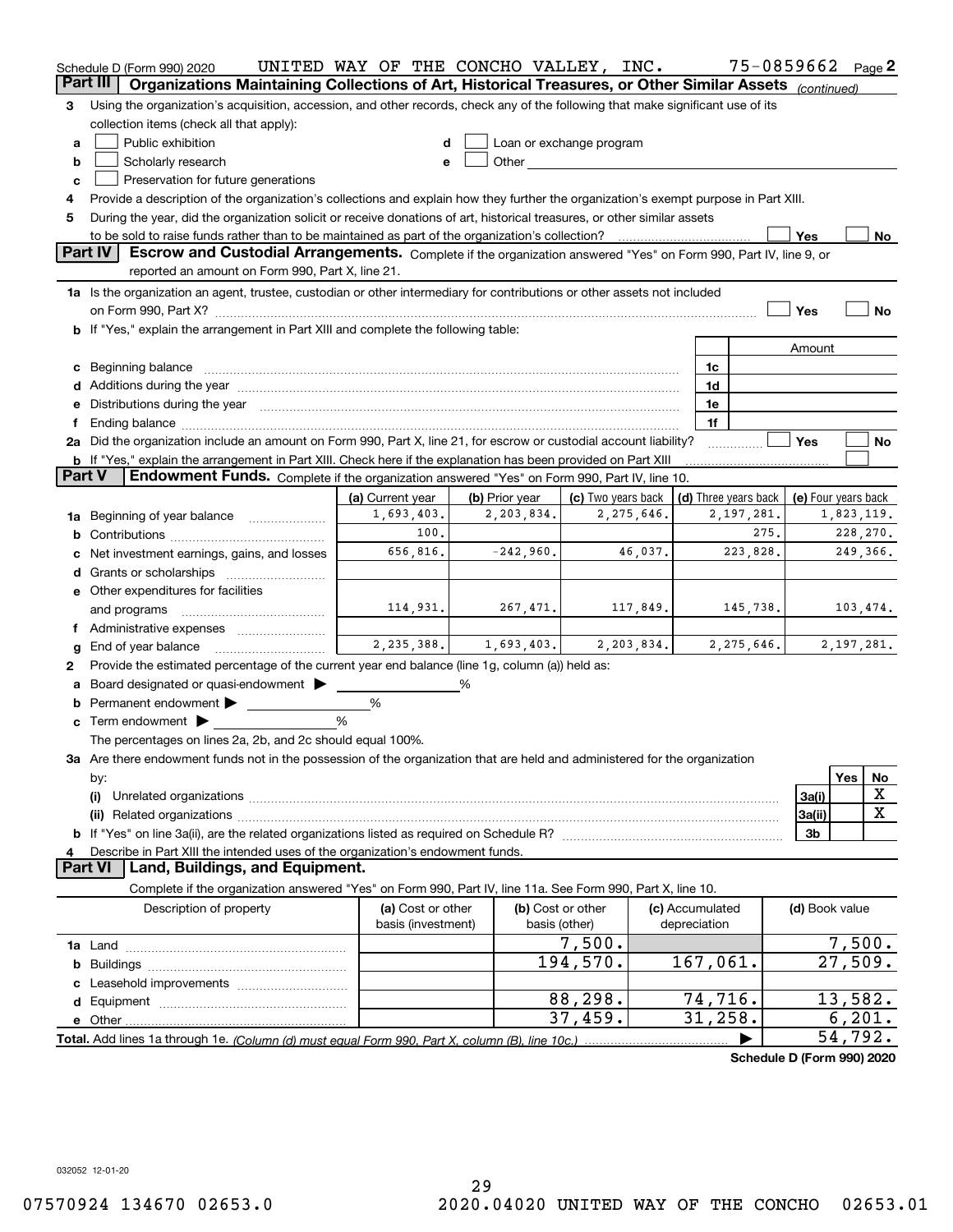| <b>Part VII</b> | Schedule D (Form 990) 2020        | UNITED WAY OF THE CONCHO VALLEY, INC.<br><b>Investments - Other Securities.</b>                                                                      |                 |                |  |                          | 75-0859662 Page 3                                         |          |
|-----------------|-----------------------------------|------------------------------------------------------------------------------------------------------------------------------------------------------|-----------------|----------------|--|--------------------------|-----------------------------------------------------------|----------|
|                 |                                   | Complete if the organization answered "Yes" on Form 990, Part IV, line 11b. See Form 990, Part X, line 12.                                           |                 |                |  |                          |                                                           |          |
|                 |                                   | (a) Description of security or category (including name of security)                                                                                 |                 | (b) Book value |  |                          | (c) Method of valuation: Cost or end-of-year market value |          |
|                 | (1) Financial derivatives         |                                                                                                                                                      |                 |                |  |                          |                                                           |          |
|                 | (2) Closely held equity interests |                                                                                                                                                      |                 |                |  |                          |                                                           |          |
| (3) Other       |                                   |                                                                                                                                                      |                 |                |  |                          |                                                           |          |
| (A)             | CERTIFICATES OF DEPOSIT           |                                                                                                                                                      |                 | 699,854.       |  | END-OF-YEAR MARKET VALUE |                                                           |          |
| (B)             |                                   | INVESTMENTS IN SAN ANGELO                                                                                                                            |                 |                |  |                          |                                                           |          |
| (C)             | AREA FOUNDATION                   |                                                                                                                                                      |                 | 2, 235, 390.   |  | END-OF-YEAR MARKET VALUE |                                                           |          |
| (D)             |                                   |                                                                                                                                                      |                 |                |  |                          |                                                           |          |
| (E)             |                                   |                                                                                                                                                      |                 |                |  |                          |                                                           |          |
| (F)             |                                   |                                                                                                                                                      |                 |                |  |                          |                                                           |          |
| (G)<br>(H)      |                                   |                                                                                                                                                      |                 |                |  |                          |                                                           |          |
|                 |                                   | <b>Total.</b> (Col. (b) must equal Form 990, Part X, col. (B) line 12.)                                                                              |                 | 2,935,244.     |  |                          |                                                           |          |
|                 |                                   | Part VIII Investments - Program Related.                                                                                                             |                 |                |  |                          |                                                           |          |
|                 |                                   | Complete if the organization answered "Yes" on Form 990, Part IV, line 11c. See Form 990, Part X, line 13.                                           |                 |                |  |                          |                                                           |          |
|                 | (a) Description of investment     |                                                                                                                                                      |                 | (b) Book value |  |                          | (c) Method of valuation: Cost or end-of-year market value |          |
| (1)             |                                   |                                                                                                                                                      |                 |                |  |                          |                                                           |          |
| (2)             |                                   |                                                                                                                                                      |                 |                |  |                          |                                                           |          |
| (3)             |                                   |                                                                                                                                                      |                 |                |  |                          |                                                           |          |
| (4)             |                                   |                                                                                                                                                      |                 |                |  |                          |                                                           |          |
| (5)             |                                   |                                                                                                                                                      |                 |                |  |                          |                                                           |          |
| (6)             |                                   |                                                                                                                                                      |                 |                |  |                          |                                                           |          |
| (7)             |                                   |                                                                                                                                                      |                 |                |  |                          |                                                           |          |
| (8)             |                                   |                                                                                                                                                      |                 |                |  |                          |                                                           |          |
| (9)             |                                   |                                                                                                                                                      |                 |                |  |                          |                                                           |          |
| Part IX         | <b>Other Assets.</b>              | Total. (Col. (b) must equal Form 990, Part X, col. (B) line 13.)                                                                                     |                 |                |  |                          |                                                           |          |
|                 |                                   | Complete if the organization answered "Yes" on Form 990, Part IV, line 11d. See Form 990, Part X, line 15.                                           |                 |                |  |                          |                                                           |          |
|                 |                                   |                                                                                                                                                      | (a) Description |                |  |                          | (b) Book value                                            |          |
| (1)             |                                   |                                                                                                                                                      |                 |                |  |                          |                                                           |          |
| (2)             |                                   |                                                                                                                                                      |                 |                |  |                          |                                                           |          |
| (3)             |                                   |                                                                                                                                                      |                 |                |  |                          |                                                           |          |
| (4)             |                                   |                                                                                                                                                      |                 |                |  |                          |                                                           |          |
| (5)             |                                   |                                                                                                                                                      |                 |                |  |                          |                                                           |          |
| (6)             |                                   |                                                                                                                                                      |                 |                |  |                          |                                                           |          |
| (7)             |                                   |                                                                                                                                                      |                 |                |  |                          |                                                           |          |
| (8)             |                                   |                                                                                                                                                      |                 |                |  |                          |                                                           |          |
| (9)             |                                   |                                                                                                                                                      |                 |                |  |                          |                                                           |          |
| Part X          | <b>Other Liabilities.</b>         | Total. (Column (b) must equal Form 990. Part X. col. (B) line 15.)                                                                                   |                 |                |  |                          |                                                           |          |
|                 |                                   | Complete if the organization answered "Yes" on Form 990, Part IV, line 11e or 11f. See Form 990, Part X, line 25.                                    |                 |                |  |                          |                                                           |          |
| 1.              |                                   | (a) Description of liability                                                                                                                         |                 |                |  |                          | (b) Book value                                            |          |
| (1)             | Federal income taxes              |                                                                                                                                                      |                 |                |  |                          |                                                           |          |
| (2)             |                                   | ALLOCATIONS & DESIGNATIONS PAYABLE                                                                                                                   |                 |                |  |                          |                                                           | 56,481.  |
| (3)             |                                   |                                                                                                                                                      |                 |                |  |                          |                                                           |          |
| (4)             |                                   |                                                                                                                                                      |                 |                |  |                          |                                                           |          |
| (5)             |                                   |                                                                                                                                                      |                 |                |  |                          |                                                           |          |
| (6)             |                                   |                                                                                                                                                      |                 |                |  |                          |                                                           |          |
| (7)             |                                   |                                                                                                                                                      |                 |                |  |                          |                                                           |          |
| (8)             |                                   |                                                                                                                                                      |                 |                |  |                          |                                                           |          |
| (9)             |                                   |                                                                                                                                                      |                 |                |  |                          |                                                           |          |
|                 |                                   | Total. (Column (b) must equal Form 990. Part X, col. (B) line 25.)                                                                                   |                 |                |  |                          |                                                           | 56, 481. |
|                 |                                   | 2. Liability for uncertain tax positions. In Part XIII, provide the text of the footnote to the organization's financial statements that reports the |                 |                |  |                          |                                                           |          |
|                 |                                   | organization's liability for uncertain tax positions under FASB ASC 740. Check here if the text of the footnote has been provided in Part XIII       |                 |                |  |                          |                                                           |          |

**Schedule D (Form 990) 2020**

032053 12-01-20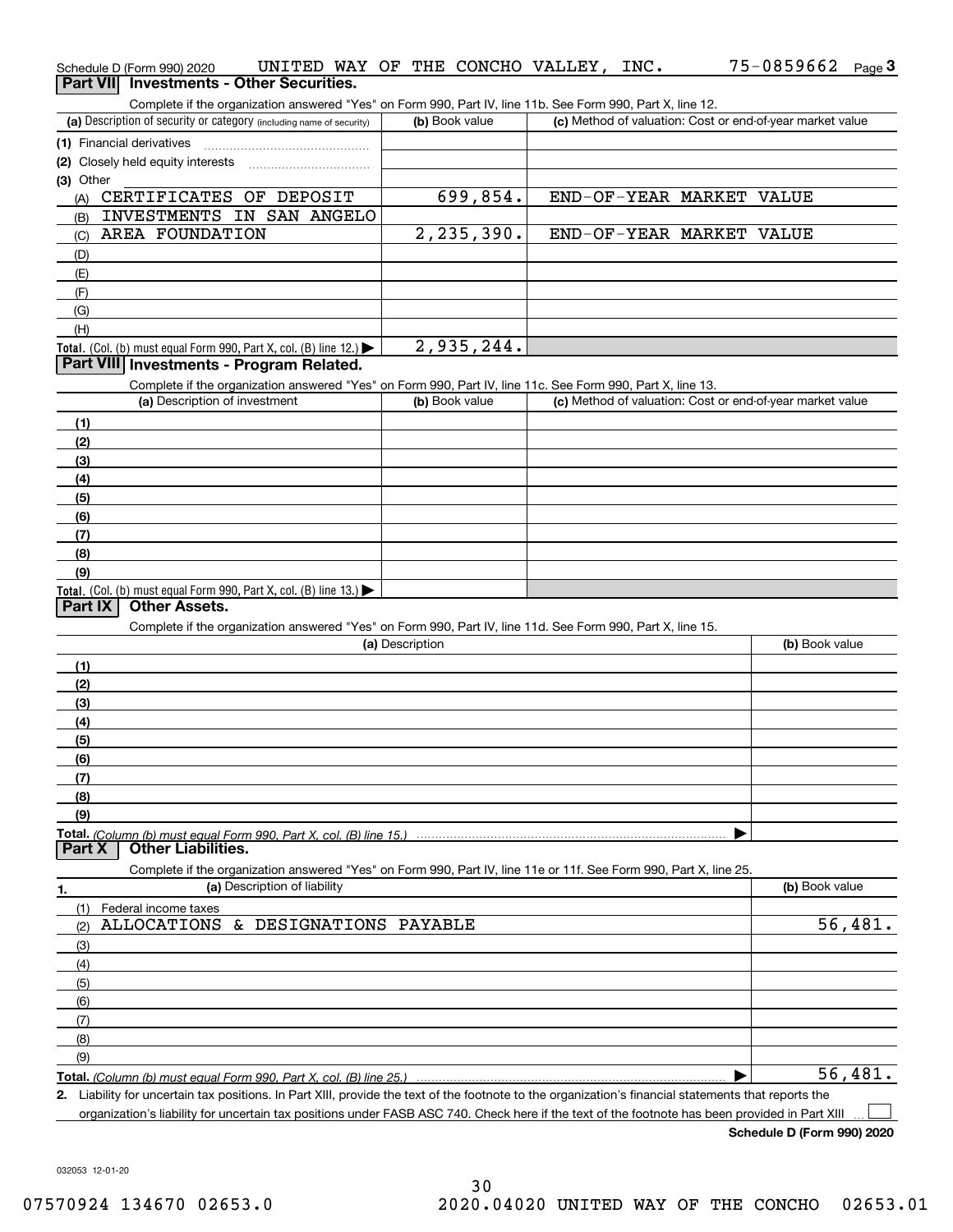|    | UNITED WAY OF THE CONCHO VALLEY, INC.<br>Schedule D (Form 990) 2020                                                                                            |                |                          |                | 75-0859662                 | Page 4 |
|----|----------------------------------------------------------------------------------------------------------------------------------------------------------------|----------------|--------------------------|----------------|----------------------------|--------|
|    | Reconciliation of Revenue per Audited Financial Statements With Revenue per Return.<br><b>Part XI</b>                                                          |                |                          |                |                            |        |
|    | Complete if the organization answered "Yes" on Form 990, Part IV, line 12a.                                                                                    |                |                          |                |                            |        |
| 1  | Total revenue, gains, and other support per audited financial statements                                                                                       |                |                          | $\blacksquare$ | 1,939,548.                 |        |
| 2  | Amounts included on line 1 but not on Form 990, Part VIII, line 12:                                                                                            |                |                          |                |                            |        |
| a  |                                                                                                                                                                | 2a             | 333,712.                 |                |                            |        |
| b  |                                                                                                                                                                | 2 <sub>b</sub> | 222,010.                 |                |                            |        |
| с  | Recoveries of prior year grants [11,111] Recoveries of prior year grants [11,111] Recoveries of prior year grants                                              | 2c             |                          |                |                            |        |
| d  | Other (Describe in Part XIII.)                                                                                                                                 | 2d             |                          |                |                            |        |
| е  | Add lines 2a through 2d                                                                                                                                        |                |                          | 2e             | 555,722.                   |        |
| 3  |                                                                                                                                                                |                |                          | 3              | 1,383,826.                 |        |
| 4  | Amounts included on Form 990, Part VIII, line 12, but not on line 1:                                                                                           |                |                          |                |                            |        |
| а  |                                                                                                                                                                | 4a             | $\frac{7,168}{-5,227}$ . |                |                            |        |
| b  |                                                                                                                                                                | 4b             |                          |                |                            |        |
|    | c Add lines 4a and 4b                                                                                                                                          |                |                          | 4c             |                            | 2,541. |
| 5. |                                                                                                                                                                |                |                          | 5              | 1,386,367.                 |        |
|    | Part XII   Reconciliation of Expenses per Audited Financial Statements With Expenses per Return.                                                               |                |                          |                |                            |        |
|    | Complete if the organization answered "Yes" on Form 990, Part IV, line 12a.                                                                                    |                |                          |                |                            |        |
| 1  |                                                                                                                                                                |                |                          | $\mathbf{1}$   | $\overline{1}$ , 393, 428. |        |
| 2  | Amounts included on line 1 but not on Form 990, Part IX, line 25:                                                                                              |                |                          |                |                            |        |
| a  |                                                                                                                                                                | 2a             | 222,010.                 |                |                            |        |
| b  |                                                                                                                                                                | 2 <sub>b</sub> |                          |                |                            |        |
| c  |                                                                                                                                                                | 2c             |                          |                |                            |        |
| d  |                                                                                                                                                                | 2d             |                          |                |                            |        |
| е  | Add lines 2a through 2d                                                                                                                                        |                |                          | 2e             | 222,010.                   |        |
| 3  | Subtract line 2e from line 1                                                                                                                                   |                |                          | 3              | 1,171,418.                 |        |
| 4  | Amounts included on Form 990, Part IX, line 25, but not on line 1:                                                                                             |                |                          |                |                            |        |
| a  |                                                                                                                                                                | 4a             | 7,768.                   |                |                            |        |
| b  | Other (Describe in Part XIII.)                                                                                                                                 | 4b             | $-5,227.$                |                |                            |        |
|    | c Add lines 4a and 4b                                                                                                                                          |                |                          | 4с             |                            | 2,541. |
| 5. |                                                                                                                                                                |                |                          | 5              | 1, 173, 959.               |        |
|    | Part XIII Supplemental Information.                                                                                                                            |                |                          |                |                            |        |
|    | Provide the descriptions required for Part II, lines 3, 5, and 9; Part III, lines 1a and 4; Part IV, lines 1b and 2b; Part V, line 4; Part X, line 2; Part XI, |                |                          |                |                            |        |
|    | lines 2d and 4b; and Part XII, lines 2d and 4b. Also complete this part to provide any additional information.                                                 |                |                          |                |                            |        |
|    |                                                                                                                                                                |                |                          |                |                            |        |
|    |                                                                                                                                                                |                |                          |                |                            |        |
|    | PART V, LINE 4:                                                                                                                                                |                |                          |                |                            |        |

## THE ENDOWMENT FUNDS ARE INTENDED TO SUPPORT THE MISSION OF THE UNITED WAY.

FUNDRAISING EXPENSE  $-5,227.$ 

PART XII, LINE 4B - OTHER ADJUSTMENTS:

## FUNDRAISING EXPENSE  $-5,227$ .

032054 12-01-20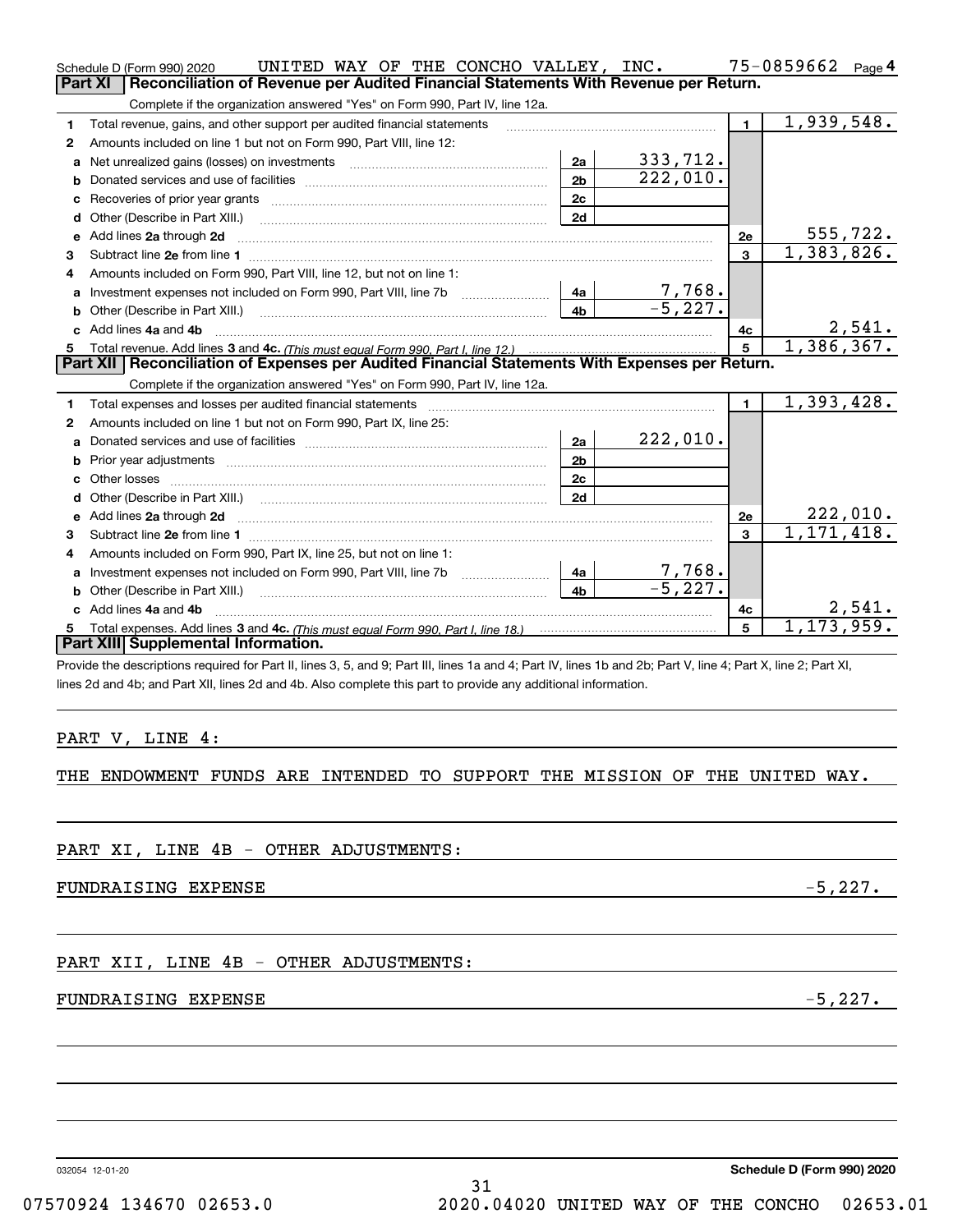| <b>Supplemental Information Regarding Fundraising or Gaming Activities</b><br><b>SCHEDULE G</b>                                                                     |                                  |                                                                                                                                                                     |                                                                                                                                       |            |                                 |                                       |                                  | OMB No. 1545-0047   |                                         |  |
|---------------------------------------------------------------------------------------------------------------------------------------------------------------------|----------------------------------|---------------------------------------------------------------------------------------------------------------------------------------------------------------------|---------------------------------------------------------------------------------------------------------------------------------------|------------|---------------------------------|---------------------------------------|----------------------------------|---------------------|-----------------------------------------|--|
| (Form 990 or 990-EZ)                                                                                                                                                |                                  | Complete if the organization answered "Yes" on Form 990, Part IV, line 17, 18, or 19, or if the<br>organization entered more than \$15,000 on Form 990-EZ, line 6a. |                                                                                                                                       |            |                                 |                                       |                                  |                     |                                         |  |
| Department of the Treasury                                                                                                                                          |                                  |                                                                                                                                                                     | Attach to Form 990 or Form 990-EZ.                                                                                                    |            |                                 |                                       |                                  |                     | <b>Open to Public</b>                   |  |
| Internal Revenue Service                                                                                                                                            |                                  |                                                                                                                                                                     | ► Go to www.irs.gov/Form990 for instructions and the latest information.                                                              |            |                                 |                                       |                                  |                     | Inspection                              |  |
| Name of the organization                                                                                                                                            |                                  |                                                                                                                                                                     |                                                                                                                                       |            |                                 |                                       |                                  |                     | <b>Employer identification number</b>   |  |
|                                                                                                                                                                     |                                  |                                                                                                                                                                     | UNITED WAY OF THE CONCHO VALLEY, INC.                                                                                                 |            |                                 |                                       |                                  | 75-0859662          |                                         |  |
| Part I                                                                                                                                                              | required to complete this part.  |                                                                                                                                                                     | Fundraising Activities. Complete if the organization answered "Yes" on Form 990, Part IV, line 17. Form 990-EZ filers are not         |            |                                 |                                       |                                  |                     |                                         |  |
| 1 Indicate whether the organization raised funds through any of the following activities. Check all that apply.                                                     |                                  |                                                                                                                                                                     |                                                                                                                                       |            |                                 |                                       |                                  |                     |                                         |  |
| Mail solicitations<br>a                                                                                                                                             |                                  |                                                                                                                                                                     | e                                                                                                                                     |            |                                 | Solicitation of non-government grants |                                  |                     |                                         |  |
| b                                                                                                                                                                   | Internet and email solicitations |                                                                                                                                                                     | f                                                                                                                                     |            |                                 | Solicitation of government grants     |                                  |                     |                                         |  |
| Phone solicitations<br>c                                                                                                                                            |                                  |                                                                                                                                                                     | Special fundraising events<br>g                                                                                                       |            |                                 |                                       |                                  |                     |                                         |  |
| In-person solicitations<br>d                                                                                                                                        |                                  |                                                                                                                                                                     |                                                                                                                                       |            |                                 |                                       |                                  |                     |                                         |  |
| 2 a Did the organization have a written or oral agreement with any individual (including officers, directors, trustees, or                                          |                                  |                                                                                                                                                                     | key employees listed in Form 990, Part VII) or entity in connection with professional fundraising services?                           |            |                                 |                                       |                                  |                     | Yes<br><b>No</b>                        |  |
|                                                                                                                                                                     |                                  |                                                                                                                                                                     | b If "Yes," list the 10 highest paid individuals or entities (fundraisers) pursuant to agreements under which the fundraiser is to be |            |                                 |                                       |                                  |                     |                                         |  |
| compensated at least \$5,000 by the organization.                                                                                                                   |                                  |                                                                                                                                                                     |                                                                                                                                       |            |                                 |                                       |                                  |                     |                                         |  |
|                                                                                                                                                                     |                                  |                                                                                                                                                                     |                                                                                                                                       |            | (iii) Did                       |                                       |                                  | (v) Amount paid     |                                         |  |
| (i) Name and address of individual                                                                                                                                  |                                  |                                                                                                                                                                     | (ii) Activity                                                                                                                         | fundraiser | have custody                    | (iv) Gross receipts                   |                                  | to (or retained by) | (vi) Amount paid<br>to (or retained by) |  |
| or entity (fundraiser)                                                                                                                                              |                                  |                                                                                                                                                                     |                                                                                                                                       |            | or control of<br>contributions? | from activity                         | fundraiser<br>listed in col. (i) |                     | organization                            |  |
|                                                                                                                                                                     |                                  |                                                                                                                                                                     |                                                                                                                                       | Yes        | No                              |                                       |                                  |                     |                                         |  |
|                                                                                                                                                                     |                                  |                                                                                                                                                                     |                                                                                                                                       |            |                                 |                                       |                                  |                     |                                         |  |
|                                                                                                                                                                     |                                  |                                                                                                                                                                     |                                                                                                                                       |            |                                 |                                       |                                  |                     |                                         |  |
|                                                                                                                                                                     |                                  |                                                                                                                                                                     |                                                                                                                                       |            |                                 |                                       |                                  |                     |                                         |  |
|                                                                                                                                                                     |                                  |                                                                                                                                                                     |                                                                                                                                       |            |                                 |                                       |                                  |                     |                                         |  |
|                                                                                                                                                                     |                                  |                                                                                                                                                                     |                                                                                                                                       |            |                                 |                                       |                                  |                     |                                         |  |
|                                                                                                                                                                     |                                  |                                                                                                                                                                     |                                                                                                                                       |            |                                 |                                       |                                  |                     |                                         |  |
|                                                                                                                                                                     |                                  |                                                                                                                                                                     |                                                                                                                                       |            |                                 |                                       |                                  |                     |                                         |  |
|                                                                                                                                                                     |                                  |                                                                                                                                                                     |                                                                                                                                       |            |                                 |                                       |                                  |                     |                                         |  |
|                                                                                                                                                                     |                                  |                                                                                                                                                                     |                                                                                                                                       |            |                                 |                                       |                                  |                     |                                         |  |
|                                                                                                                                                                     |                                  |                                                                                                                                                                     |                                                                                                                                       |            |                                 |                                       |                                  |                     |                                         |  |
|                                                                                                                                                                     |                                  |                                                                                                                                                                     |                                                                                                                                       |            |                                 |                                       |                                  |                     |                                         |  |
|                                                                                                                                                                     |                                  |                                                                                                                                                                     |                                                                                                                                       |            |                                 |                                       |                                  |                     |                                         |  |
|                                                                                                                                                                     |                                  |                                                                                                                                                                     |                                                                                                                                       |            |                                 |                                       |                                  |                     |                                         |  |
|                                                                                                                                                                     |                                  |                                                                                                                                                                     |                                                                                                                                       |            |                                 |                                       |                                  |                     |                                         |  |
|                                                                                                                                                                     |                                  |                                                                                                                                                                     |                                                                                                                                       |            |                                 |                                       |                                  |                     |                                         |  |
|                                                                                                                                                                     |                                  |                                                                                                                                                                     |                                                                                                                                       |            |                                 |                                       |                                  |                     |                                         |  |
|                                                                                                                                                                     |                                  |                                                                                                                                                                     |                                                                                                                                       |            |                                 |                                       |                                  |                     |                                         |  |
| Total                                                                                                                                                               |                                  |                                                                                                                                                                     |                                                                                                                                       |            |                                 |                                       |                                  |                     |                                         |  |
| 3 List all states in which the organization is registered or licensed to solicit contributions or has been notified it is exempt from registration<br>or licensing. |                                  |                                                                                                                                                                     |                                                                                                                                       |            |                                 |                                       |                                  |                     |                                         |  |
|                                                                                                                                                                     |                                  |                                                                                                                                                                     |                                                                                                                                       |            |                                 |                                       |                                  |                     |                                         |  |
|                                                                                                                                                                     |                                  |                                                                                                                                                                     |                                                                                                                                       |            |                                 |                                       |                                  |                     |                                         |  |
|                                                                                                                                                                     |                                  |                                                                                                                                                                     |                                                                                                                                       |            |                                 |                                       |                                  |                     |                                         |  |
|                                                                                                                                                                     |                                  |                                                                                                                                                                     |                                                                                                                                       |            |                                 |                                       |                                  |                     |                                         |  |
|                                                                                                                                                                     |                                  |                                                                                                                                                                     |                                                                                                                                       |            |                                 |                                       |                                  |                     |                                         |  |
|                                                                                                                                                                     |                                  |                                                                                                                                                                     |                                                                                                                                       |            |                                 |                                       |                                  |                     |                                         |  |
|                                                                                                                                                                     |                                  |                                                                                                                                                                     |                                                                                                                                       |            |                                 |                                       |                                  |                     |                                         |  |
|                                                                                                                                                                     |                                  |                                                                                                                                                                     |                                                                                                                                       |            |                                 |                                       |                                  |                     |                                         |  |
|                                                                                                                                                                     |                                  |                                                                                                                                                                     |                                                                                                                                       |            |                                 |                                       |                                  |                     |                                         |  |
|                                                                                                                                                                     |                                  |                                                                                                                                                                     |                                                                                                                                       |            |                                 |                                       |                                  |                     |                                         |  |
| LHA For Paperwork Reduction Act Notice, see the Instructions for Form 990 or 990-EZ.                                                                                |                                  |                                                                                                                                                                     |                                                                                                                                       |            |                                 |                                       |                                  |                     | Schedule G (Form 990 or 990-EZ) 2020    |  |

032081 11-25-20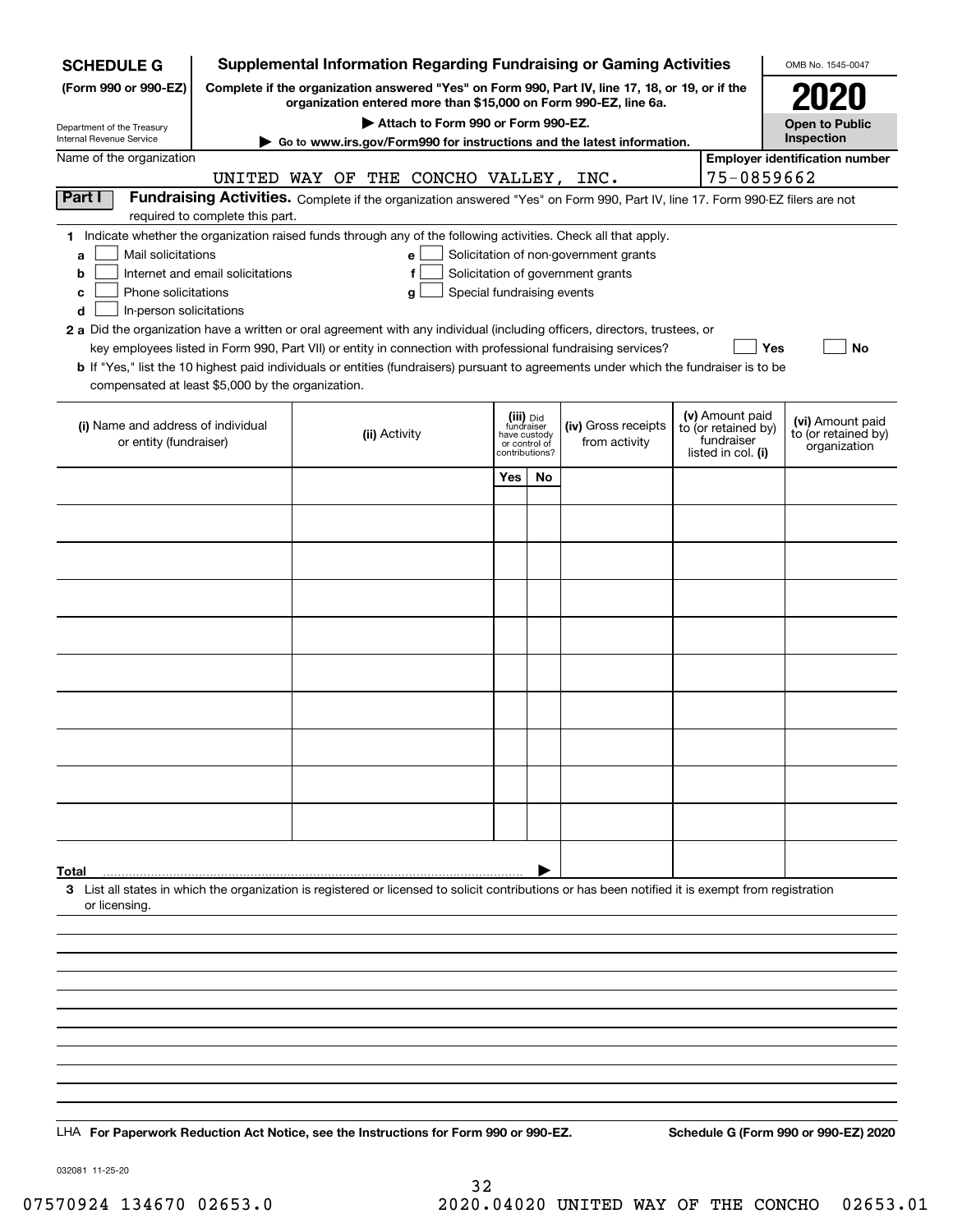$75 - 0859662$  Page 2 Schedule G (Form 990 or 990-EZ) 2020 <code>UNITED WAY OF THE CONCHO VALLEY, INC.  $75\text{--}0859662$  Page</code> **Part II** | Fundraising Events. Complete if the organization answered "Yes" on Form 990, Part IV, line 18, or reported more than \$15,000

of fundraising event contributions and gross income on Form 990-EZ, lines 1 and 6b. List events with gross receipts greater than \$5,000. **(a)** Event #1  $\vert$  **(b)** Event #2 (c) Other events **(d)**  Total events NONE POWER OF THE COVID RELIEF (add col. **(a)** through PURSE FUNDRAISER col. **(c)**) (event type) (event type) (total number) Revenue Revenue 14,870. 18,613. 33,483. **1**Gross receipts ~~~~~~~~~~~~~~ **2** Less: Contributions ................................ Gross income (line 1 minus line 2) 14,870. 18,613. 33,483. **3**. . . . . . . . . . . . **4** Cash prizes <sub>……………………………………</sub> 414. 414. **5** Noncash prizes \_\_\_\_\_\_\_\_\_\_\_\_\_\_\_\_\_\_\_\_\_\_\_\_\_\_\_\_ Direct Expenses Direct Expense 3,389. 3,389. **6**Rent/facility costs ~~~~~~~~~~~~ 1,424. 1,424. **7**Food and beverages ~~~~~~~~~~**8**Entertainment ~~~~~~~~~~~~~~ Other direct expenses ~~~~~~~~~~ **9**5,227.  $\blacktriangleright$ **10** Direct expense summary. Add lines 4 through 9 in column (d) 28,256. …… ▶ **11** Net income summary. Subtract line 10 from line 3, column (d) **Part III | Gaming.** Complete if the organization answered "Yes" on Form 990, Part IV, line 19, or reported more than \$15,000 on Form 990-EZ, line 6a. **(b)**  Pull tabs/instant **(d)**  Total gaming (add **(a)**  Revenue Bingo **Contract of Contract Contract Contract Contract Contract Contract Contract Contract Contract Contract Contract Contract Contract Contract Contract Contract Contract Contract Contract Contract Contract Contract Contr** Revenue bingo/progressive bingo col. **(a)** through col. **(c)**) **1**Gross revenue **2** Cash prizes <sub>……………………………………</sub> Direct Expenses Direct Expenses **3**Noncash prizes **4**Rent/facility costs ~~~~~~~~~~~~**5**Other direct expenses  $\boxed{\Box}$  Yes \_\_\_\_\_\_\_ %  $\boxed{\Box}$  Yes \_\_\_\_\_\_\_ %  $\boxed{\Box}$  $\mathcal{L}^{\text{max}}$ %**Yes Yes Yes** % %  $\mathcal{L}^{\text{max}}$ **6** Volunteer labor **No No No**  $\overline{\phantom{a}}$ Direct expense summary. Add lines 2 through 5 in column (d) **7** | …… ▶ **8**Net gaming income summary. Subtract line 7 from line 1, column (d) **9**Enter the state(s) in which the organization conducts gaming activities: **Yes**  $\mathcal{L}^{\text{max}}$ **a**Is the organization licensed to conduct gaming activities in each of these states? ~~~~~~~~~~~~~~~~~~~~ **No b**If "No," explain: **Yes No 10a**Were any of the organization's gaming licenses revoked, suspended, or terminated during the tax year? **b** If "Yes," explain: 032082 11-25-20

**Schedule G (Form 990 or 990-EZ) 2020**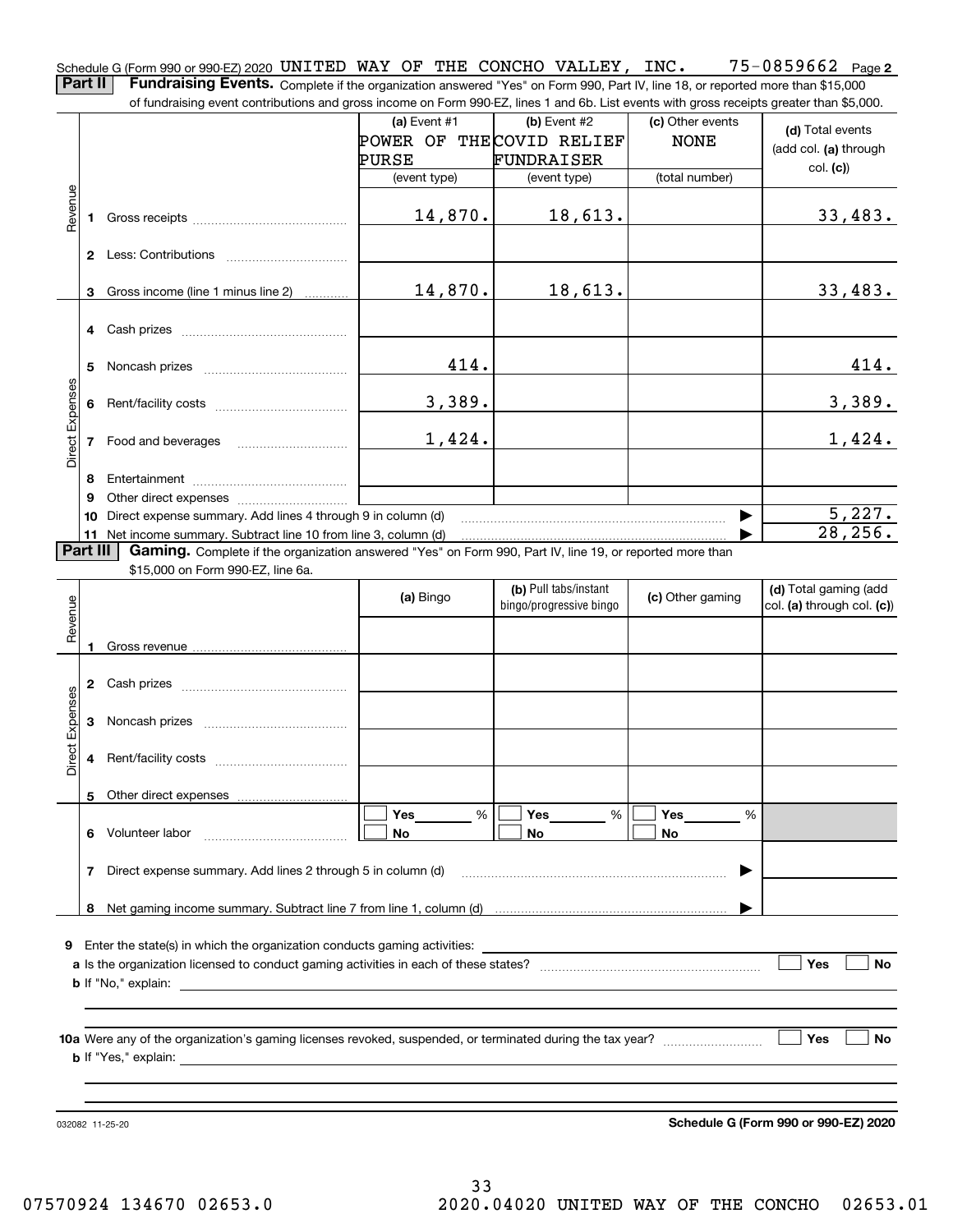|    | Schedule G (Form 990 or 990-EZ) 2020 UNITED WAY OF THE CONCHO VALLEY, INC.                                                                                                                                                                                   | 75-0859662      | Page 3    |
|----|--------------------------------------------------------------------------------------------------------------------------------------------------------------------------------------------------------------------------------------------------------------|-----------------|-----------|
|    |                                                                                                                                                                                                                                                              | Yes             | No        |
|    | 12 Is the organization a grantor, beneficiary or trustee of a trust, or a member of a partnership or other entity formed                                                                                                                                     | Yes             | No        |
|    | <b>13</b> Indicate the percentage of gaming activity conducted in:                                                                                                                                                                                           |                 |           |
|    |                                                                                                                                                                                                                                                              | 13а             | %         |
|    |                                                                                                                                                                                                                                                              | 13 <sub>b</sub> | %         |
|    | 14 Enter the name and address of the person who prepares the organization's gaming/special events books and records:                                                                                                                                         |                 |           |
|    |                                                                                                                                                                                                                                                              |                 |           |
|    |                                                                                                                                                                                                                                                              |                 |           |
|    |                                                                                                                                                                                                                                                              | Yes             | No        |
|    |                                                                                                                                                                                                                                                              |                 |           |
|    | of gaming revenue retained by the third party $\triangleright$ \$                                                                                                                                                                                            |                 |           |
|    | c If "Yes," enter name and address of the third party:                                                                                                                                                                                                       |                 |           |
|    | <u> 1989 - Johann Barbara, martin amerikan basal dan berasal dan berasal dalam basal dan berasal dan berasal dan</u><br>Name $\blacktriangleright$                                                                                                           |                 |           |
|    |                                                                                                                                                                                                                                                              |                 |           |
| 16 | Gaming manager information:                                                                                                                                                                                                                                  |                 |           |
|    | $Name \rightarrow$                                                                                                                                                                                                                                           |                 |           |
|    |                                                                                                                                                                                                                                                              |                 |           |
|    | Gaming manager compensation > \$                                                                                                                                                                                                                             |                 |           |
|    |                                                                                                                                                                                                                                                              |                 |           |
|    |                                                                                                                                                                                                                                                              |                 |           |
|    | Director/officer<br>Employee<br>Independent contractor                                                                                                                                                                                                       |                 |           |
|    | <b>17</b> Mandatory distributions:                                                                                                                                                                                                                           |                 |           |
|    | a Is the organization required under state law to make charitable distributions from the gaming proceeds to                                                                                                                                                  |                 |           |
|    | retain the state gaming license?                                                                                                                                                                                                                             | $\Box$ Yes      | $\Box$ No |
|    | <b>b</b> Enter the amount of distributions required under state law to be distributed to other exempt organizations or spent in the                                                                                                                          |                 |           |
|    | organization's own exempt activities during the tax year $\triangleright$ \$                                                                                                                                                                                 |                 |           |
|    | <b>Part IV</b><br>Supplemental Information. Provide the explanations required by Part I, line 2b, columns (iii) and (v); and Part III, lines 9, 9b, 10b,<br>15b, 15c, 16, and 17b, as applicable. Also provide any additional information. See instructions. |                 |           |
|    |                                                                                                                                                                                                                                                              |                 |           |
|    |                                                                                                                                                                                                                                                              |                 |           |
|    |                                                                                                                                                                                                                                                              |                 |           |
|    |                                                                                                                                                                                                                                                              |                 |           |
|    |                                                                                                                                                                                                                                                              |                 |           |
|    |                                                                                                                                                                                                                                                              |                 |           |
|    |                                                                                                                                                                                                                                                              |                 |           |
|    |                                                                                                                                                                                                                                                              |                 |           |
|    |                                                                                                                                                                                                                                                              |                 |           |
|    | Schedule G (Form 990 or 990-EZ) 2020<br>032083 11-25-20                                                                                                                                                                                                      |                 |           |
|    | 34                                                                                                                                                                                                                                                           |                 |           |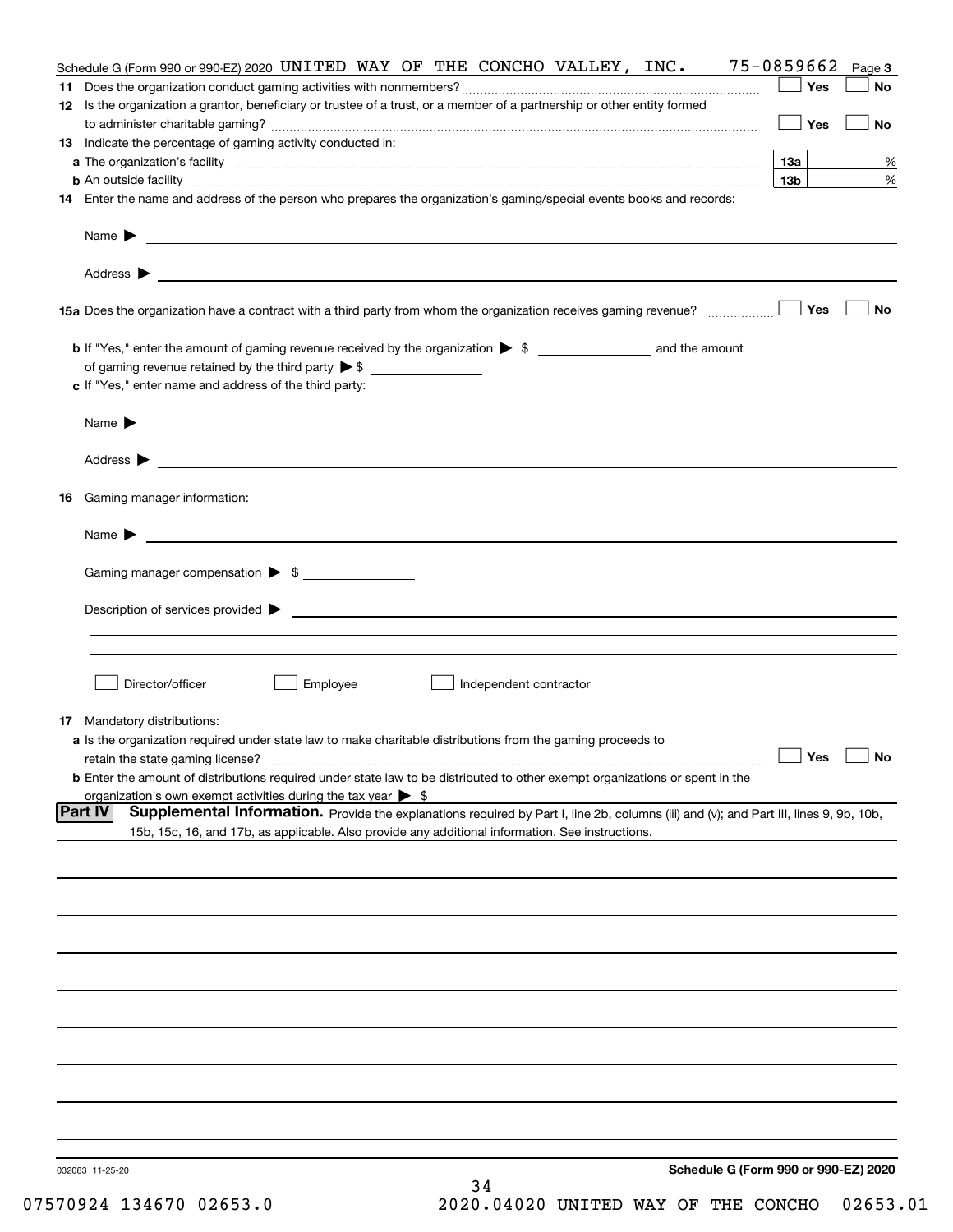| Schedule G (Form 990 or 990-EZ) UNITED WAY<br><b>Part IV</b> Supplemental Information (continued) |  |  | UNITED WAY OF THE CONCHO VALLEY, INC. | 75-0859662 Page 4               |  |
|---------------------------------------------------------------------------------------------------|--|--|---------------------------------------|---------------------------------|--|
|                                                                                                   |  |  |                                       |                                 |  |
|                                                                                                   |  |  |                                       |                                 |  |
|                                                                                                   |  |  |                                       |                                 |  |
|                                                                                                   |  |  |                                       |                                 |  |
|                                                                                                   |  |  |                                       |                                 |  |
|                                                                                                   |  |  |                                       |                                 |  |
|                                                                                                   |  |  |                                       |                                 |  |
|                                                                                                   |  |  |                                       |                                 |  |
|                                                                                                   |  |  |                                       |                                 |  |
|                                                                                                   |  |  |                                       |                                 |  |
|                                                                                                   |  |  |                                       |                                 |  |
|                                                                                                   |  |  |                                       |                                 |  |
|                                                                                                   |  |  |                                       |                                 |  |
|                                                                                                   |  |  |                                       |                                 |  |
|                                                                                                   |  |  |                                       |                                 |  |
|                                                                                                   |  |  |                                       |                                 |  |
|                                                                                                   |  |  |                                       |                                 |  |
|                                                                                                   |  |  |                                       |                                 |  |
|                                                                                                   |  |  |                                       |                                 |  |
|                                                                                                   |  |  |                                       |                                 |  |
|                                                                                                   |  |  |                                       |                                 |  |
|                                                                                                   |  |  |                                       |                                 |  |
|                                                                                                   |  |  |                                       |                                 |  |
|                                                                                                   |  |  |                                       |                                 |  |
|                                                                                                   |  |  |                                       |                                 |  |
|                                                                                                   |  |  |                                       |                                 |  |
|                                                                                                   |  |  |                                       |                                 |  |
|                                                                                                   |  |  |                                       |                                 |  |
|                                                                                                   |  |  |                                       |                                 |  |
|                                                                                                   |  |  |                                       |                                 |  |
|                                                                                                   |  |  |                                       |                                 |  |
|                                                                                                   |  |  |                                       |                                 |  |
|                                                                                                   |  |  |                                       |                                 |  |
|                                                                                                   |  |  |                                       |                                 |  |
|                                                                                                   |  |  |                                       |                                 |  |
|                                                                                                   |  |  |                                       |                                 |  |
|                                                                                                   |  |  |                                       |                                 |  |
|                                                                                                   |  |  |                                       |                                 |  |
|                                                                                                   |  |  |                                       |                                 |  |
|                                                                                                   |  |  |                                       |                                 |  |
|                                                                                                   |  |  |                                       |                                 |  |
|                                                                                                   |  |  |                                       |                                 |  |
|                                                                                                   |  |  |                                       |                                 |  |
|                                                                                                   |  |  |                                       |                                 |  |
|                                                                                                   |  |  |                                       | Schedule G (Form 990 or 990-EZ) |  |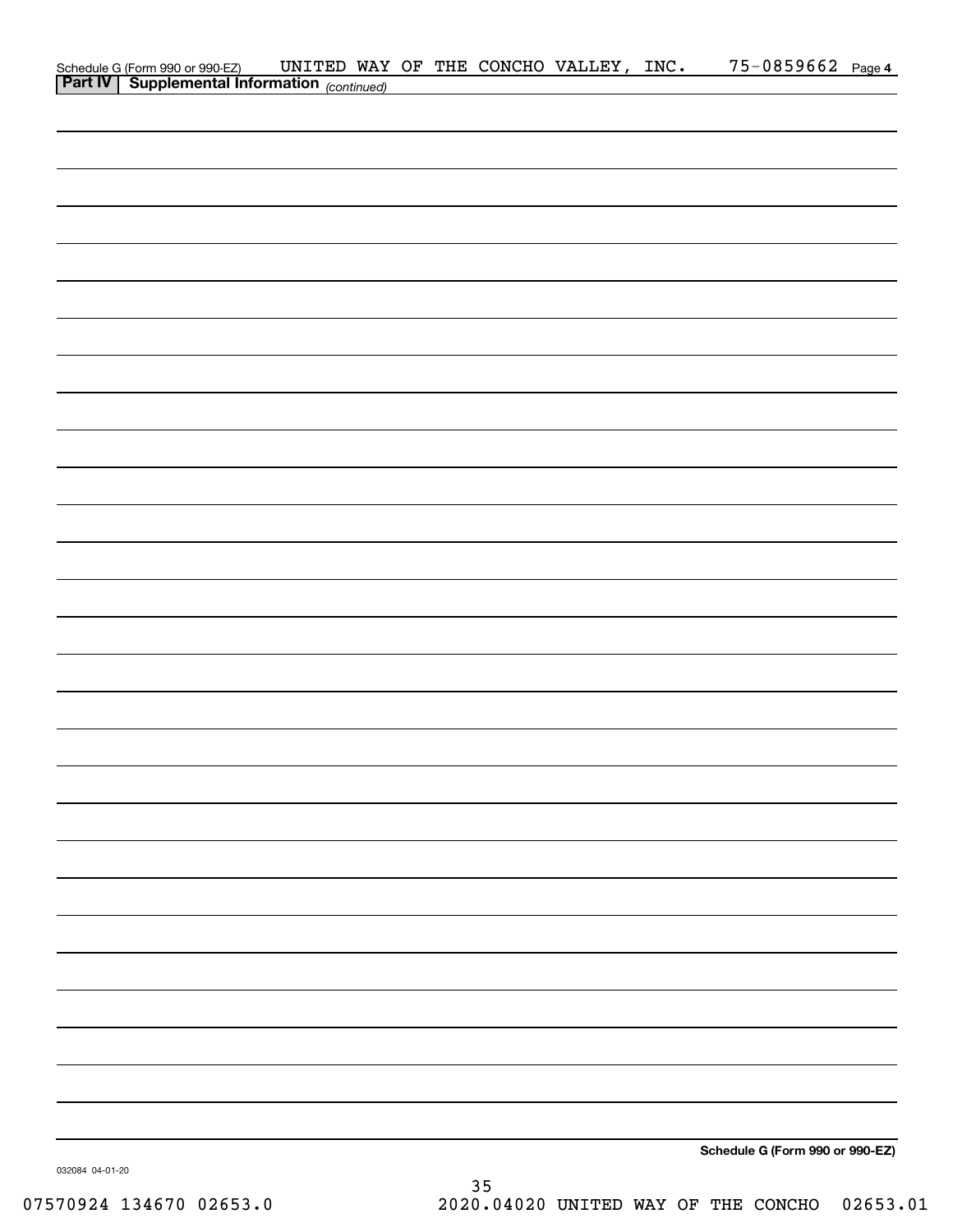| <b>SCHEDULE I</b><br>(Form 990)                                                                                                                                                                                                                                           |                            | <b>Grants and Other Assistance to Organizations,</b>                                                                                  |                                                                              |                                         |                                                                |                                          |                                       | OMB No. 1545-0047                   |
|---------------------------------------------------------------------------------------------------------------------------------------------------------------------------------------------------------------------------------------------------------------------------|----------------------------|---------------------------------------------------------------------------------------------------------------------------------------|------------------------------------------------------------------------------|-----------------------------------------|----------------------------------------------------------------|------------------------------------------|---------------------------------------|-------------------------------------|
|                                                                                                                                                                                                                                                                           |                            | Governments, and Individuals in the United States<br>Complete if the organization answered "Yes" on Form 990, Part IV, line 21 or 22. |                                                                              |                                         |                                                                |                                          |                                       |                                     |
| Department of the Treasury<br>Internal Revenue Service                                                                                                                                                                                                                    |                            |                                                                                                                                       | Attach to Form 990.<br>Go to www.irs.gov/Form990 for the latest information. |                                         |                                                                |                                          |                                       | <b>Open to Public</b><br>Inspection |
| Name of the organization                                                                                                                                                                                                                                                  |                            | UNITED WAY OF THE CONCHO VALLEY, INC.                                                                                                 |                                                                              |                                         |                                                                |                                          | <b>Employer identification number</b> | 75-0859662                          |
| Part I<br><b>General Information on Grants and Assistance</b>                                                                                                                                                                                                             |                            |                                                                                                                                       |                                                                              |                                         |                                                                |                                          |                                       |                                     |
| Does the organization maintain records to substantiate the amount of the grants or assistance, the grantees' eligibility for the grants or assistance, and the selection<br>$\mathbf 1$                                                                                   |                            |                                                                                                                                       |                                                                              |                                         |                                                                |                                          | $\sqrt{X}$ Yes                        | l No                                |
| Describe in Part IV the organization's procedures for monitoring the use of grant funds in the United States.<br>$\mathbf{2}$<br>Part II                                                                                                                                  |                            |                                                                                                                                       |                                                                              |                                         |                                                                |                                          |                                       |                                     |
| Grants and Other Assistance to Domestic Organizations and Domestic Governments. Complete if the organization answered "Yes" on Form 990, Part IV, line 21, for any<br>recipient that received more than \$5,000. Part II can be duplicated if additional space is needed. |                            |                                                                                                                                       |                                                                              |                                         |                                                                |                                          |                                       |                                     |
| <b>1 (a)</b> Name and address of organization<br>or government                                                                                                                                                                                                            | $(b)$ EIN                  | (c) IRC section<br>(if applicable)                                                                                                    | (d) Amount of<br>cash grant                                                  | (e) Amount of<br>non-cash<br>assistance | (f) Method of<br>valuation (book,<br>FMV, appraisal,<br>other) | (g) Description of<br>noncash assistance | (h) Purpose of grant<br>or assistance |                                     |
| BOYS AND GIRLS CLUB OF MENARD                                                                                                                                                                                                                                             |                            |                                                                                                                                       |                                                                              |                                         |                                                                |                                          |                                       |                                     |
| 213 E SAN SABA AVE                                                                                                                                                                                                                                                        |                            |                                                                                                                                       |                                                                              |                                         |                                                                |                                          |                                       |                                     |
| MENARD, TX 76859                                                                                                                                                                                                                                                          | $26-3174725$ 501(C)(3)     |                                                                                                                                       | 29,902.                                                                      |                                         | 0. CASH                                                        |                                          | GENERAL SUPPORT                       |                                     |
| BOYS AND GIRLS CLUB OF SAN ANGELO<br>INC - P.O. BOX 107 - SAN ANGELO,<br>TX 76902                                                                                                                                                                                         | $75 - 1216481$ 501(C)(3)   |                                                                                                                                       | 52,199                                                                       |                                         | 0. CASH                                                        |                                          | GENERAL SUPPORT                       |                                     |
| CHILDREN'S ADVOCACY CENTER OF TGC.<br>INC. - P.O. BOX 5195 - SAN ANGELO,<br>TX 76902                                                                                                                                                                                      | $75 - 2401001$ 501(C)(3)   |                                                                                                                                       | 79,545.                                                                      |                                         | 0. CASH                                                        |                                          | GENERAL SUPPORT                       |                                     |
| CONCHO VALLEY REGIONAL FOOD BANK<br>OF TX - 1313 HILL ST - SAN ANGELO.<br>TX 76903                                                                                                                                                                                        | $75-1897032$ 501(C)(3)     |                                                                                                                                       | 33.196.                                                                      |                                         | 0. CASH                                                        |                                          | GENERAL SUPPORT                       |                                     |
| GALILEE COMMUNITY DEVELOPMENT<br>1404 S OAKES<br>SAN ANGELO, TX 76903                                                                                                                                                                                                     | $75 - 2865891$ $501(C)(3)$ |                                                                                                                                       | 24,440.                                                                      |                                         | 0. CASH                                                        |                                          | GENERAL SUPPORT                       |                                     |
| GIRL SCOUTS OF CENTRAL TEXAS<br>3047 W AVE A<br>SAN ANGELO, TX 76903                                                                                                                                                                                                      | $74-1109644$ $501(C)(3)$   |                                                                                                                                       | 42,188.                                                                      |                                         | 0. CASH                                                        |                                          | GENERAL SUPPORT                       |                                     |
| Enter total number of section $501(c)(3)$ and government organizations listed in the line 1 table<br>$\mathbf{2}$<br>Enter total number of other organizations listed in the line 1 table<br>3                                                                            |                            |                                                                                                                                       |                                                                              |                                         |                                                                |                                          |                                       | 15.                                 |

**For Paperwork Reduction Act Notice, see the Instructions for Form 990. Schedule I (Form 990) 2020** LHA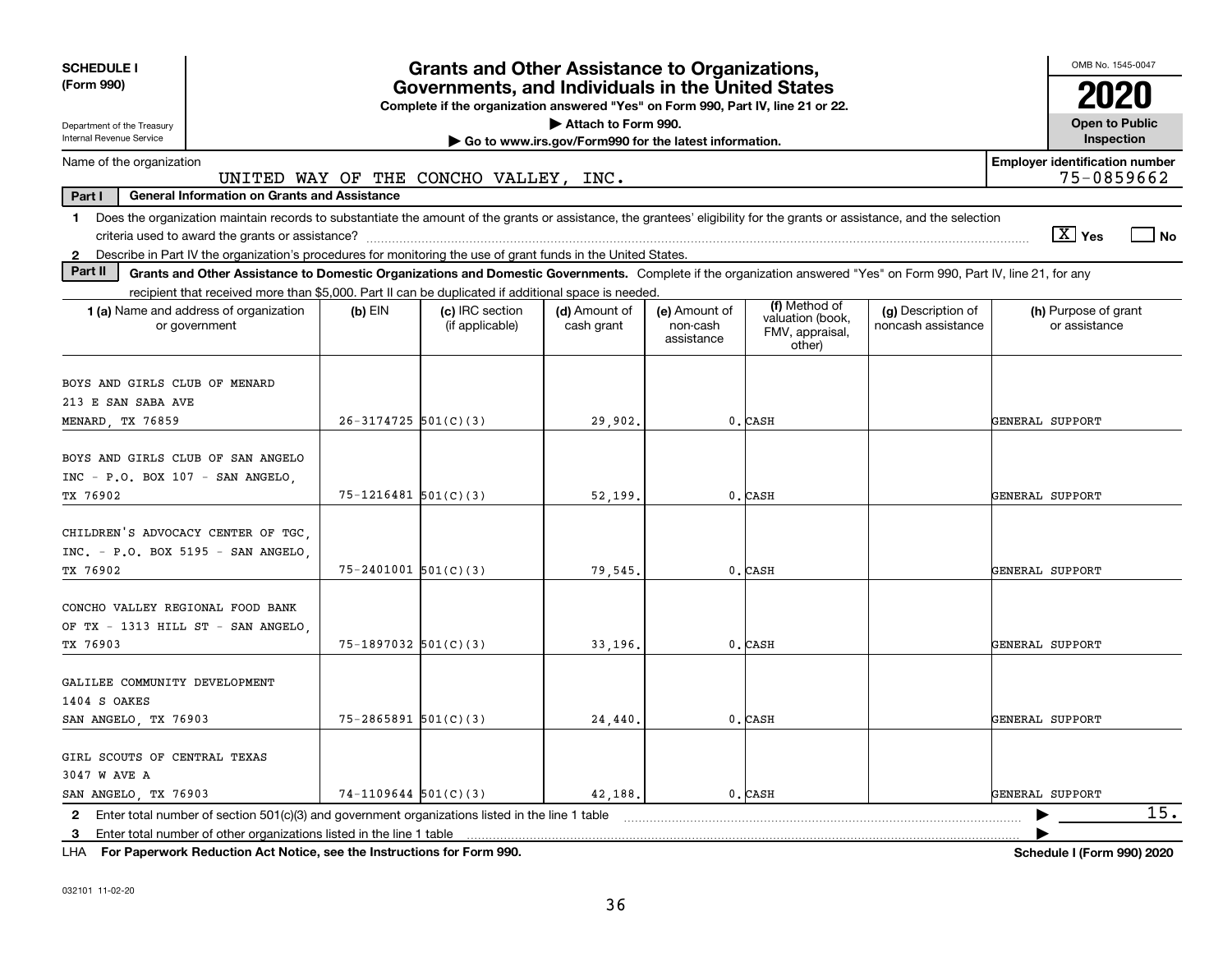### Schedule I (Form 990) Page 1 UNITED WAY OF THE CONCHO VALLEY, INC.

75-0859662

| Part II   Continuation of Grants and Other Assistance to Domestic Organizations and Domestic Governments (Schedule I (Form 990), Part II.) |                            |                                  |                             |                                         |                                                                |                                           |                                       |
|--------------------------------------------------------------------------------------------------------------------------------------------|----------------------------|----------------------------------|-----------------------------|-----------------------------------------|----------------------------------------------------------------|-------------------------------------------|---------------------------------------|
| (a) Name and address of<br>organization or government                                                                                      | $(b)$ EIN                  | (c) IRC section<br>if applicable | (d) Amount of<br>cash grant | (e) Amount of<br>non-cash<br>assistance | (f) Method of<br>valuation<br>(book, FMV,<br>appraisal, other) | (g) Description of<br>non-cash assistance | (h) Purpose of grant<br>or assistance |
| ICD FAMILY SHELTER                                                                                                                         |                            |                                  |                             |                                         |                                                                |                                           |                                       |
| P O BOX 5018                                                                                                                               |                            |                                  |                             |                                         |                                                                |                                           |                                       |
| SAN ANGELO, TX 76902                                                                                                                       | $75 - 1584080$ $501(C)(3)$ |                                  | 27,763.                     |                                         | 0. CASH                                                        |                                           | <b>GENERAL SUPPORT</b>                |
|                                                                                                                                            |                            |                                  |                             |                                         |                                                                |                                           |                                       |
| OZONA COMMUNITY CENTER                                                                                                                     |                            |                                  |                             |                                         |                                                                |                                           |                                       |
| P.O. BOX 41                                                                                                                                |                            |                                  |                             |                                         |                                                                |                                           |                                       |
| OZONA, TX 76943                                                                                                                            | $75-1897769$ 501(C)(3)     |                                  | 34,354                      |                                         | 0. CASH                                                        |                                           | GENERAL SUPPORT                       |
| SAN ANGELO EARLY CHILDHOOD CENTER                                                                                                          |                            |                                  |                             |                                         |                                                                |                                           |                                       |
| 619 JULIAN ST                                                                                                                              |                            |                                  |                             |                                         |                                                                |                                           |                                       |
| SAN ANGELO, TX 76903                                                                                                                       | $75-0968319$ 501(C)(3)     |                                  | 50,564.                     |                                         | $0$ . $\mathtt{CASH}$                                          |                                           | GENERAL SUPPORT                       |
|                                                                                                                                            |                            |                                  |                             |                                         |                                                                |                                           |                                       |
| SONRISAS THERAPEUTIC RIDING, INC.                                                                                                          |                            |                                  |                             |                                         |                                                                |                                           |                                       |
| PO BOX 1093                                                                                                                                |                            |                                  |                             |                                         |                                                                |                                           |                                       |
| SAN ANGELO, TX 76903                                                                                                                       | $75 - 2173731$ 501(C)(3)   |                                  | 29,673.                     |                                         | 0. CASH                                                        |                                           | GENERAL SUPPORT                       |
|                                                                                                                                            |                            |                                  |                             |                                         |                                                                |                                           |                                       |
| TX SOUTHWEST COUNCIL - BSA                                                                                                                 |                            |                                  |                             |                                         |                                                                |                                           |                                       |
| 104 W RIVER SRIVE                                                                                                                          |                            |                                  |                             |                                         |                                                                |                                           |                                       |
| SAN ANGELO, TX 76901                                                                                                                       | $75-0800617$ 501(C)(3)     |                                  | 18,986.                     |                                         | 0. CASH                                                        |                                           | GENERAL SUPPORT                       |
|                                                                                                                                            |                            |                                  |                             |                                         |                                                                |                                           |                                       |
| WEST TEXAS COUNSELING & GUIDANCE                                                                                                           |                            |                                  |                             |                                         |                                                                |                                           |                                       |
| CENTER - 242 N MAGDALEN ST - SAN                                                                                                           |                            |                                  |                             |                                         |                                                                |                                           |                                       |
| ANGELO, TX 76903                                                                                                                           | $75 - 1561599$ $501(C)(3)$ |                                  | 87,588.                     |                                         | 0. CASH                                                        |                                           | GENERAL SUPPORT                       |
|                                                                                                                                            |                            |                                  |                             |                                         |                                                                |                                           |                                       |
| YMCA OF SAN ANGELO, TEXAS                                                                                                                  |                            |                                  |                             |                                         |                                                                |                                           |                                       |
| 353 SOUTH RANDOLPH                                                                                                                         |                            |                                  |                             |                                         |                                                                |                                           |                                       |
| SAN ANGELO, TX 76903                                                                                                                       | $75-0800698$ 501(C)(3)     |                                  | 65,847.                     |                                         | $0$ . CASH                                                     |                                           | GENERAL SUPPORT                       |
|                                                                                                                                            |                            |                                  |                             |                                         |                                                                |                                           |                                       |
| ALCOHOL AND DRUG ABUSE COUNCIL                                                                                                             |                            |                                  |                             |                                         |                                                                |                                           |                                       |
| 333 HOUSTON HARTE EPWY                                                                                                                     |                            |                                  |                             |                                         |                                                                |                                           |                                       |
| SAN ANGELO, TX 76901                                                                                                                       | $75-1609328$ 501(C)(3)     |                                  | 55,971.                     |                                         | $0$ . CASH                                                     |                                           | GENERAL SUPPORT                       |
|                                                                                                                                            |                            |                                  |                             |                                         |                                                                |                                           |                                       |
| CONCHO VALLEY HOME FOR GIRLS                                                                                                               |                            |                                  |                             |                                         |                                                                |                                           |                                       |
| PO BOX 3772                                                                                                                                |                            |                                  |                             |                                         |                                                                |                                           |                                       |
| SAN ANGELO, TX 76902                                                                                                                       | $23 - 7102643$ 501(C)(3)   |                                  | 44,435.                     |                                         | 0. CASH                                                        |                                           | GENERAL SUPPORT                       |

**Schedule I (Form 990)**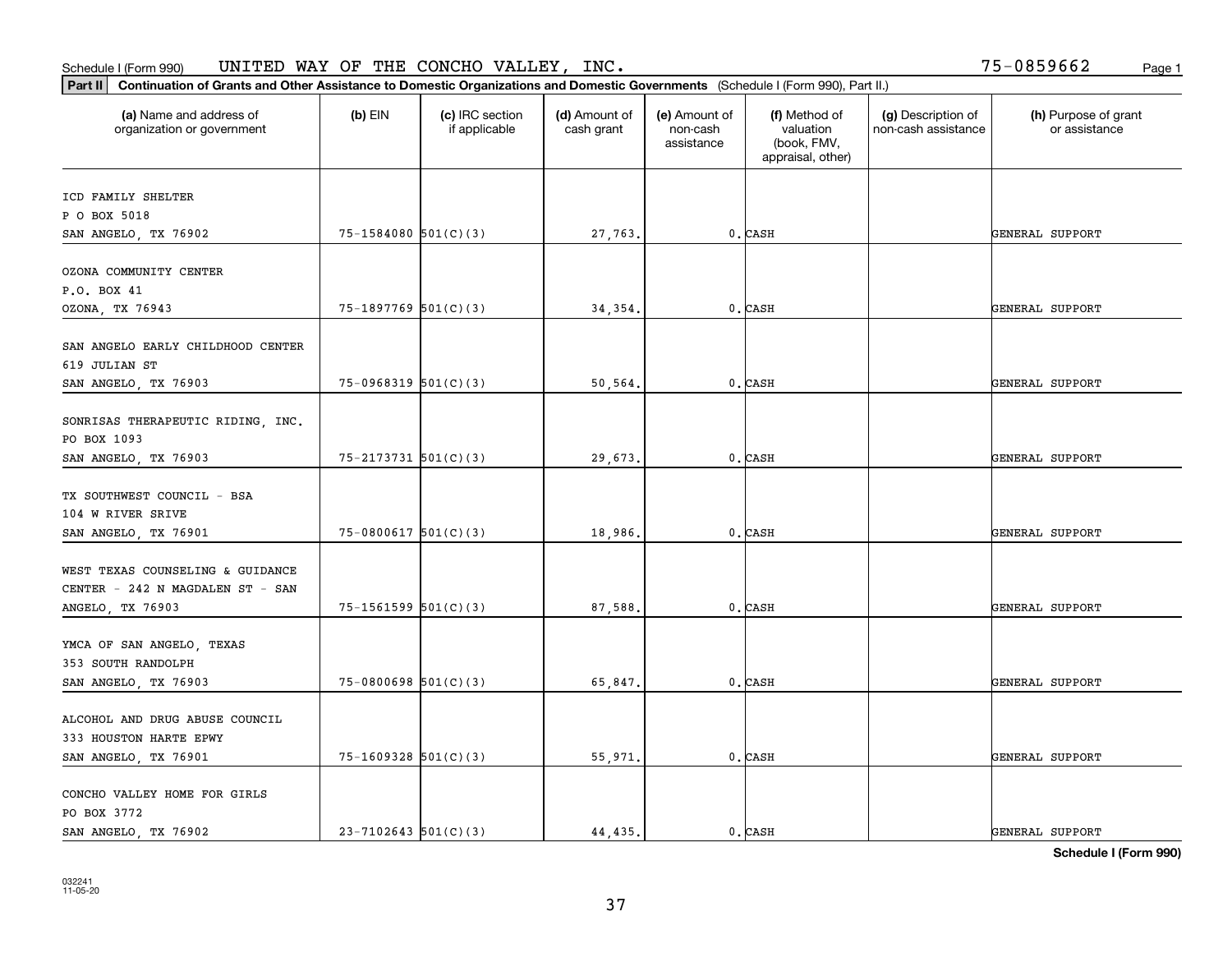**Part III** | Grants and Other Assistance to Domestic Individuals. Complete if the organization answered "Yes" on Form 990, Part IV, line 22. Part III can be duplicated if additional space is needed.

| (a) Type of grant or assistance | (b) Number of<br>recipients | (c) Amount of<br>cash grant | (d) Amount of non-<br>cash assistance | (e) Method of valuation<br>(book, FMV, appraisal, other) | (f) Description of noncash assistance |
|---------------------------------|-----------------------------|-----------------------------|---------------------------------------|----------------------------------------------------------|---------------------------------------|
|                                 |                             |                             |                                       |                                                          |                                       |
|                                 |                             |                             |                                       |                                                          |                                       |
|                                 |                             |                             |                                       |                                                          |                                       |
|                                 |                             |                             |                                       |                                                          |                                       |
|                                 |                             |                             |                                       |                                                          |                                       |
|                                 |                             |                             |                                       |                                                          |                                       |
|                                 |                             |                             |                                       |                                                          |                                       |
|                                 |                             |                             |                                       |                                                          |                                       |
|                                 |                             |                             |                                       |                                                          |                                       |
|                                 |                             |                             |                                       |                                                          |                                       |

Part IV | Supplemental Information. Provide the information required in Part I, line 2; Part III, column (b); and any other additional information.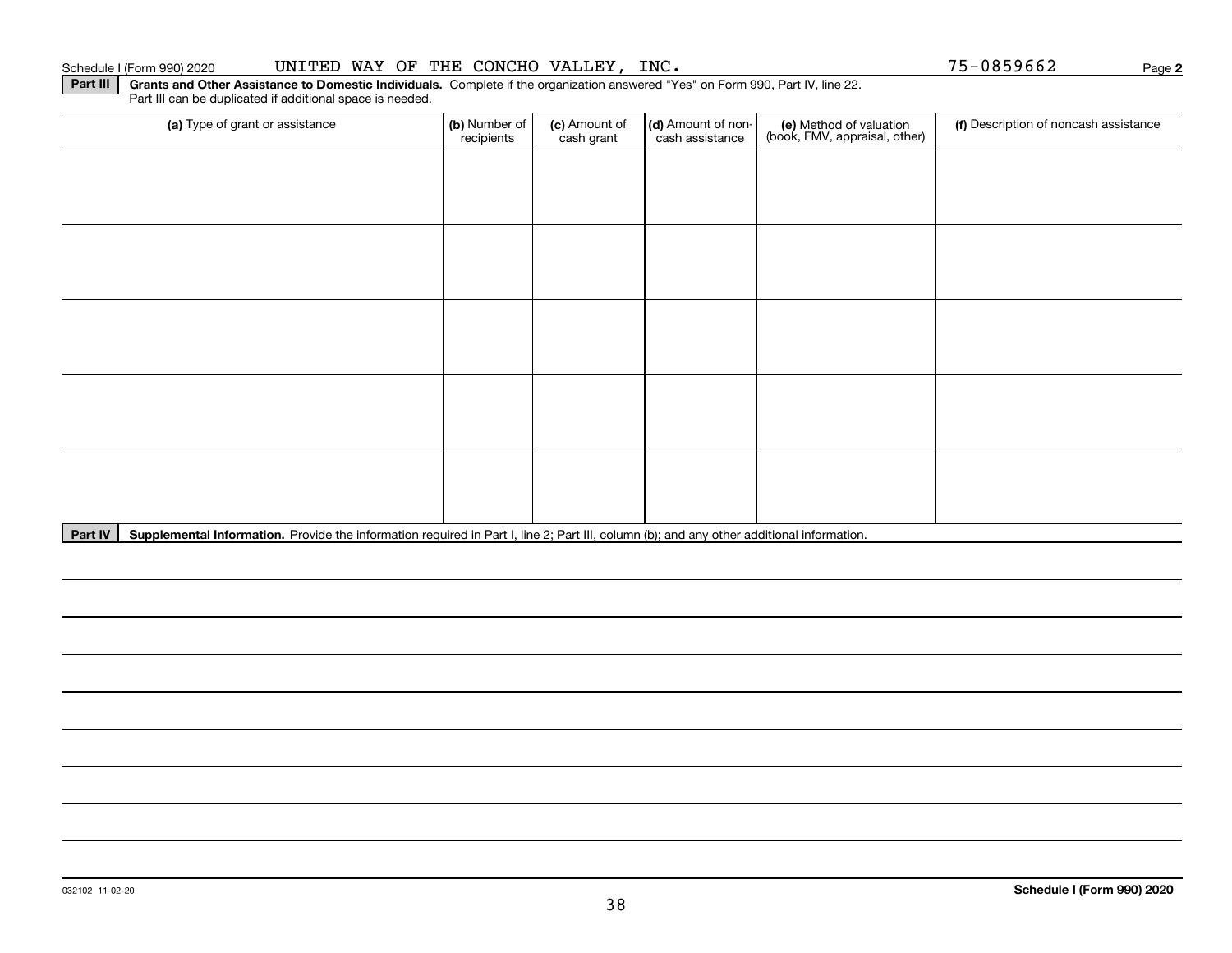**(Form 990 or 990-EZ)**

Department of the Treasury Internal Revenue Service Name of the organization

**SCHEDULE O Supplemental Information to Form 990 or 990-EZ**

**Complete to provide information for responses to specific questions on Form 990 or 990-EZ or to provide any additional information. | Attach to Form 990 or 990-EZ.**

**| Go to www.irs.gov/Form990 for the latest information.**



UNITED WAY OF THE CONCHO VALLEY, INC. | 75-0859662

FORM 990, PART III, LINE 1, DESCRIPTION OF ORGANIZATION MISSION:

THE UNITED WAY OF THE CONCHO VALLEY'S MISSION IS TO INCREASE THE

ORGANIZED CAPACITY OF PEOPLE TO CARE FOR ONE ANOTHER BY ATTRACTING AND

ENGAGING HUMAN, FINANCIAL AND CREATIVE RESOURCES. SERVING AS A CONVENER

AND CATALYST AROUND KEY COMMUNITY HEALTH AND HUMAN SERVICE ISSUES;

FOCUSING HUMAN AND FINANCIAL RESOURCES ON ACHIEVING VISIBLE, MEASURABLE

RESULTS AGAINST PRIORITIZED COMMUNITY NEEDS; ENCOURAGING EFFICIENT,

COLLABORATIVE PARTNERSHIPS AMONG HUMAN SERVICE PROVIDERS; AND

COMMUNICATING AND EDUCATING THE COMMUNITY ABOUT THE KEY ISSUES IN THE

REGION AND UNITED WAY'S IMPACT ON THEM. IT ADVANCES THE COMMON GOOD,

CREATING OPPORTUNITIES FOR A BETTER LIFE FOR ALL, BY FOCUSING ON THE

THREE KEY BUILDING BLOCKS OF EDUCATION, INCOME AND HEALTH.

FORM 990, PART VI, SECTION A, LINE 7A:

THE BOARD MEMBERS COLLECTIVELY VOTE TO GOVERN ACTIONS OF THE UNITED WAY OF THE CONCHO VALLEY.

FORM 990, PART VI, SECTION B, LINE 11B:

FORM 990 WILL BE REVIEWED BY THE FINANCE COMMITTEE, THEN TO THE EXECUTIVE COMMITTEE, THEN TO THE BOARD OF DIRECTORS FOR FINAL APPROVAL.

FORM 990, PART VI, SECTION B, LINE 12C:

INDIVIDUALS ARE REQUIRED TO COMPLETE A CONFLICT OF INTEREST FORM ANNUALLY

TO DISCLOSE POTENTIAL CONFLICTS. THE FORM IS REVIEWED AND ANY INDIVIDUALS

WITH CONFLICTS ARE REQUIRED TO RECUSE THEMSELVES FROM THE CONFLICT.

032211 11-20-20 LHA For Paperwork Reduction Act Notice, see the Instructions for Form 990 or 990-EZ. Schedule O (Form 990 or 990-EZ) 2020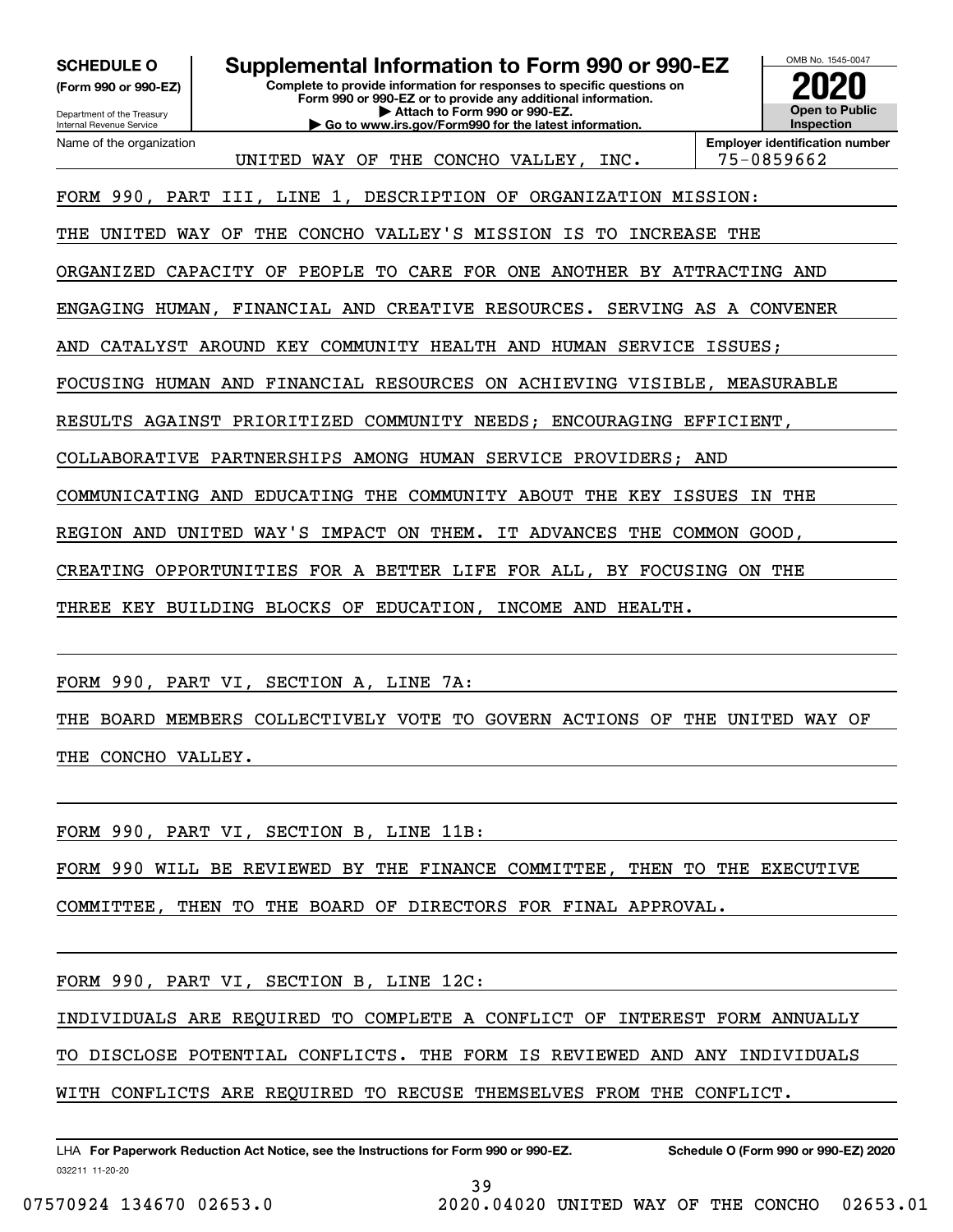| Schedule O (Form 990 or 990-EZ) 2020<br>Name of the organization<br>UNITED WAY OF THE CONCHO VALLEY, INC. | Page 2<br><b>Employer identification number</b><br>75-0859662 |
|-----------------------------------------------------------------------------------------------------------|---------------------------------------------------------------|
| FORM 990, PART VI, SECTION B, LINE 15:                                                                    |                                                               |
| COMPENSATION IS REVIEWED ANNUALLY BY THE EXECUTIVE BOARD OF DIRECTORS AND                                 |                                                               |
| PERSONNEL COMMITTEE.                                                                                      |                                                               |
| COMPENSATION IS REVIEWED ANNUALLY BY THE PERSONNEL COMMITTEE AND EXECUTIVE                                |                                                               |
| BOARD OF DIRECTORS.                                                                                       |                                                               |
|                                                                                                           |                                                               |
| FORM 990, PART VI, SECTION C, LINE 19:                                                                    |                                                               |
| GOVERNING DOCUMENTS, CONFLICT OF INTEREST POLICY, AND FINANCIAL STATEMENTS                                |                                                               |
| ARE AVAILABLE TO THE PUBLIC UPON REQUEST.                                                                 |                                                               |
|                                                                                                           |                                                               |
| FORM 990, PART IX, LINE 24E, ALL OTHER FUNCTIONAL EXPENSES:                                               |                                                               |
| PRINTING & COPYING:                                                                                       |                                                               |
| PROGRAM SERVICE EXPENSES                                                                                  | 5,471.                                                        |
| MANAGEMENT AND GENERAL EXPENSES                                                                           | $0$ .                                                         |
| FUNDRAISING EXPENSES                                                                                      | 2,359.                                                        |
| TOTAL EXPENSES                                                                                            | 7,830.                                                        |
|                                                                                                           |                                                               |
| SUPPLIES:                                                                                                 |                                                               |
| PROGRAM SERVICE EXPENSES                                                                                  | $0 \cdot$                                                     |
| MANAGEMENT AND GENERAL EXPENSES                                                                           | $0 \cdot$                                                     |
| FUNDRAISING EXPENSES                                                                                      | 6,191.                                                        |
| TOTAL EXPENSES                                                                                            | 6,191.                                                        |
|                                                                                                           |                                                               |
| TELEPHONE & NETWORKS:                                                                                     |                                                               |
| PROGRAM SERVICE EXPENSES                                                                                  | 2,929.                                                        |
| MANAGEMENT AND GENERAL EXPENSES                                                                           | 1,065.                                                        |
| FUNDRAISING EXPENSES                                                                                      | 2,131.                                                        |
| TOTAL EXPENSES                                                                                            | 6,125.                                                        |